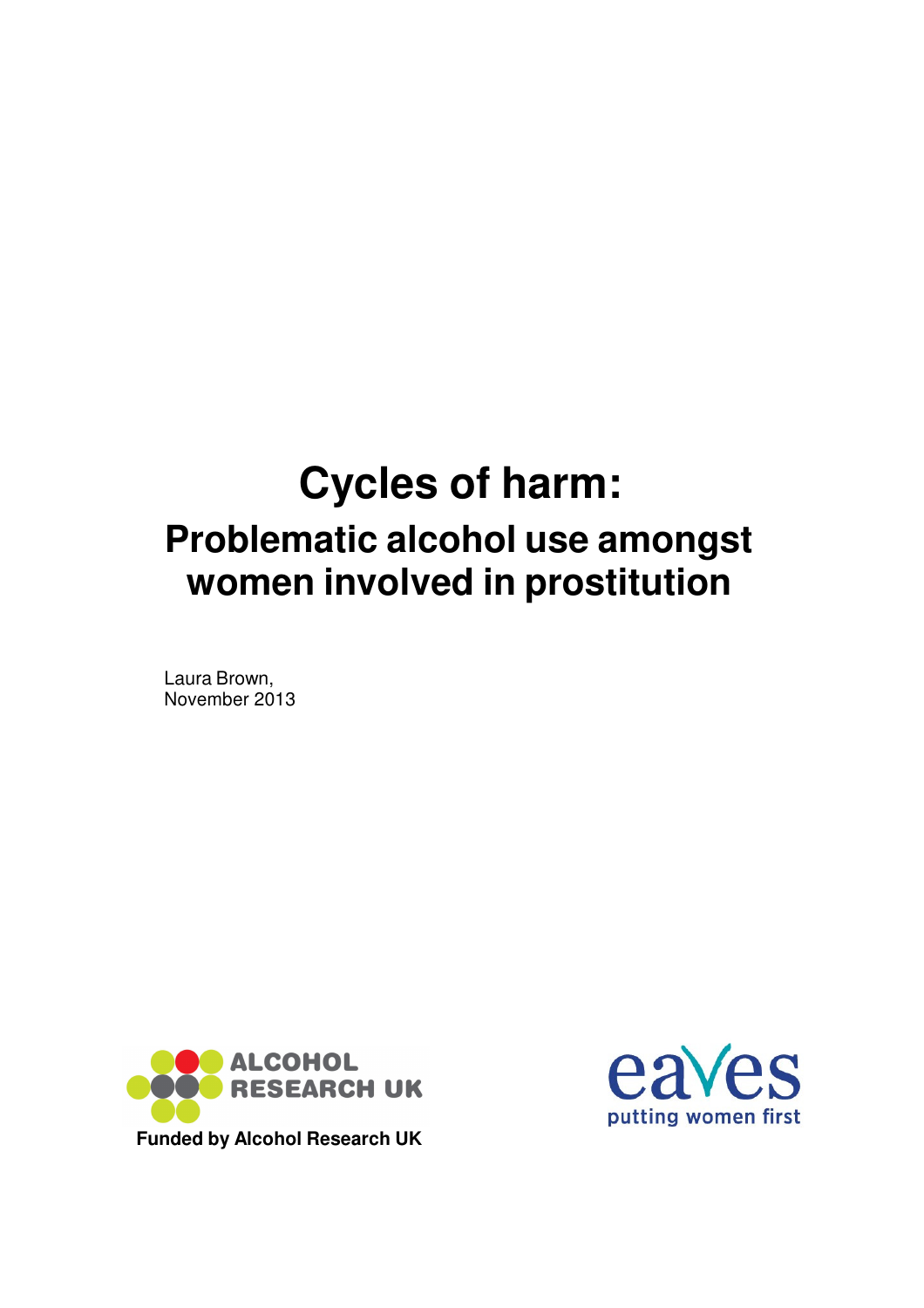# **Acknowledgements**

The research team are grateful to everyone who participated in or supported this project.

Thank you to all the stakeholders who generously gave up their time to participate in stakeholder interviews and to respondents who completed the online survey. Thanks in particular to the women who took part in interviews and shared personal experiences and sensitive information for the benefit of this research. Thank you for your time and honesty.

Thank you to the project's academic advisor, Jalna Hanmer, and Eaves Research and Development Manager, Ruth Breslin, for their advice and support. Thanks also go to a number of colleagues at Eaves who supported and contributed to this study, including members of the research team and volunteers.

Finally, thank you to Alcohol Research UK for funding and supporting this important piece of research.

Laura Brown, November 2013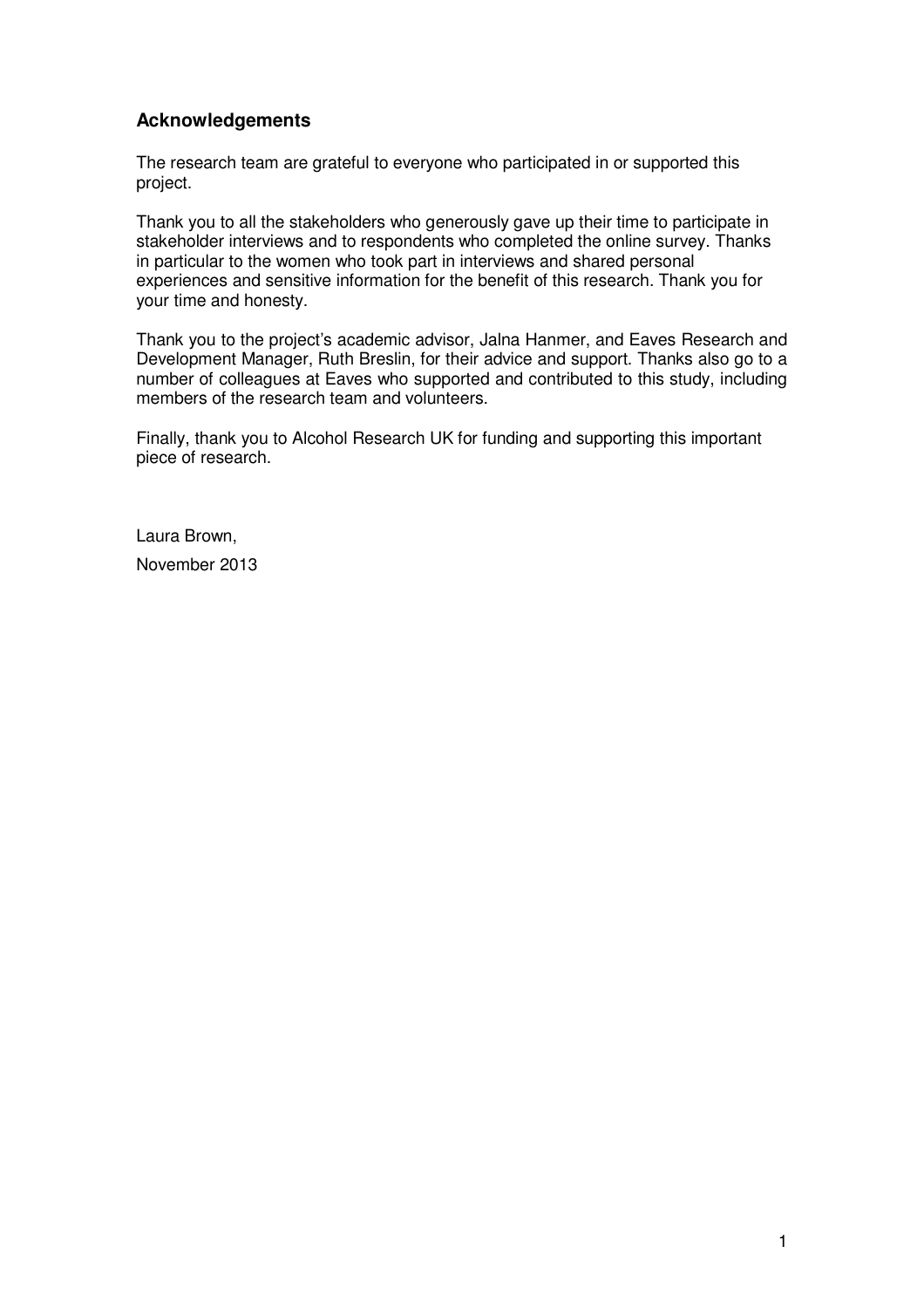# **Contents**

| <b>Executive summary</b>                                   | 4  |
|------------------------------------------------------------|----|
| <b>Preface</b>                                             | 7  |
| 1. Background                                              | 8  |
| Involvement in prostitution and problematic substance use  | 8  |
| Prevalence and trends                                      | 8  |
| Causality and relationship                                 | 8  |
| Place of involvement                                       | 10 |
| Drug and alcohol use as a barrier to exiting               | 10 |
| Exiting support and drug and alcohol services              | 11 |
| The harms of alcohol                                       | 12 |
| Policy perspectives: prostitution, alcohol and drugs       | 12 |
| Conclusion                                                 | 13 |
| 2. Research aims                                           | 14 |
| 3. Methodology                                             | 15 |
| Women involved in prostitution                             | 15 |
| <b>Stakeholders</b>                                        | 16 |
| Other methods                                              | 16 |
| Data analysis                                              | 17 |
| <b>Ethics</b>                                              | 17 |
| Limitations                                                | 18 |
| 4. Profile of women participants                           | 20 |
| 5. Findings                                                | 21 |
| Problematic alcohol use and prostitution                   | 21 |
| Prevalence                                                 | 21 |
| <b>Themes</b>                                              | 22 |
| Causality and relationship                                 | 22 |
| Place of involvement                                       | 24 |
| The harms of alcohol                                       | 25 |
| Exiting                                                    | 26 |
| Services and support                                       | 27 |
| Service provision (including in drug and alcohol services) | 27 |
| Support and key working                                    | 28 |
| Drug and alcohol services and treatment                    | 29 |
| Knowledge and skills of drug and alcohol workers           | 30 |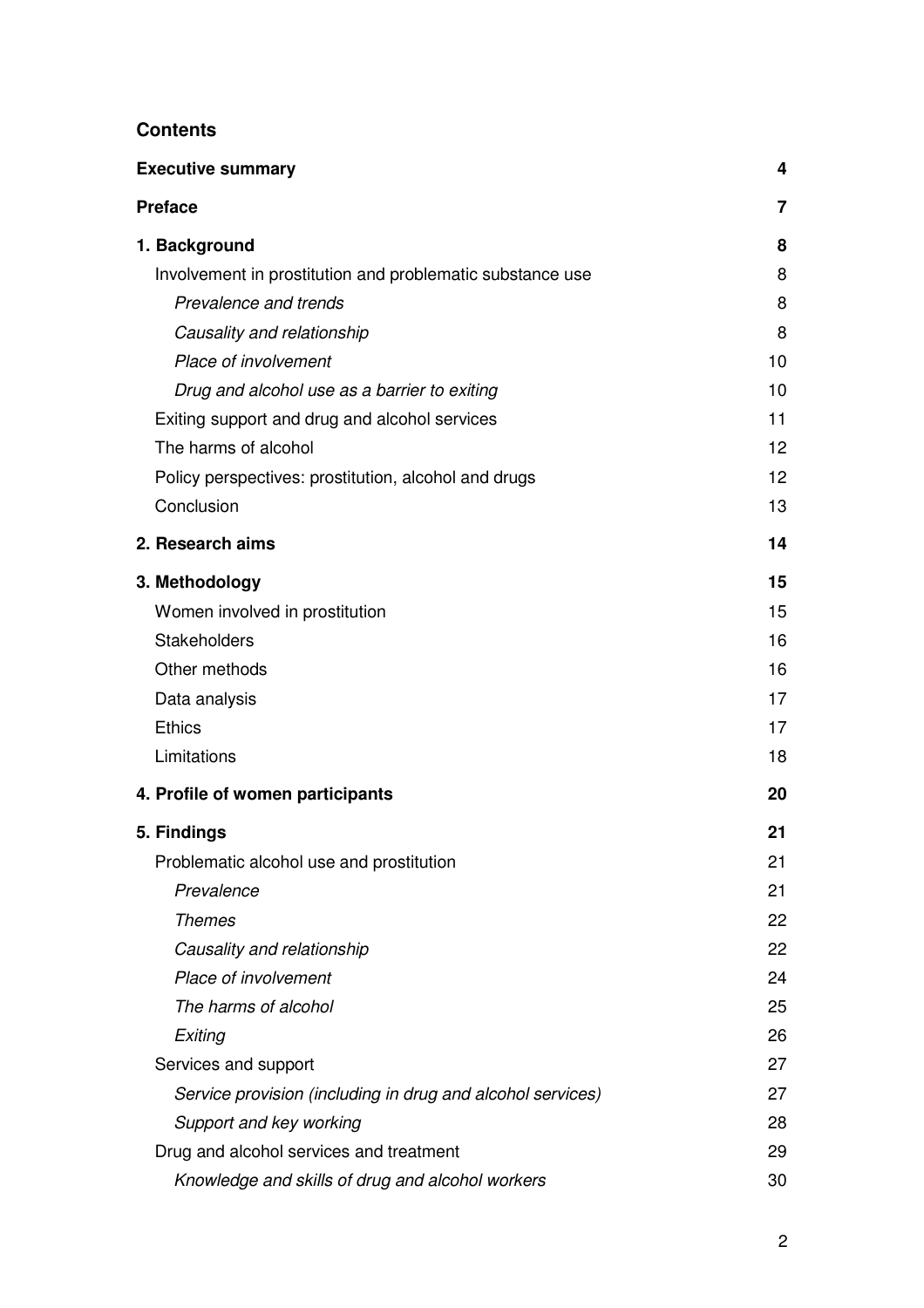|                           | Availability of drug and alcohol services     | 32 |
|---------------------------|-----------------------------------------------|----|
|                           | Challenges                                    | 32 |
|                           | Male orientation of drug and alcohol services | 32 |
|                           | <i><u><b>Identification</b></u></i>           | 33 |
|                           | Challenges of working with women              | 33 |
|                           | <b>Policy challenges</b>                      | 34 |
|                           | Society and alcohol                           | 35 |
| <b>6. Conclusion</b>      |                                               | 37 |
| <b>7. Recommendations</b> |                                               | 38 |
|                           | References                                    |    |
|                           |                                               |    |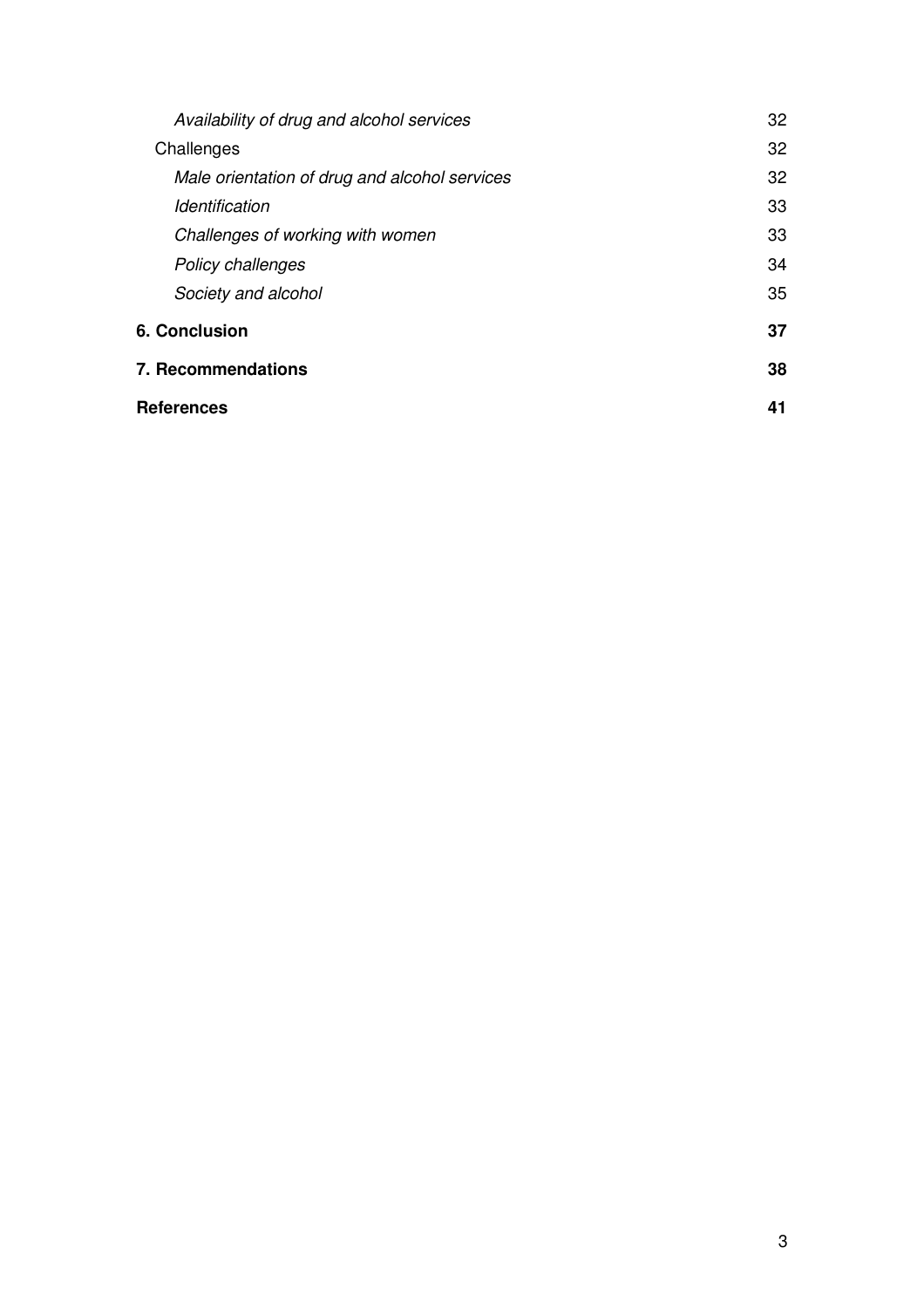# **Executive summary**

## **Background**

Research by Eaves and London South Bank University, Breaking down the barriers (Bindel, Brown, Easton, Matthews and Reynolds, forthcoming<sup>1</sup>), identified problematic drug and/or alcohol use as the most common barrier (obstacle) faced by women exiting prostitution. Following the completion of this study, Eaves obtained funding from Alcohol Research UK to explore this barrier with greater depth, focusing specifically on problematic alcohol use.

This new research aimed to:

- Look at why and when women involved in prostitution use alcohol problematically
- Explore and compare the ways in which women involved in different aspects of the sex industry use alcohol
- Explore the different ways in which women use alcohol and how this relates to their involvement in prostitution and impacts on exiting
- Enable practitioners working with women involved in prostitution who have problematic alcohol use to gain a better understanding of the relationship between the two, thereby informing more effective interventions.

## **Methods**

The research took a mixed methodological approach, collecting both quantitative and qualitative data. The main focus of the study was follow up interviews with women who took part in the *Breaking down the barriers* study<sup>2</sup>. Interviews were also undertaken with practitioners working in the drugs and alcohol fields and in services supporting women involved in prostitution. Given the small scale and short time frame of the project, the majority of interviews with women and stakeholders were confined to London. An online survey was also distributed to a range of organisations and services that may come into contact with women involved in prostitution. The survey was distributed across England and Wales, extending the geographical scope of the study.

Data collection included the following:

- Nine interviews with women currently or formerly involved in prostitution who had past or current problematic alcohol use
- Seven interviews with eight stakeholders who worked in a range of services and organisations, both in frontline-based and policy/strategic positions
- $\bullet$  An online questionnaire with fifty respondents<sup>3</sup>.

## **Key findings and conclusions**

## **Women involved in prostitution and problematic alcohol use**

It is evident that alcohol is used problematically amongst women involved in prostitution. Furthermore, it appears that problematic alcohol use may be increasingly widespread amongst this particular group

 $1$  From here on referred to as *Breaking down the barriers*. During the course of the project the study was also

referred to as the PE:ER Project.<br><sup>2</sup> Due to difficulties re-contacting women who took part in the *Breaking down the barriers* study, five new<br>participants were also recruited to this study via relevant support services.

 $3$  Some respondents to the (anonymous) online questionnaire may also have taken part in a stakeholder interview, meaning that there may be overlap within the sample.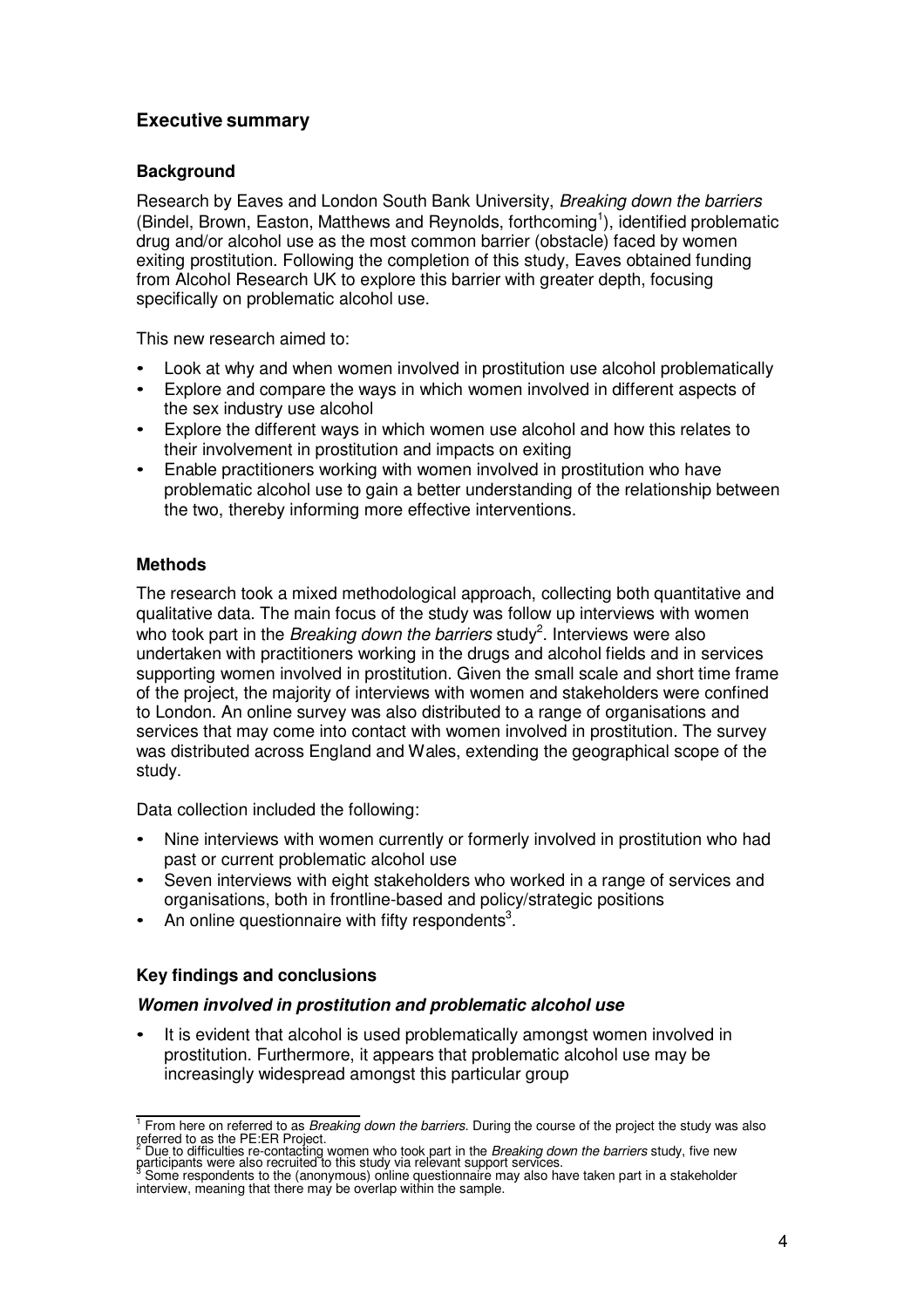- Alcohol was used by women in this sample in combination with other substances, particularly crack cocaine and cocaine
- Breaking down the barriers highlighted that 75% of women involved in off-street prostitution and 49% of those involved in on-street prostitution used alcohol during their involvement<sup>4</sup>. In this study, women in both the on and off-street aspects of the sex industry used alcohol problematically, although when and why women used alcohol sometimes differed by place of involvement. However, due to the increasingly transient nature of the sex industry<sup>5</sup> there was sometimes overlap and a blurring of the boundaries between on and off-street involvement in this sample. Therefore, the alcohol use and related needs and circumstances of women involved in different aspects of the sex industry may not be as dissimilar as previously thought
- Like other substances, there was a link between prostitution and problematic alcohol use, but this link could be complex and varying. It could also evolve and change during the time a woman was involved in prostitution
- Unlike other substances, alcohol appeared to be less of a driver for women's entry into prostitution
- Alcohol was predominantly used during involvement in prostitution in a selfmedicating way, to mask feelings of distress, anxiety and experiences of selling sex. Some women continued to use alcohol after exiting from prostitution to cope with trauma, distress and mental health problems that were a legacy of their involvement in prostitution. Alcohol was also used as a coping mechanism by women before entry, for example to cope with loneliness and negative experiences during childhood and early adulthood
- Problematic alcohol use could be a barrier to exiting prostitution, but is perhaps less significant than other substances in this regard. Stakeholders were more likely than women interviewees to identify alcohol use as a barrier to exiting.
- Although most women did not view alcohol as one of the most significant barriers to exiting, alcohol use could be an obstacle in another sense. Since alcohol may be used as a coping mechanism, fear of losing this means of coping could make some women reluctant to access support and treatment for their alcohol use.

## **Services and support**

- For women seeking to exit, they require support for their alcohol use and involvement in prostitution. Support which was holistic and addressed all of women's needs was found to be the most beneficial to women in this study
- Specialist services<sup>6</sup> and exiting focused support were seen to be important for women involved in prostitution, although these provisions were reported to be limited in availability and inconsistent. Services need to ensure that they offer exiting support as part of a range of options, and build links with specialist services to ensure that women can access all of the support that they require
- Women also benefited from women-only services and female workers, although these provisions were also reported to be limited in their availability
- Drug and alcohol services need to understand the needs and circumstances of women involved in prostitution and recognise possible links between prostitution

 $4$  Percentages refer to the reported alcohol use of the 55 exited women in the sample. Alcohol use was not necessarily problematic.<br>
Bindel et al, 2013.

<sup>&</sup>lt;sup>6</sup> A 'specialist service' is a service which provides targeted support and provision to women who are or have been involved in prostitution, addressing their specific needs in this regard.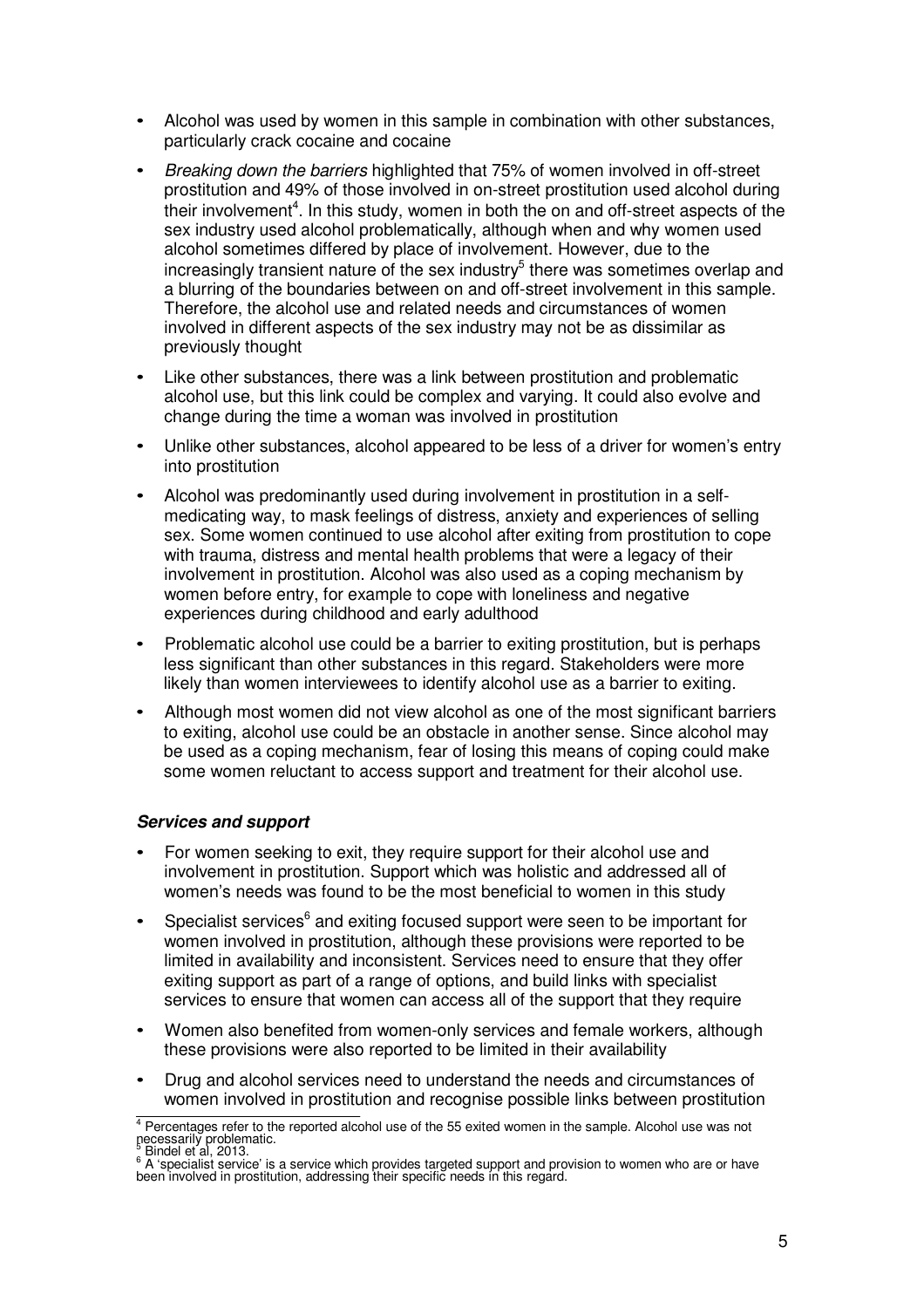and alcohol use. This includes awareness that alcohol can be used as a coping mechanism whilst in prostitution. Identifying and addressing the root cause of alcohol use is essential. All of this needs to be borne in mind when providing interventions

- Some drug and alcohol workers, as well as other service providers, lack knowledge and understanding of the needs and experiences of women involved in prostitution. This can pose a variety of challenges to women's successful engagement with service providers and the support they then receive. Many services are also failing to identify whether women are involved in prostitution in the first instance. Training for practitioners around identifying and supporting women involved in prostitution would lead to an improved understanding of women's needs and the intersecting issues, and a more consistent approach to service delivery
- Not all drug and alcohol services are inclusive of women involved in prostitution, and women in general. Drug and alcohol services need to ensure that they are accessible to women involved in prostitution, for example by providing womenonly sessions and a women's worker.

## **Policy and society**

- On a policy level, the Government's approach to alcohol use does not appear to be compatible with the needs and circumstances of women involved in prostitution. Women, and in fact all problematic users, need support and treatment which is individualised and provided at their own pace. There needs to be a change in emphasis, moving away from quick recovery interventions, to longer term, more sustainable recovery. This approach would recognise that recovery can be a lengthy process. It would also account for, and help to address, the trauma which can often result from involvement in prostitution
- The commonplace use of alcohol and its acceptability in our society appears to be a significant underlying challenge in addressing problematic alcohol use overall. Education and awareness raising around the harms of alcohol would be a starting point in addressing this broad-ranging challenge.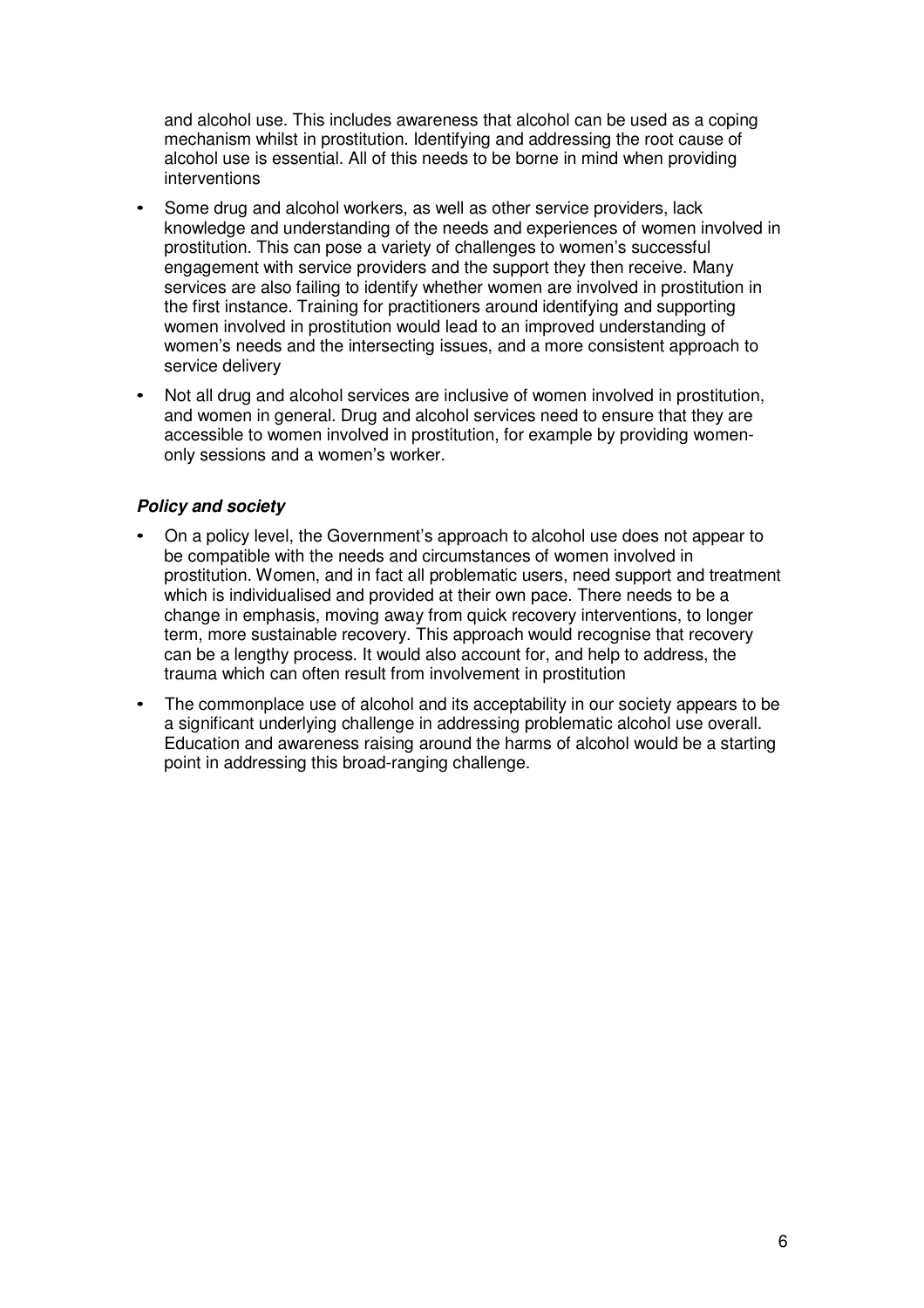# **Preface**

Breaking down the barriers (Bindel, Brown, Easton, Matthews and Reynolds, forthcoming) was a three year study conducted by Eaves and London South Bank University, which assessed the effectiveness of different interventions that are designed to support women to exit from prostitution. The study included interviews with 114 women involved in both on and off-street prostitution, as well as women who had been trafficked into prostitution. It looked at the process that women go through when exiting, identifying a five staged model of exiting and the support and interventions that are beneficial at each stage. The study also explored the barriers (obstacles) that women face when exiting and identified nine common barriers. Problematic drug and/or alcohol use, physical and/or mental health problems and housing were the most frequent barriers faced. Women typically faced a number of these barriers which combined and interacted, creating complex obstacles to exiting. Whilst problematic drug and/or alcohol use was identified as the most common barrier, the study also highlighted the complex relationship between a woman's involvement in prostitution and her drug and/or alcohol use.

Following the study, Eaves were fortunate to obtain funding from Alcohol Research UK to undertake a small piece of research looking in greater depth at the problematic drug/alcohol use barrier. Due to the funder's area of work and expertise, as well as a lack of research looking specifically at alcohol use amongst this group, this study focuses primarily on alcohol. It does, however, incorporate findings that relate to women's use of other substances, where relevant. This study looks in greater detail at how women involved in prostitution use alcohol; differences in use depending on where women are involved in the sex industry; whether there is a causal link between prostitution and alcohol; and support and interventions which are beneficial to women with problematic alcohol use.

## **Note on terminology**

Eaves is a feminist organisation working with women who are vulnerable through experiences of violence. In line with the United Nations definition of violence against women and girls (VAWG), Eaves frames prostitution as a form of exploitation and VAWG. This is opposed to viewing prostitution as a career choice and legitimate form of work. The terminology used throughout this report reflects Eaves' position, for example use of the terms 'women involved in prostitution' and 'involvement' as opposed to 'sex worker' and 'work'.

The terms 'problematic substance use', 'problematic drug use' and 'problematic alcohol use' are used throughout this report. These terms have been employed because in both Breaking down the barriers and this study women self-reported, or were identified as having, problematic drug and/or alcohol use. Women's problematic alcohol use was identified by their key workers, or through descriptions of their behaviour that they provided in research interviews. A clinical definition of dependency or addiction was therefore not deemed to be necessary in this context. Instead, this research has drawn upon AVA's definition of problematic substance use:

"Problematic substance use is the use of substances (such as illegal drugs, prescription medicines or alcohol) in such a way that results in harm to the individual user or to the wider community. The range of harms includes problems for physical health, psychological health, violence, financial problems, family problems or social problems." (AVA, 2013).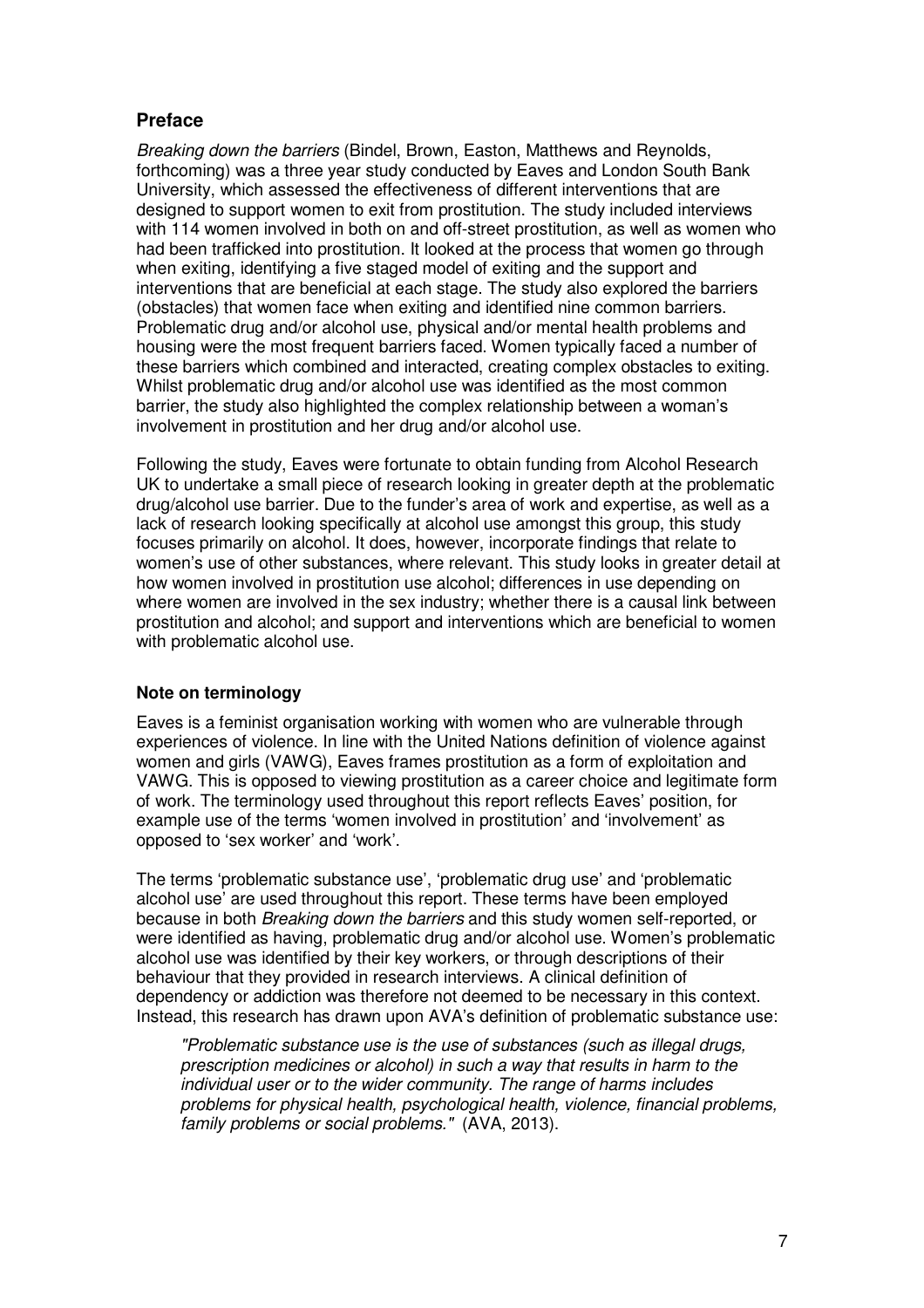## **1. Background**

#### **Involvement in prostitution and problematic substance use**

#### **Prevalence and trends**

Women's involvement in prostitution and problematic substance use has been extensively explored and documented in previous research. Yet to date, the majority of this work has focused on women's use of illegal drugs, primarily 'hard' drugs such as heroin and crack cocaine. Traditionally, these drugs have been the most commonly used amongst women involved in on-street prostitution, an aspect of the sex industry where women are believed to have the highest levels of substance use (Cusick et al, 2003; Dalla, 2002). Women involved in prostitution have been found to frequently use alcohol as well (Dalla, 2000; Benson and Matthews, 1995), although generally this has not been found to be their 'drug of choice' (Dalla, 2000).

Although there has been a greater focus on problematic drug use, with alcohol use being largely overlooked, the existing research nevertheless provides a useful basis for understanding problematic alcohol use amongst women involved in prostitution.

Breaking down the barriers (Bindel, Brown, Easton, Matthews and Reynolds, forthcoming<sup>7</sup>) highlighted high levels of problematic drug and/or alcohol use amongst women involved in prostitution (83% of women). Women were found to use a variety of substances, including alcohol, and many women reported poly-substance use, using illegal drugs in combination with alcohol. Of the women who had exited (55 women), the most frequent substance used when they were involved in prostitution was crack cocaine (76%), followed by alcohol (55%) and heroin (51%)<sup>8</sup>.

Some studies (Dalla, 2000; Benson and Matthews, 1995) have highlighted frequent alcohol use amongst women involved in prostitution. Gossop et al (1995, 1994a) found concerning levels of alcohol use amongst women involved in on and off-street prostitution. Many women drank large amounts and around a quarter (22%) said they used alcohol everyday, with some drinking quantities which posed a danger to their health. Pearce et al (2002), who undertook case studies of 55 women aged 18 or under who were at risk of, or involved in, prostitution, found that every woman reported problems with alcohol. A number had also been hospitalised for injuries that were related to their alcohol use. More recently, the Home Office *Review of effective* practice in responding to prostitution (Home Office, 2011) indicated increasing levels of problematic alcohol use amongst those involved in prostitution. On the other hand, other research points to alcohol use amongst this group which is not that dissimilar to the rest of the population (Benoit and Millar, 2001). However, participants in the aforementioned study were asked about the frequency but not the amount of alcohol that they consumed. The authors acknowledge that they were therefore unable to determine if there was excessive alcohol use amongst those involved in prostitution.

#### **Causality and relationship**

Whilst there is clear evidence for the use of both drugs and alcohol amongst women involved in prostitution, there is much debate about the relationship between drug use and prostitution: whether drug use precedes and 'causes' entry into prostitution or whether involvement in prostitution precedes and 'causes' drug use (Romero-Daza et al, 2003). A great deal of research has explored the link between drug use and

 $\overline{7}$  From here on referred to as *Breaking down the barriers*. During the course of the study the project was also referred to as the PE:ER Project.<br><sup>8</sup> These substances were not peco

These substances were not necessarily used problematically, for example some women reported using substances only once, recreationally or occasionally.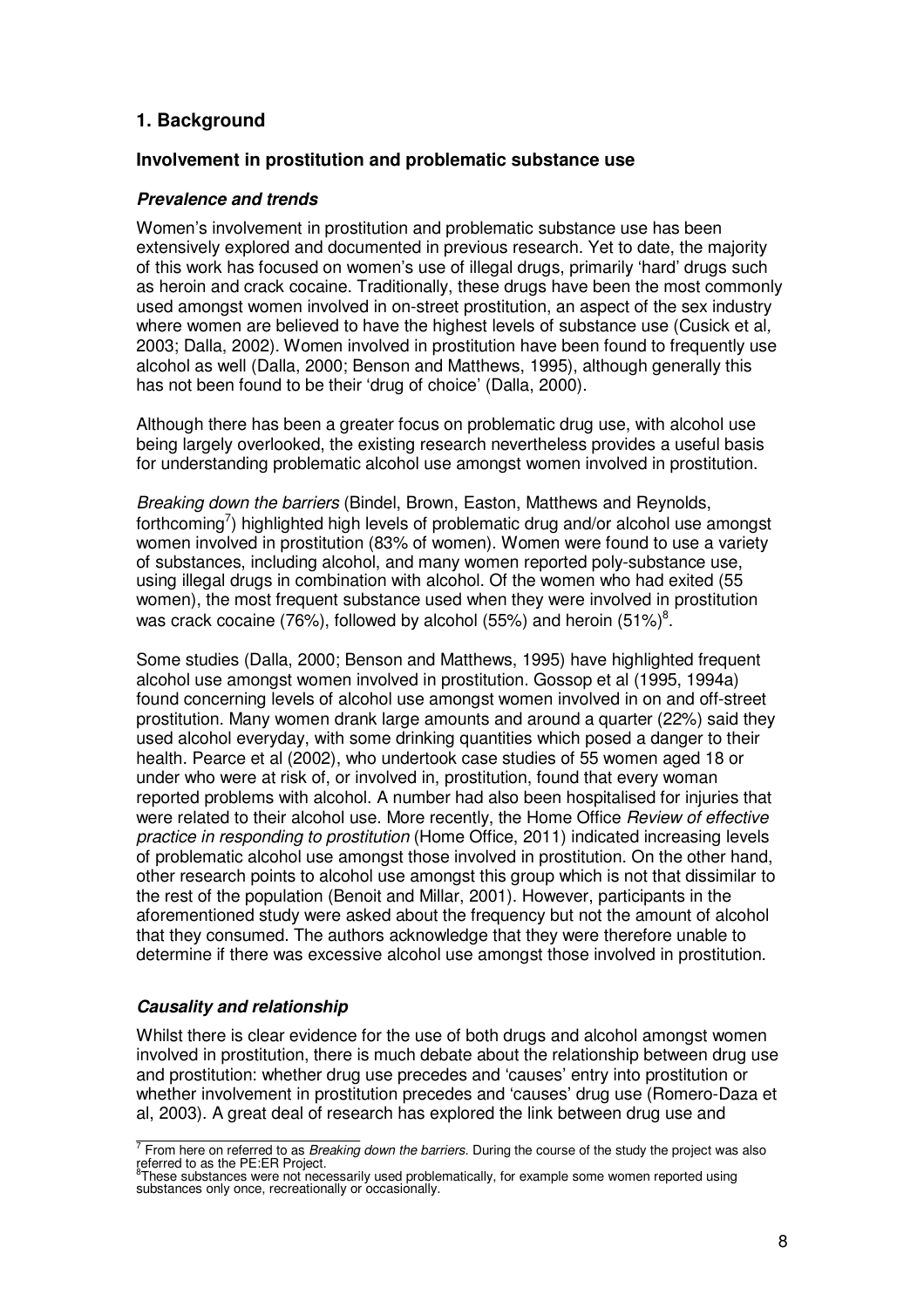prostitution. Amongst on-street women there is argued to be a strong link, with the number of days per week that women sell sex being dictated by the extent of their opiate addiction (Smith and Marshall, 2007).

Much research has documented how drug use often comes before a woman's entry into prostitution. Bloor et al (2006) found that women, the majority of whom were involved in on-street prostitution, would use heroin for an average of three years before entering prostitution. Cusick et al (2003) report that the majority of women (56%) in their study started 'hard drug' use before they entered into prostitution, whilst other research shows that injecting drug use particularly precedes entry (Potterat et al, 1998). When problematic drug use comes before entry into prostitution, it is argued that women frequently enter prostitution in order to fund their existing drug use (Young et al, 2000). Church et al (2001) found that 63% of women involved in on-street prostitution entered to fund their drug use, whilst other studies estimate that around half of women enter into prostitution for this reason (Bloor et al, 2006; Gossop et al, 1994a). In Smith and Marshall's (2007) study, all women cited opiate addiction as their initial reason for entry into prostitution.

It should not be assumed though that drugs are the main motivating factor for women's entry into prostitution. Such an assumption is argued to be too simplistic and overlooks the complex links between drug use, women's histories and their involvement in prostitution (Matthews, 1998). Indeed, research findings are contradictory and some studies instead report that only a minority of women enter prostitution to fund their drug use (Benoit and Millar, 2001; Dalla, 2002, 2000). In Dalla's study (2002), the majority of women in on-street prostitution who reported drug dependency said they originally entered prostitution because of economic need; selling sex to pay for shelter, food or to support children.

The reality that some women's drug use only becomes problematic *after* their entry has been largely overlooked (Young et al, 2000). Breaking down the barriers found that over a third (36%) of women who had problematic drug and/or alcohol use whilst they were involved, entered prostitution before developing problematic drug and/or alcohol use. In Dalla's (2002, 2000) studies, many women reported drug use, (particularly drug addiction) after their entry into prostitution. Drug use was found to begin after prolonged involvement in prostitution, with substances being used as a coping mechanism or for escapism when women were selling sex (Dalla, 2002). The use of substances in this way has been explored, although other studies suggest that only a small number of women involved in prostitution use drugs to 'escape' or cope (Benoit and Millar, 2001).

It is apparent that problematic drug and/or alcohol use can come both before and after entry into prostitution. The relationship and causality is not always straightforward though, and any initial causal link can evolve and change. For example, a woman may not enter prostitution to fund her drug use but this may become the motivation for her continued involvement in prostitution (Sandwith, 2011). Alternatively, a woman may enter prostitution initially to fund her drug use but her drug use may then evolve to become a coping strategy for her continuing involvement in prostitution (Graham and Wish, 1994). Prostitution and drug use can also be a self-perpetuating cycle where the increase in one causes an increase in the other (Young et al, 2000). For example, if a woman's involvement in prostitution increases, drug/alcohol use may escalate and increase in order for her to cope with experiences when she is involved in prostitution (Bindel et al, forthcoming). For these reasons, it can be difficult to determine the actual causal links between drug/alcohol use and prostitution (Young et al, 2000).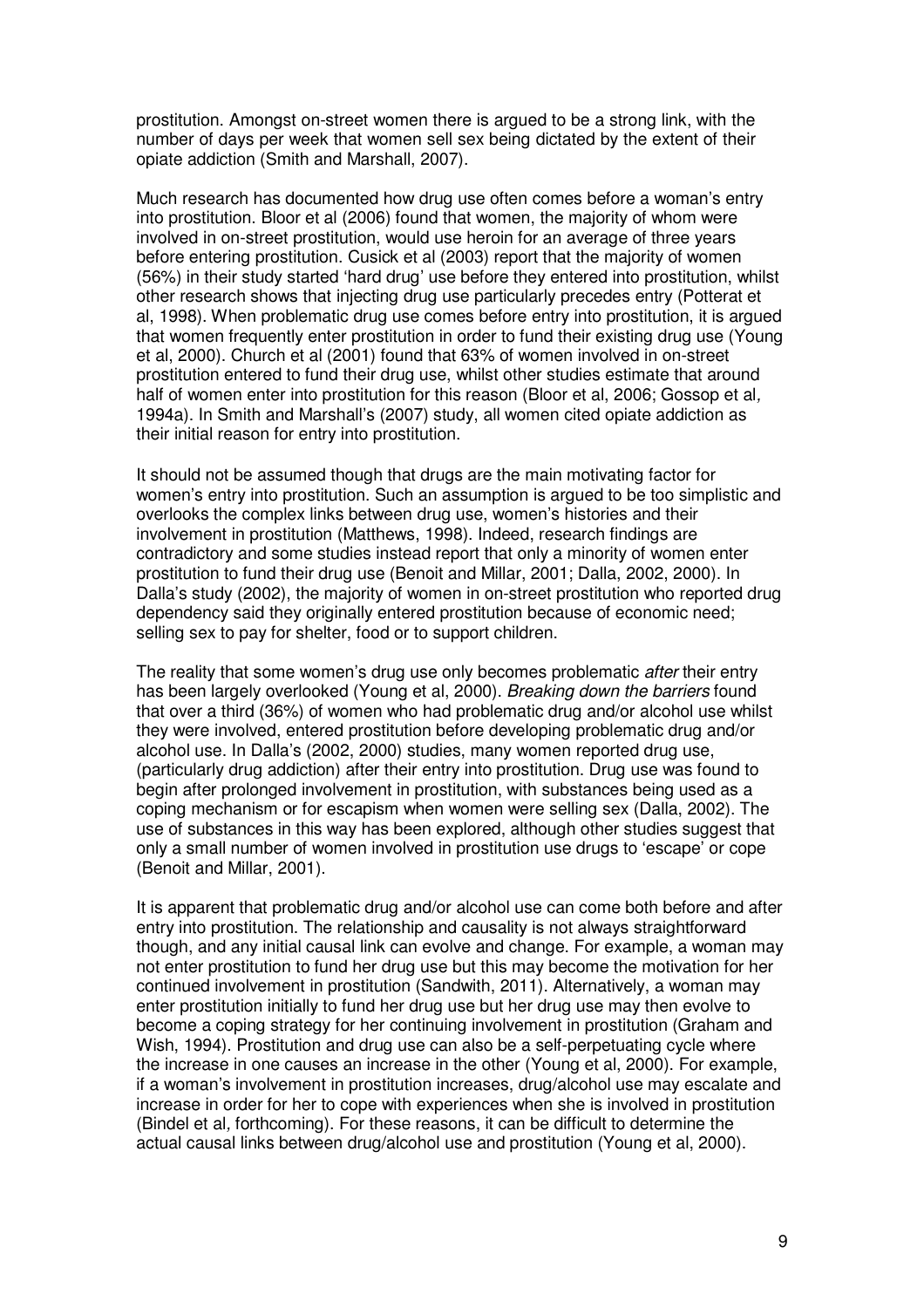## **Place of involvement**

The focus of research has predominantly been on drugs and not alcohol, but in terms of where women are involved in the sex industry, research has consistently found high levels of problematic substance use amongst women involved in on-street prostitution. The majority of on-street women are said to be problematic drug users (Hunter et al, 2004) and even when on-street women do not use drugs problematically, it is argued that nearly all begin to use drugs after their entry into prostitution (Dalla, 2002). Cusick et al (2003) found that 84% of women involved in on-street prostitution reported a current problem with 'hard drugs'. The link between drug use and on-street prostitution is argued to be so great that the on-street sex industry and drugs markets are said to be inextricably linked and integrated, with one playing a significant role in developing the other (May et al, 1999). Those selling sex have been found to make up a significant number of those buying drugs (primarily crack cocaine), whilst also being involved in distribution, and purchasing drugs for buyers of sex. As a result of these links (although to varying degrees depending on geographical location), a policy and service-based approach which addresses both the sex industry and drug markets together has been advocated (Hunter et al, 2004).

On the other hand, in comparison to women involved in on-street prostitution, women in off-street prostitution are reported to be less likely to enter prostitution because of their drug use, less likely to use drugs (heroin, crack cocaine, benzodiazepines and cannabis) whilst involved, and spend less money on drugs (Jeal and Salisbury, 2007). Focusing on 'hard' drugs, Cusick et al (2003) found that 13% of off-street or 'independent' women reported a current drug problem, significantly lower than the onstreet group in their study. Other research has reinforced this finding, leading to the perception that only a small percentage of the off-street group use substances problematically (Benoit and Millar, 2001).

However, *Breaking down the barriers* suggested that levels of problematic drug and/or alcohol use between on and off-street women are not as dissimilar as previous studies have suggested. Ninety nine percent of the women involved in on-street prostitution and nearly two-thirds (61%) of women involved in off-street prostitution reported problematic drug and/or alcohol use whilst they were involved in prostitution. Of the women in the sample who had exited, the types of drugs used by women who were involved in different aspects of the sex industry was also explored. The substances most commonly used by women when they were involved in on-street prostitution were: crack (86%), heroin (56%) and alcohol (49%), whilst off-street women used alcohol (75%), cocaine (58%) and cannabis (50%) during their involvement $9$  (Bindel et al, forthcoming).

## **Drug and alcohol use as a barrier to exiting**

In Breaking down the barriers, problematic drug and/or alcohol use was found to be the most common barrier that women faced when exiting prostitution (83% of women). Furthermore, there was found to be a complex relationship between drug/alcohol use and prostitution. This particular barrier was found to be linked with other obstacles women face when exiting, including health, housing and involvement with the criminal justice system. Cusick et al (2003) similarly found that prostitution and problematic drug use were mutually reinforcing, with drug use acting as a 'trapping' factor, creating difficulties for women wishing to exit from prostitution. In Cusick et al's (2003) study, all women involved in on-street prostitution were found to be 'trapped' in prostitution. Gossop et al (1994a) also found that women in their sample who problematically used heroin felt 'trapped' in prostitution because of the need to fund their drug use.

 $\frac{9}{9}$  These drugs were not necessarily used problematically, for example some women reported using substances only once, recreationally or occasionally.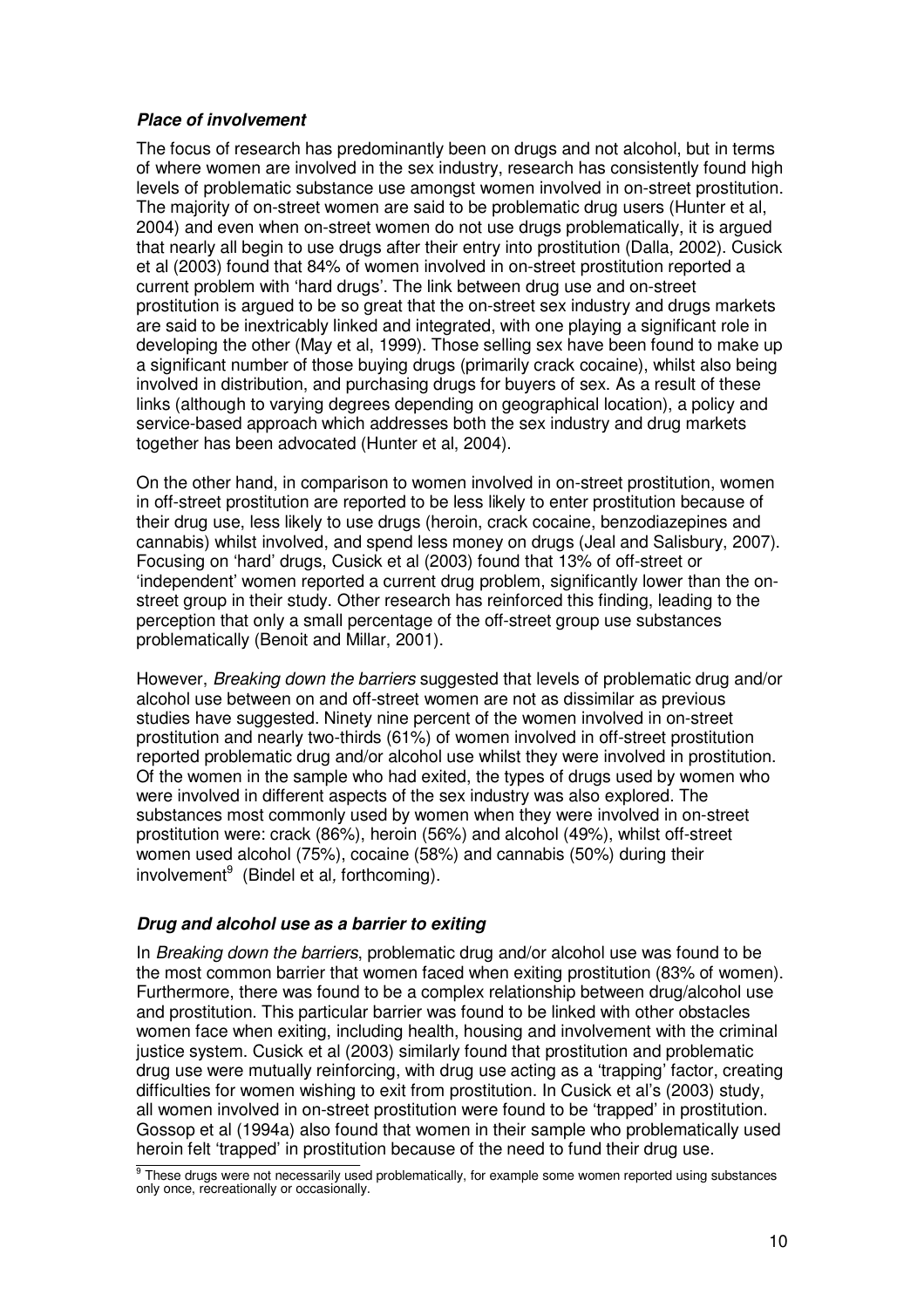## **Exiting support and drug and alcohol services**

Over recent years, there has been an increasing interest in exiting, both on a policy level and in practice, with some innovative projects providing practical and holistic exiting support. Addressing the drug use of women involved in prostitution has often been at the forefront of exiting support, an approach believed to be influenced by the high rates of drug use amongst women involved in on-street prostitution (Cusick et al, 2011). However, the consequence of this focus is that in an attempt to assist women to exit from prostitution, services may automatically shoehorn women into drug treatment. This is problematic as it means that women's drug/alcohol use is often treated in isolation from their other needs (Bindel et al, forthcoming).

Alcohol and drug treatment alone are unlikely to be successful in assisting women to exit from prostitution (Bindel et al, forthcoming; Hester and Westmarland, 2004). In Breaking down the barriers, few women felt that stabilising their drug and/or alcohol use was the primary reason for them exiting from prostitution. Ceasing or reducing heroin or crack use was seen as necessary, but not a sufficient condition for exiting. However, this is not to underplay the importance of drug and alcohol treatment and services for this group. Treatment can stabilise women and help them to take greater control of their lives (Bindel et al, forthcoming). For those who are involved in prostitution to fund their drug/alcohol use, treatment can also assist with exiting as they no longer have this main motivation to sell sex (Cusick et al, 2003).

Research has demonstrated that due to the multiple and complex problems women involved in prostitution often face, addressing problematic drug/alcohol use needs to be part of a holistic, tailored approach that addresses the other interlinked barriers and needs of women (Bindel et al, forthcoming). Also key to addressing women's drug/alcohol use and assisting them to exit, is an understanding of the complex interaction between prostitution and drug/alcohol use (Bindel et al, forthcoming; Cusick et al, 2003). Services also need to be available when women are ready and require them, particularly in the case of those seeking support during crisis. Thus, fast-tracking women into drug treatment can be useful as part of an approach which also addresses women's other, varied needs in a holistic way (Hester and Westmarland, 2004; Hunter et al, 2004).

There are barriers to women accessing and engaging with support though (National Treatment Agency ( $NTA^{10}$ ), 2002). It is thought that a large number of women accessing drug and alcohol services have been involved in prostitution (Drugscope and AVA, 2013), however, women in general are a hidden population of drug and alcohol users and are underrepresented in these services (NTA, 2010). Traditionally drug and alcohol services have been orientated towards the predominant group accessing them: male drug and alcohol users. This has meant that from the outset many drug and alcohol services are not inclusive of women and less tailored to identifying and addressing their specific needs (NTA, 2010, 2002; May et al, 1999). This can act as a barrier to women even accessing services (Smith and Marshall, 2007), as well as affecting the support that they receive. Women's needs, and particularly women involved in prostitution, can be multiple and more complex than men's (Simpson and McNulty, 2008). Women's needs can be directly related to their drug/alcohol use, such as physical and mental health problems, or be based on social factors such as having children and the stigma of being a female drug/alcohol user (NTA, 2010, 2002). Other barriers to accessing services faced by women involved in prostitution include services that are situated in 'red light' areas (Hester and Westmarland, 2004), opening hours of drug and alcohol services that are unsuitable/inaccessible for this group, and services that are mixed sex. The fear of

 $10$  The National Treatment Agency (NTA) is now part of Public Health England.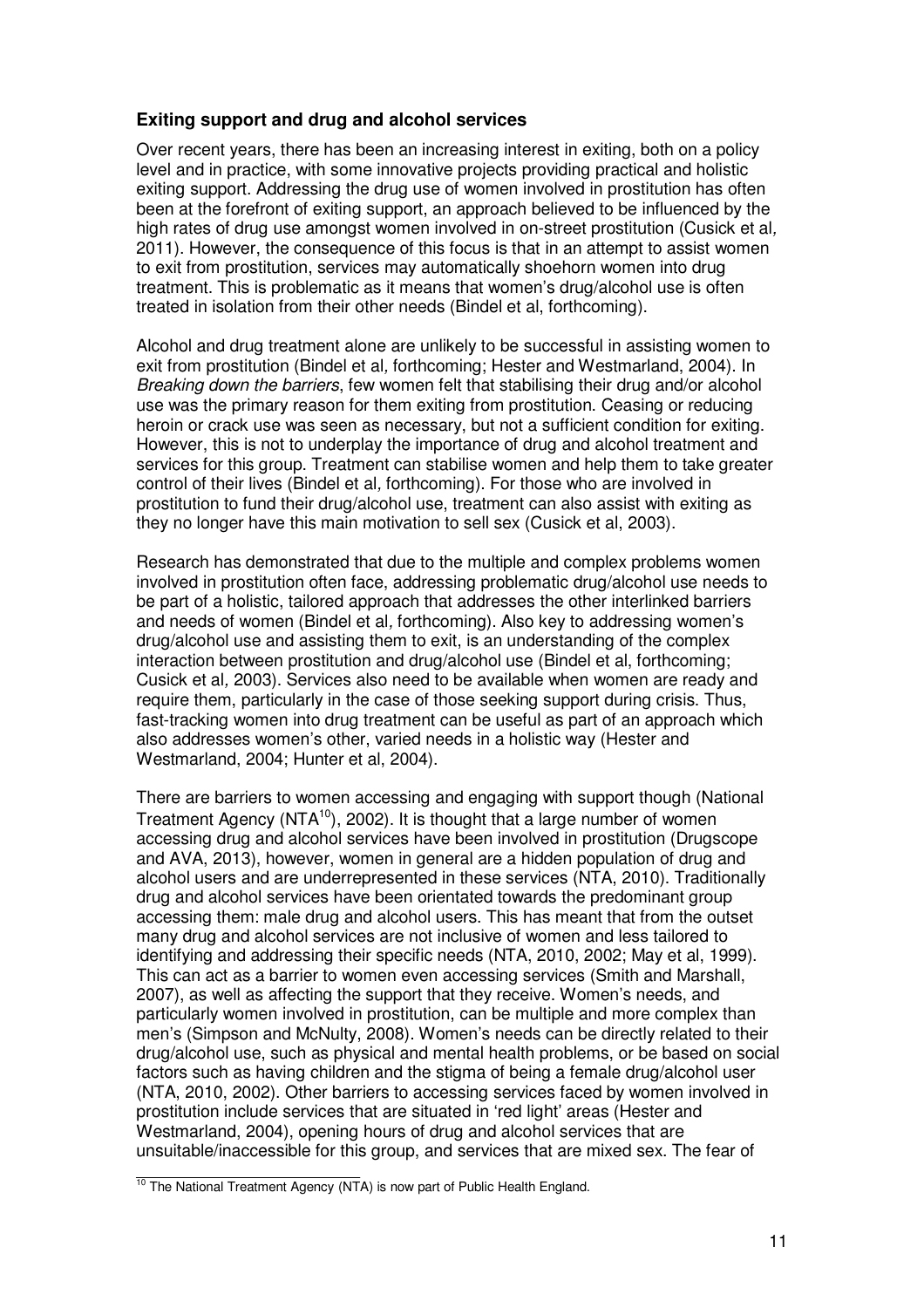discrimination and judgement for their involvement in prostitution can also deter women from accessing services (Smith and Marshall, 2007; Bindel, 2006).

## **The harms of alcohol**

Alcohol use amongst the general population and its harms have been increasingly recognised and documented in recent years. This is useful for exploring some of the possible overarching impacts and harms that problematic alcohol use may have on women involved in prostitution. Globally, alcohol is listed as the third leading risk factor for premature deaths and disabilities (WHO, 2010) and is a causal factor in more than 60 different diseases and injuries (WHO, 2011). Over the last 50 years alcohol consumption in the UK has doubled. The harm caused by alcohol has increased many times more though due to the development of a heavy drinking culture, particularly binge drinking<sup>11</sup> (Nutt, 2010). Consequently, the UK is said to be facing a health crisis of huge proportions and the worst epidemic of harm from a legal substance since the 'gin craze' in the 1700s (Nutt, 2010). According to official statistics, 3.5 million adults in the UK are believed to be addicted to alcohol (House of Commons Health Committee, 2009, in Nutt, 2012).

In an attempt to address the harmful use of alcohol, the World Health Organization has produced a Global Strategy, focusing on ten areas for policy and interventions which can be implemented at a national level (WHO, 2010). The UK Coalition Government has implemented some of the points of the strategy<sup>12</sup> and recognised some of the alcohol-related harms in the UK, highlighting the resulting violent crime, costs to the NHS, and the impact of alcohol on health and mortality (HM Government, 2012). However, despite mounting evidence about the harms and the cost effectiveness of interventions to reduce alcohol-related harms (WHO, 2010), it is argued that these problems are not being taken seriously (Nutt, 2012). Addressing alcohol-related harms is said to be a low priority on the public health agenda (WHO, 2011) and policy responses that do exist are often fragmented (WHO, 2010).

## **Policy perspectives: prostitution, alcohol and drugs**

To date, the majority of Home Office publications have focused on on-street women's use of illegal drugs, warranted by evidence showing drug use to be more prevalent amongst this group (Home Office, 2004). Paying the Price (2004) was the first attempt to scope the issues connected to prostitution, with the aim of creating a coordinated Government strategy to address prostitution in England and Wales (Home Office, 2004). A subsequent publication by Hunter et al (2004) provided guidance for partnerships and service providers, advocating approaches which addressed drug markets and the on-street sex industry because of the links between the two. Holistic support to deal with the range of issues women face, and not just their drug use, was highlighted as important. The later A Coordinated Prostitution Strategy (2006) identified support for problematic drug use as a primary need of women involved in prostitution. It emphasised the need for women to be 'freed' from their drug use and for services to provide 'routes out' of prostitution. In more recent years, the current Coalition Government has not produced a prostitution strategy but did note in their Review of effective practice in responding to prostitution (Home Office, 2011) that alcohol use appears to be increasing amongst women involved in prostitution and that drug and alcohol use occurs in the off-street sex industry as well. It was noted that service providers need to understand the complex nature of drug/alcohol use amongst women involved in prostitution.

<sup>&</sup>lt;sup>11</sup> The NHS defines binge drinking as drinking lots of alcohol in a short space of time or drinking to feel the effects of alcohol and to get drunk. Source: <u>http://www.nhs.uk/Livewell/alcohol/Pages/Bingedrinking.aspx</u><br><sup>12</sup> For example developing national strategies and action plans to reduce harmful alcohol use (Alcohol Strategy, HM Government, 2012). See WHO (2010) for a full outline of the Global Alcohol Strategy.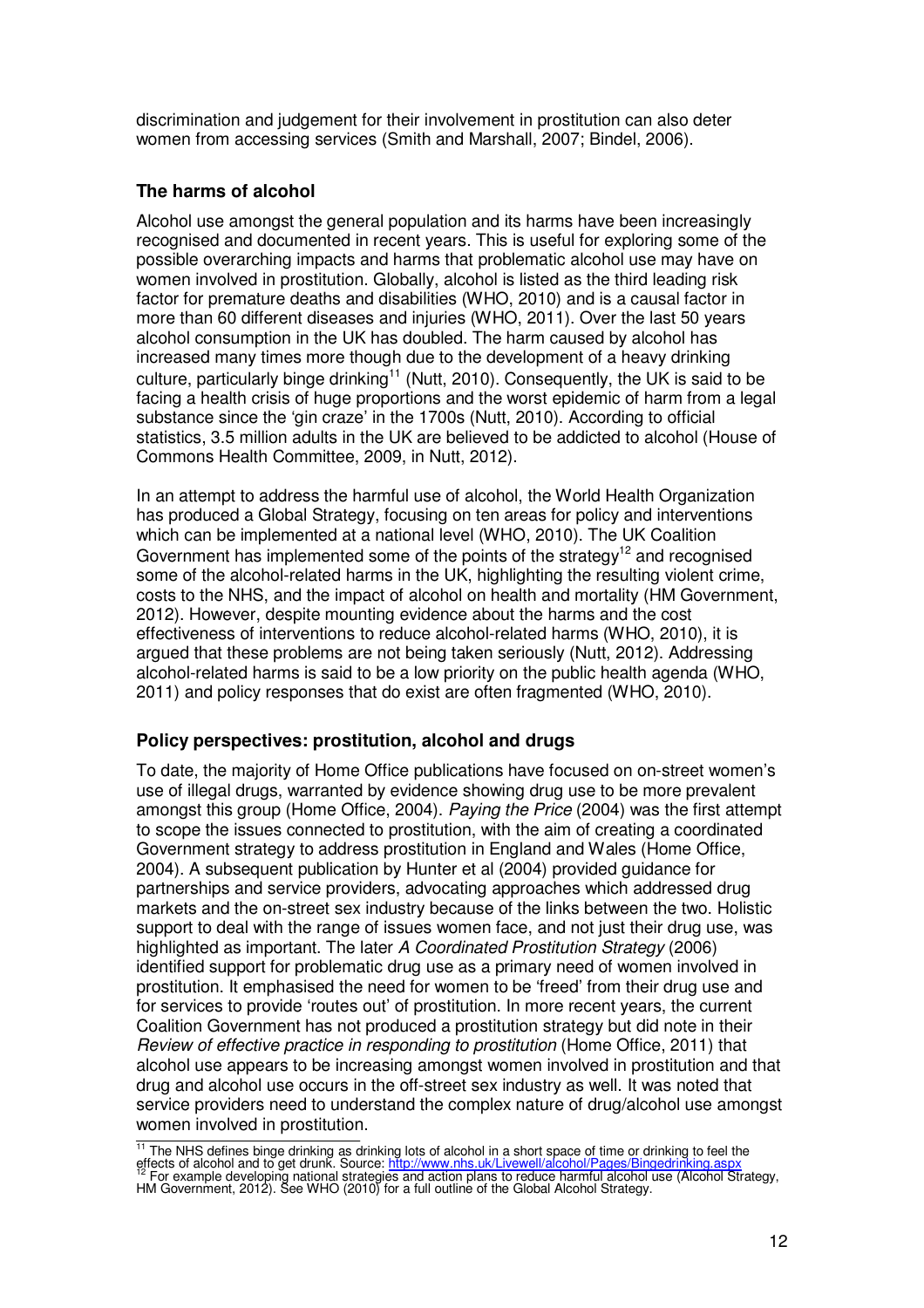The Government's Drug Strategy (HM Government, 2010) sets out a locally-led, recovery-focused vision, with the aim of reducing drug use and dependency. Alcohol is also incorporated into this strategy, although a separate Alcohol Strategy was published in March 2012. The primary focus and priority of the Alcohol Strategy is binge-drinking and reducing overall alcohol consumption in the population. This has led to initiatives such as minimum pricing, prevention and education work, and encouraging responsibility amongst the drinks industry, including in relation to the marketing and advertising of alcohol. In reference to problematic users in general, emphasis is placed on individuals taking control of their use and changing their 'behaviour'. Both strategies stress the end goal of full recovery and abstinence. Preventing problematic alcohol use is also set as a priority; educating young people about the risks of alcohol and ensuring they can access advice and help. However, neither strategy focuses on the experiences of specific groups who are at risk of, or have, problematic alcohol use. No reference or application is made to women or those involved in prostitution. There is little mention of VAWG except for the assertion that alcohol can be a driver of domestic violence and the need to understand how alcohol can increase the severity of violence.

## **Conclusion**

To date, it is evident that research and policy has largely focused on the problematic use of illegal drugs amongst women involved in prostitution, primarily crack cocaine and heroin. Problematic alcohol use and its possible causal links with prostitution have received little attention. The Home Office (2011) review of prostitution does highlight though that alcohol is being increasingly used by women involved in prostitution. What research has been undertaken also indicates that alcohol is a substance used by this group. Based on previous work and what appears to be a trend of alcohol use amongst this particular group, further research is clearly needed to more fully explore the use of alcohol amongst women involved in prostitution.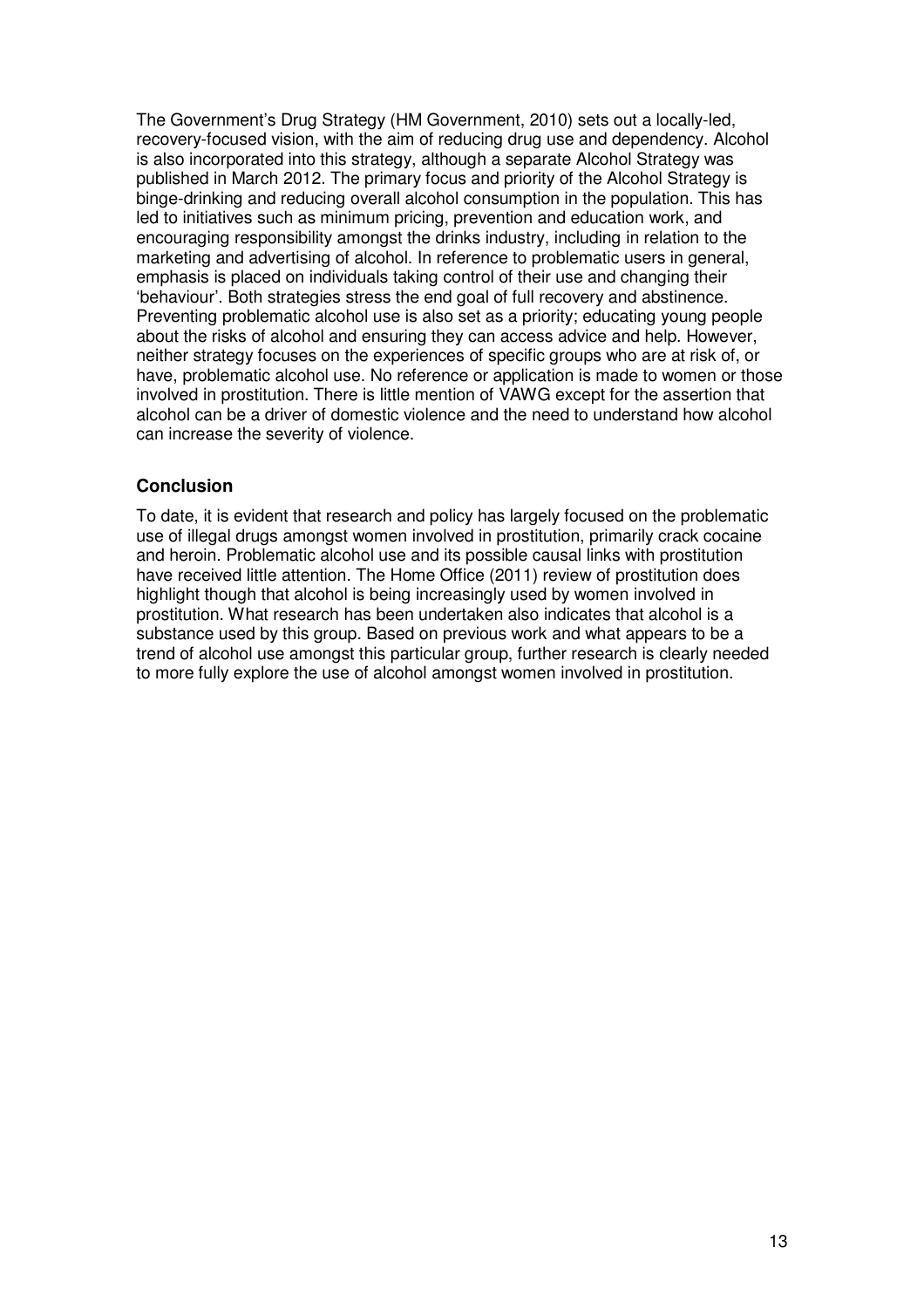# **2. Research aims**

Drawing on the findings of Breaking down the barriers, this study aimed to explore with greater depth the relationship between women's involvement in prostitution and problematic alcohol use. Given the lack of research into this group's problematic alcohol use, this study focused primarily on alcohol. However, it did explore women's use of alcohol in combination with other substances (poly-substance use), where relevant.

The study had several aims and areas of focus which were derived from the findings of Breaking down the barriers, as well as gaps in previous research and evidence. The aims of the research were to:

- Look at why and when women involved in prostitution use alcohol problematically
- Explore and compare the ways in which women involved in different aspects of the sex industry use alcohol
- Explore the different ways in which women use alcohol and how this relates to their involvement in prostitution and impacts on exiting
- Enable practitioners working with women involved in prostitution who have problematic alcohol use to gain a better understanding of the relationship between the two, thereby informing more effective interventions.

These aims guided the focus of the research, as well as the content and structure of interviews, the focus of data analysis and the content of this final report.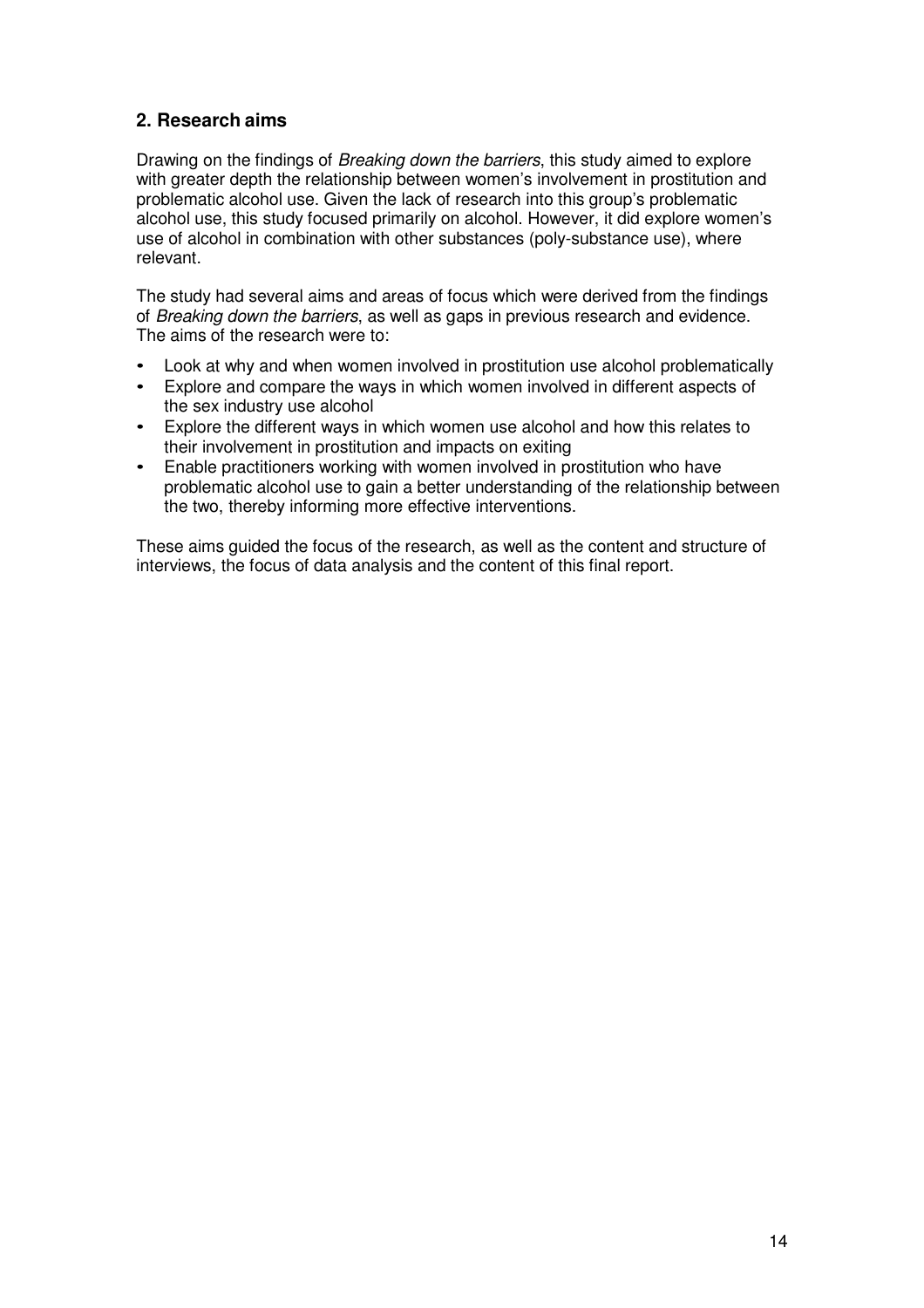## **3. Methodology**

The research took a mixed methodological approach, involving the collection of both quantitative and qualitative data. The main body of the research involved follow up interviews with women who took part in Breaking down the barriers. Interviews were also undertaken with practitioners working in the drugs and alcohol fields and in services supporting women involved in prostitution. Due to the small scale and short time frame of the project, the majority of interviews with women and stakeholders were confined to London. Finally, an online survey was distributed to practitioners working in a range of fields and organisations across England and Wales.

Overall, approximately 67 individuals participated in this study. However, this number should be treated with some caution as some participants may be duplicated because they participated in an interview and subsequently completed the (anonymous) online survey. Nevertheless, it does provide an idea as to the approximate number of people that engaged with the research and the diverse experiences and views that the study has hopefully been able to capture, despite its small scale.

## **Women involved in prostitution**

Women were eligible to take part in this study if they were over the age of 18, were currently or formerly involved in prostitution and had previous or current problematic alcohol use. Problematic alcohol use was identified primarily through self-reporting. However, in Breaking down the barriers and this study, some women did not report their alcohol use as problematic during their initial assessment prior to interview, but subsequently disclosed alcohol use during their interview which was clearly problematic. These women reported alcohol impacting on their everyday lives or certain aspects of their lives $13$ . In order to capture those who did not necessarily directly name or define their alcohol use as problematic, or minimised their use<sup>14</sup>, this study relied on self-reporting<sup>15</sup> as well as drawing upon AVA's (2013) definition of problematic substance use<sup>16</sup>. Drawing upon this definition enabled women's problematic alcohol use to be identified through descriptions of their behaviour that they provided in research interviews.

As this study sought to build upon the findings of *Breaking down the barriers*, the aim was to re-interview women who took part in this earlier study. A purposive sampling strategy was used in order to select suitable women. This involved an initial reanalysis of statistical data and interview transcripts in order to identify women in the original sample who had reported, or had been identified as having, problematic alcohol use (36 women). Women who had given their permission to be re-contacted by the research team and who had frequently engaged with the Breaking down the barriers study were then re-contacted. Seventeen women were contacted either directly (in the cases of women who had provided their personal contact details) or via the support service through which they were initially accessed. Four women were successfully re-contacted and interviewed. The other women that the researcher attempted to re-contact had either changed their numbers, did not answer calls, or were no longer in contact with the support service listed. Sadly since the end of Breaking down the barriers, three women who fitted the criteria for this project had died in circumstances related to their involvement in prostitution $17$ .

 $13$  For example, one participant spoke about harming herself and others when she drank alcohol and her need to consume alcohol in order to cope with her involvement in prostitution. This woman's alcohol use and that of

another interviewee would also escalate once they had one drink.<br><sup>14</sup> See 'Limitations' on page 18 and '5. Findings' for a discussion of this.<br><sup>15</sup> Women with problematic alcohol use were also identified by their key worke

<sup>&</sup>lt;sup>16</sup> See 'Note on terminology' on page seven for this definition.

<sup>&</sup>lt;sup>17</sup> All three of these women had long term involvement in prostitution, were entrenched in the 'lifestyle' and had multiple physical and mental health problems relating to their involvement in prostitution.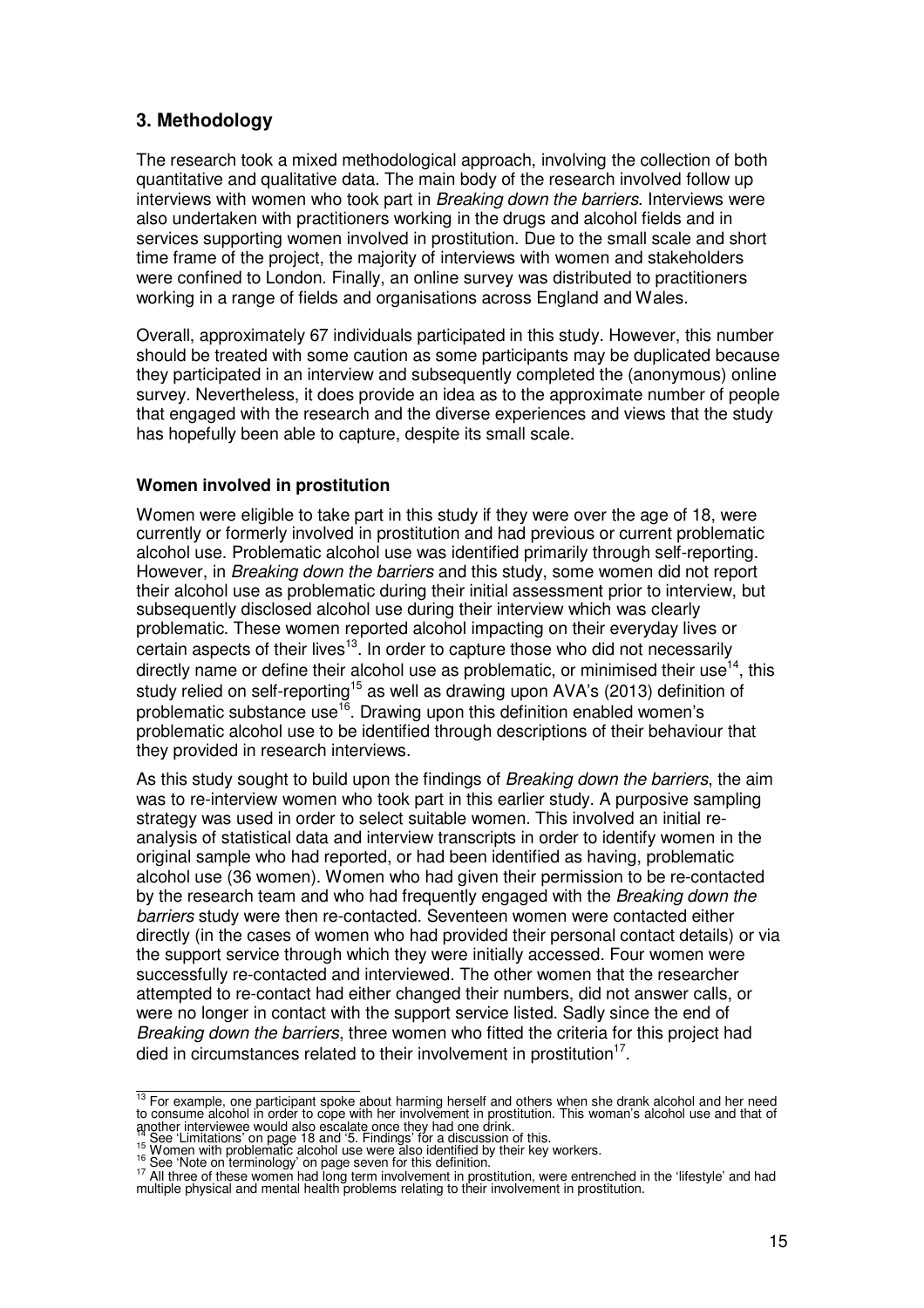Although the number of women the researcher was able to re-contact is low, this is not surprising given the often chaotic and transient lifestyles of women involved in prostitution. Consequently, additional interviewees were recruited via three support services for women involved in prostitution. Via this method, a further five interviews were conducted.

The interview process typically lasted between 45 minutes and one hour. Women were provided with a project brief by the researcher, followed by time for questions, and completion of the consent and personal details forms. The first part of the interview then consisted of a short needs assessment. This collected a range of quantitative data including demographic data, information on women's involvement in prostitution, their health, and drug and alcohol use. The needs assessment was then followed by a semi-structured interview. The interviews were loosely structured, with a topic guide containing questions that were framed around the aims of the research, but with flexibility to allow women the space to explore topics and areas that they felt were particularly relevant to their own circumstances. At the end of the interview women were invited to talk about anything else that they felt was relevant, before having a de-brief style conversation and being given the contact details of the researcher. Every woman was given a £10 retail voucher in thanks and recognition for their time and contribution to the research.

## **Stakeholders**

Seven interviews were also undertaken with eight practitioners and professionals working in the drugs and/or alcohol fields or services supporting women involved in prostitution, including exiting services. These semi-structured interviews were conducted with the aim of providing an insight into professionals' knowledge and understandings of this client group and their alcohol use. Again, interview questions were based around the research aims and practitioners provided a range of information which enhanced the data gathered from the interviews with women.

Stakeholders interviewed were as follows:

- Commissioning Manager (substance misuse)
- Team Manager at a London-based substance misuse service
- Support Worker (exiting focused) at a prostitution specific support service
- Project Co-ordinator for a drugs and sexual violence project, part of a second tier women's organisation
- Team Leader and an Outreach Worker for a London-based outreach team
- Clinician at a London-based university hospital
- Exiting Worker at an exiting focused service.

## **Other methods**

As well as semi-structured interviews, a short online survey was distributed via the online survey tool SurveyMonkey. This was sent to over 200 practitioners and professionals in England and Wales who work in a range of statutory and voluntary organisations including: drug and alcohol misuse; housing and homelessness services/organisations; women's services (including prostitution specific support services); criminal justice services; health services; and service commissioners. The survey aimed to collect both quantitative and qualitative data from a wider number of professionals than could take part in the semi-structured interviews, and expanded the geographical scope of the study beyond London. The survey questions included: the services that respondents and their organisations provide to women involved in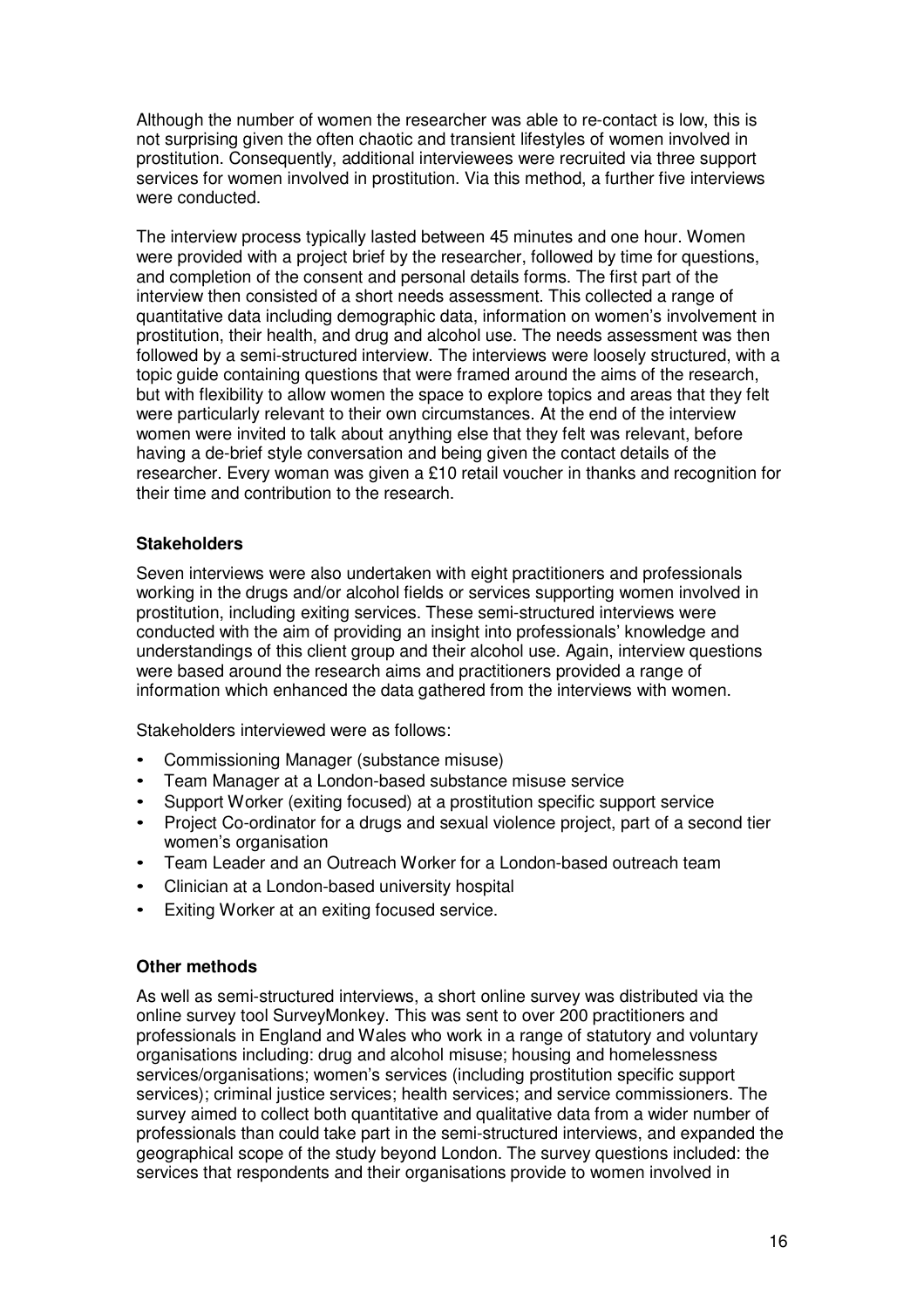prostitution; respondents' understanding of the relationship (if any) between involvement in prostitution and problematic alcohol use; whether there exists any barriers, gaps and challenges to supporting women involved in prostitution; and recommendations for policy and practice. Fifty individuals responded to the online survey. Given that this was an unsolicited survey, and one focusing on a single, specific client group and topic, this is considered to be a relatively good response rate.

## **Data analysis**

All interviews were transcribed, with names, places and services anonymised. A thematic analysis of the interview transcripts was undertaken, identifying the key themes in relation to the research aims. These themes are presented in the findings section. The findings from the interviews undertaken with the women and stakeholders are discussed together under each theme. Some of the quantitative data gathered from the needs assessments are incorporated into the discussion for illustrative purposes and to complement the findings from the qualitative interviews<sup>18</sup>. Responses to the online survey were analysed using SurveyMonkey's analysis tool and these findings are also incorporated into the discussion.

## **Ethics**

Researching women involved in prostitution raises a number of ethical issues and considerations. Undertaking research into vulnerable and marginalised groups requires consideration of ethics not only during the conception of a project but throughout its course (Bindel et al, forthcoming), with ethics shaping the process and manner in which research is undertaken.

Given the small scale and short time frame of this project, specific ethical approval was not sought in the formal sense. However, this study was based on the findings of Breaking down the barriers, which achieved ethical approval from more than one source<sup>19</sup>, and involved re-interviewing some of its participants. Additionally, the Project Researcher and Project Manager of this study were part of the Breaking down the barriers research team. They are therefore experienced in undertaking this type of research and knowledgeable of the ethical protocols and practices that were followed throughout the Breaking down the barriers study. To ensure additional ethical oversight and guidance, this study appointed an academic advisor to oversee the various stages of the project. The advisor chaired the advisory group for Breaking down the barriers and has years of academic experience of conducting ethical, robust social research focusing on vulnerable groups. The research team also worked in line with the British Sociological Association's and Social Research Association's codes of ethics, as well as Eaves' policies around data protection, confidentiality and working with vulnerable people.

Particularly pertinent to this study was the potential harm to research participants which could result from their participation in the research. From the outset it was recognised that women involved in prostitution are a vulnerable group to engage in research. Even for women who have exited for a substantial amount of time, re-living their involvement in prostitution via an interview can be distressing. With this in mind, the research team ensured that every woman was suitable to take part in an interview. This was decided with the assistance of women's key workers (where relevant), who, based on their knowledge of women's circumstances were able to assess their stability and the appropriateness of them taking part in the research. After interviews,

 $18$  Also see '4. Profile of women participants' for some of these data.

<sup>&</sup>lt;sup>19</sup> Breaking down the barriers received ethical approval from London South Bank University Research Ethics Committee and Camden and Islington NHS Research Ethics Committee.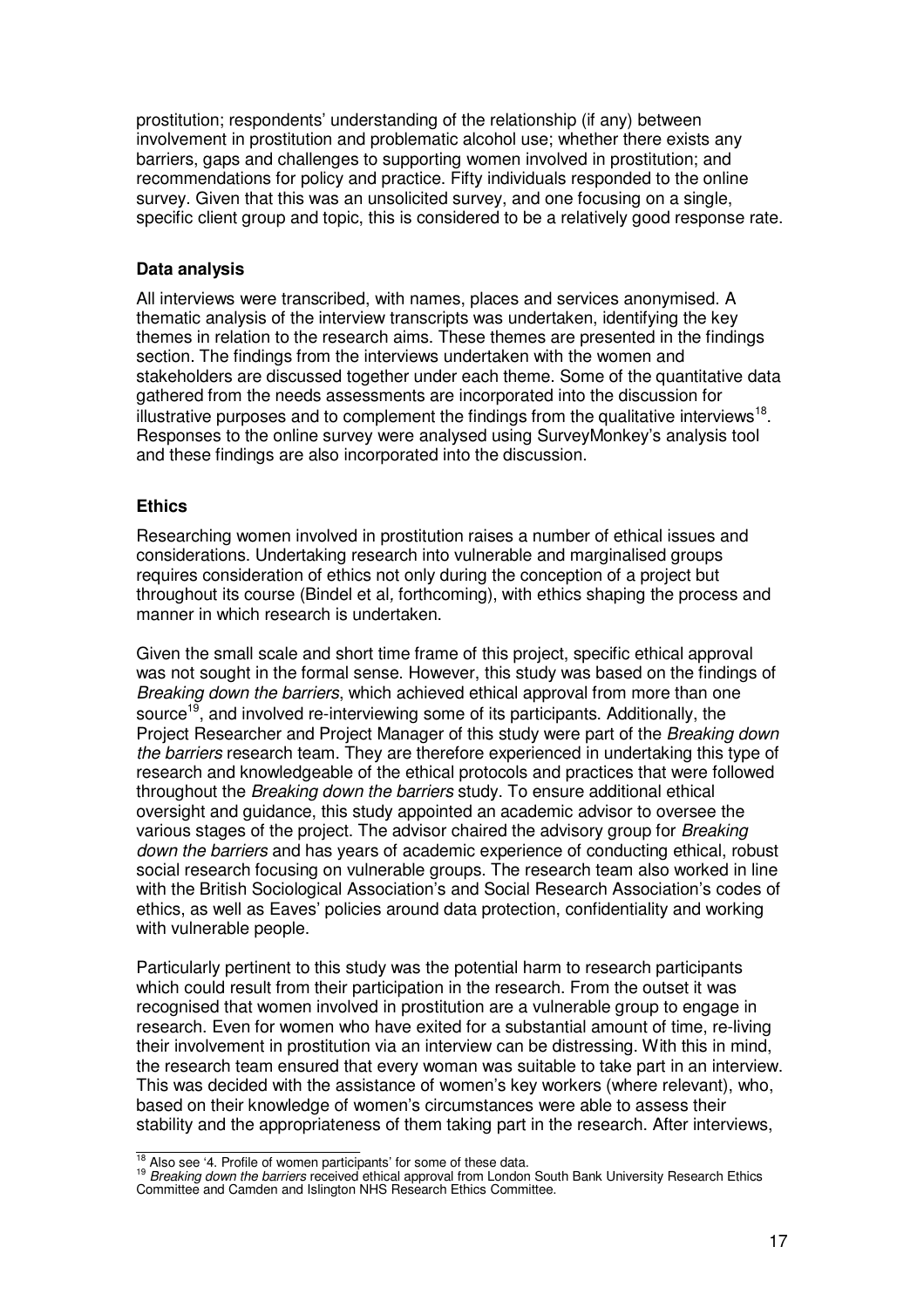key workers were de-briefed (within confidentiality limits) and any concerns the researcher had regarding an interviewee's wellbeing were discussed with the interviewee and, if necessary, her key worker. In the case of participants from Breaking down the barriers, the researcher initially spoke to every woman to determine her current situation, briefed her about the project and then gave her a period of time to consider whether she wished to participate in the research. Women were also offered information and advice post-interview, given the contact details of the researcher and the women's drop-in centre at Eaves.

Given the focus of this study, obtaining informed consent was an important consideration. There was always the risk that women may have recently consumed alcohol or been intoxicated at the time of interview, which would affect their ability to provide informed consent to participate in the research. Every effort was taken to safeguard participants, and individuals' suitability to take part in the research was judged on a case-by-case basis. Where interviews were undertaken at support services, the researcher liaised with key workers before interviews began to ensure that women were fit to take part. In order to further ensure that women were able to give informed consent, every interview began with the researcher explaining the organisation of Eaves; the aims of the research; how their information and data would be anonymously and confidentially stored; their right to only answer questions that they wished to; and their right to confidentiality<sup>20</sup>. Women had the opportunity to ask any questions they had about the project and the interview process, and participants were informed that they could withdraw from the research process at any time. The researcher could also terminate the interview if they deemed that the participant was not in a suitable state to continue. Before the interview commenced women signed a consent form that reiterated this information.

## **Limitations**

As with all social research, this study has a number of limitations that need to be borne in mind when reading the findings and conclusions of this report. Firstly, the short time scale and limited funding for the project considerably restricted its scope and the size of the research sample. With greater resources the study could have involved a larger sample and expanded beyond London.

The specific focus of the study meant that a purposive sampling strategy was employed so that only women involved in prostitution who had current or former problematic alcohol use were selected for interview. This means that the sample is not representative of all women involved in on or off-street prostitution in the UK and the findings are not generalisable to the entire population. As with any research into the sex industry it is extremely difficult to achieve a representative sample because of the lack of definitive evidence about the size and characteristics of the industry (Shaver, 2005). Instead, this study and its findings are intended to provide a snapshot of problematic alcohol use amongst women involved in prostitution, alcohol use in different aspects of the sex industry, and an insight into service provision which is beneficial for this group.

Another limitation to consider is that the research largely relied on women selfreporting, or at least disclosing, their problematic alcohol use, either in the needs assessment or during the semi-structured interview. In general, research has shown that people under-report the amount of alcohol that they consume and/or give answers which they believe are favourable (Collis et al, 2010; Ely et al, 2001). This trend was apparent in this study and Breaking down the barriers, with women tending

 $\frac{20}{20}$  Women were informed of their right to confidentiality and the limitations of this in specific circumstances, such as safeguarding concerns.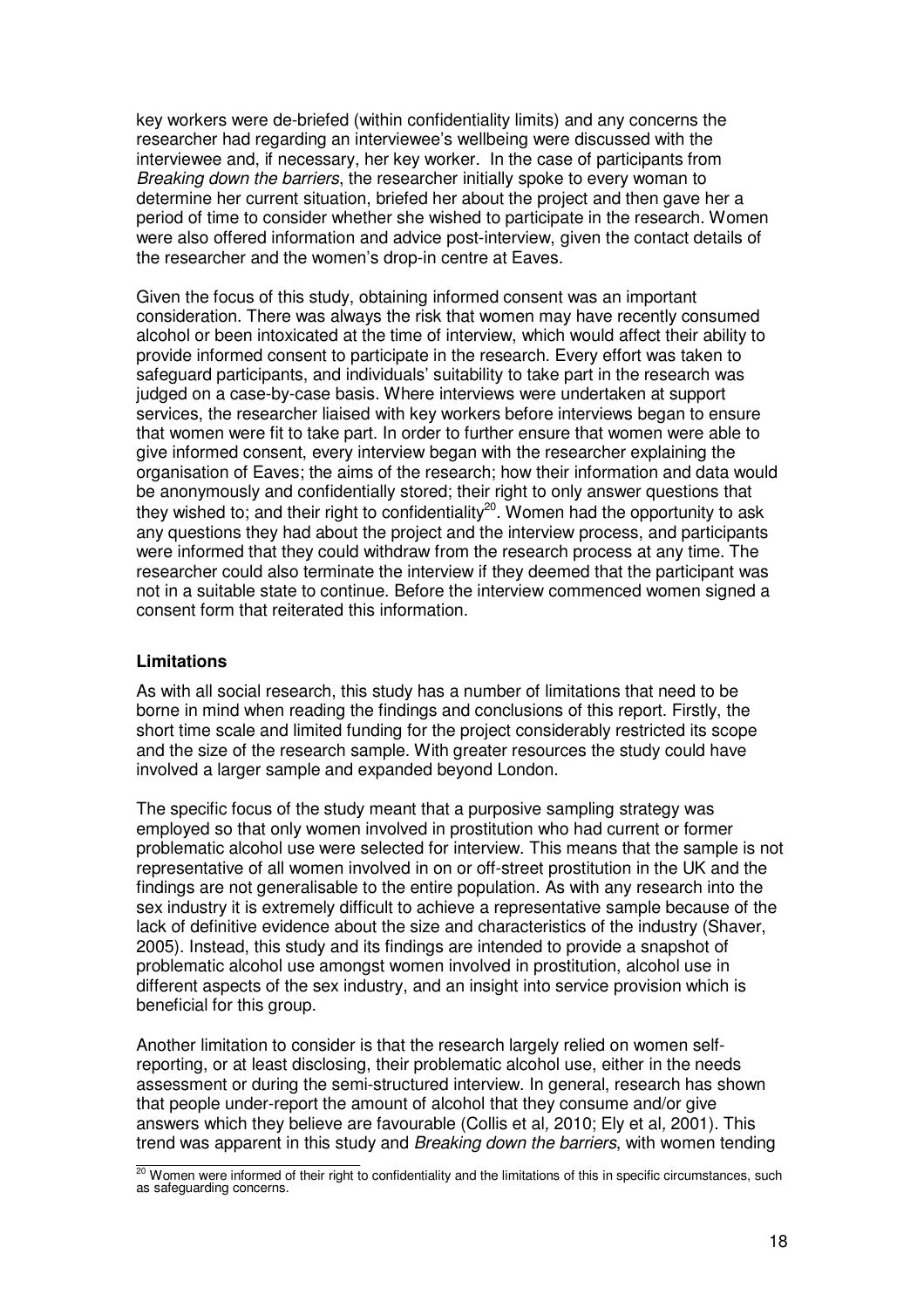to minimise their alcohol use, particularly during the needs assessment portion of the interview. As interviews progressed though, some women would discuss and reveal their problematic use of alcohol, although they still did not name it as such. This has two implications, firstly it means that when sampling for this project, some participants from Breaking down the barriers who did have problematic alcohol use may have been excluded from the sampling if they did not disclose their use at any point. Secondly, it may indicate that the findings in this report are actually an underestimation of women's alcohol use as they may not have reported the full extent of their use. This research limitation has important implications for services and practitioners in itself, and will be discussed in further detail in the findings section.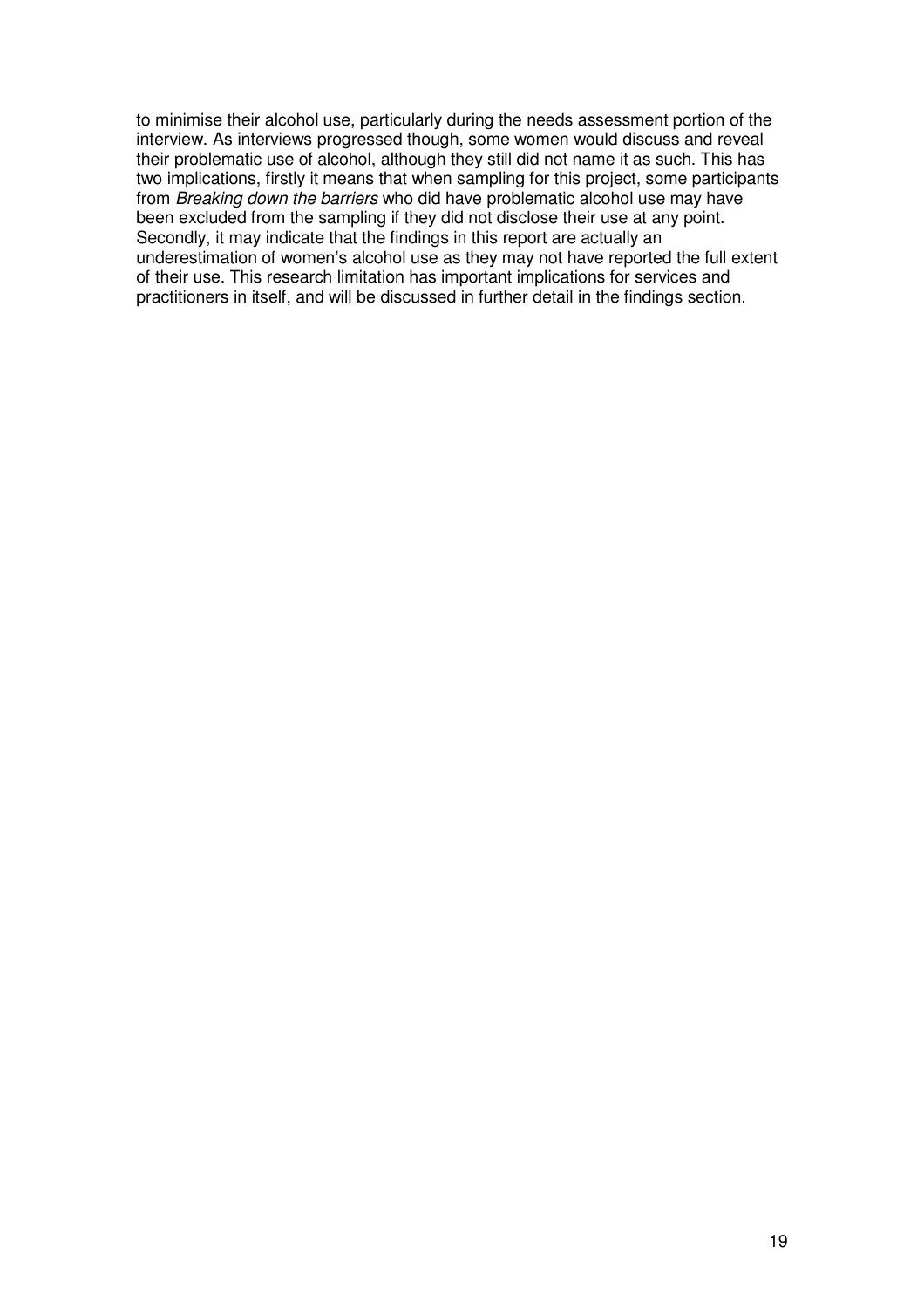# **4. Profile of women participants**

Nine women took part in semi-structured interviews. Their key characteristics were as follows:

- Interviewees were between the ages of 26 and 52
- At the time of interview, three women were currently involved and six had exited from prostitution
- Four women were predominantly involved in on-street prostitution and five were predominantly involved in off-street prostitution<sup>21</sup>. Several women had been involved in a variety of locations throughout their involvement though, and appeared to be part of a more transient group<sup>22</sup>. Three women had been involved on-street but also had 'regulars'<sup>23</sup>, used their phones<sup>24</sup> and met buyers through friends. However, they still solicited on-street and were involved in the on-street 'lifestyle'. On the other hand, one woman who was currently involved in off-street prostitution had previously been involved in clipping<sup>25</sup> and had been entrenched in the on-street 'lifestyle' for many years before moving off-street.
- All women self-reported physical and/or mental health problems in response to questions in the needs assessment section of the interview. These included, but were not restricted, to: arthritis, liver cirrhosis, agoraphobia, stress, anxiety, depression, panic attacks and PTSD
- Eight women were currently unemployed and on benefits. Several of these women were undertaking voluntary work and/or studying for qualifications
- All except one woman used alcohol problematically when they were involved in prostitution<sup>26</sup>
- The duration of women's problematic alcohol use ranged from several years to the majority of their lives. For some, problematic alcohol use was not continuous, several women stopped for a period of time and then commenced again
- Five women reported histories of problematic alcohol use in their families; other research has highlighted this familial link (Dalla, 2003)
- Women reported using a range of other substances, sometimes in combination with alcohol. Other substances that women reported using problematically were: crack cocaine (6), cocaine (5), heroin (3), cannabis (2), amphetamines (2) and benzodiazepines  $(1)^{27}$
- All women had accessed support services at some point in their lives. These services included: generic health services; substance misuse services; specific alcohol services; residential treatment for substance misuse; accommodation services (both refuges and longer term housing); women-only services; and specific prostitution support services (including exiting focused services)
- Three women who had exited had not received support specifically for their involvement in prostitution. Two of these women said that such support would have been beneficial at the time they were exiting.

then take the payment but do not provide the 'service' promised.<br><sup>26</sup>This woman fitted the criteria for the research but as the interview progressed it became apparent that she did

not use alcohol problematically when she was involved in prostitution. She has been retained in the sample though because her alcohol use is relevant to this study; she used alcohol problematically after exiting prostitution, replacing other substances that she used whilst she was involved.

 $21$  This was determined by where women were predominantly involved at the time of interview. For those women who had exited this was where they were predominantly involved before exit.<br>
22 Bindel et al, 2013.

<sup>23</sup> Binder et al. 2010.<br><sup>23</sup> 'Regulars' refers to buyers that women sold sex to on a regular basis.

<sup>24</sup>This refers to women being contacted by buyers via their mobile phones as opposed to soliciting on or off-street. Buyers may be regulars or have been passed on a woman's telephone number. Women may also use their phones to contact regular buyers or display their numbers in telephone boxes (referred to as carding).<br><sup>25</sup> Clipping refers to the practice in which women solicit for sexual services in exchange for cash or goods and

Additional women did use these substances but not problematically. For example, they may have used a substance once, recreationally or occasionally.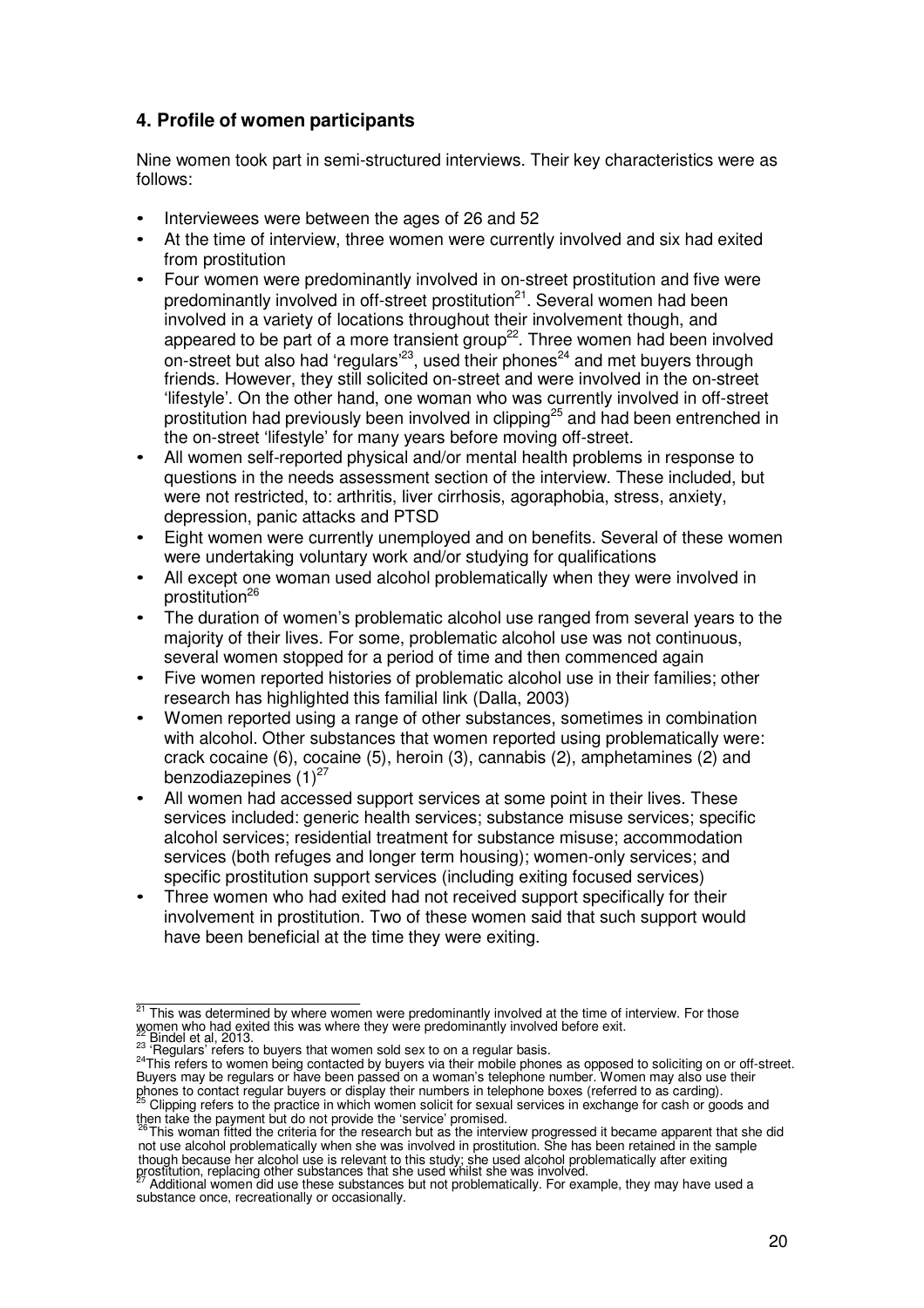# **5. Findings**

## **Problematic alcohol use and prostitution<sup>28</sup>**

#### **Prevalence**

All women interviewees reported or were identified $^{29}$  as having past or current problematic alcohol use. Eight women used alcohol problematically whilst they were involved in prostitution. The remaining woman used other substances whilst she was involved but used alcohol problematically before and after her involvement. Several women reported using alcohol problematically on and off throughout their lives (including when they were involved in prostitution).

Gossop et al (1995, 1994a) found that over three quarters of women would use alcohol before and during selling sex. In this study, a few women reported using alcohol before selling sex to increase their confidence, but more so to make the experience of selling sex more bearable:

"If I knew that it was going to happen then I would kind of drink before it so that I didn't really know what was going on or I could forget about what was happening" (I5, off-street).

Some women noted though that they would not use alcohol heavily before selling sex as it would affect their mental state and levels of awareness, putting them at increased risk:

"You can't do that drunk; you've got to have your wits about you" (I6, off-street).

A few women reported using alcohol as part of their 'lifestyle' in prostitution, drinking with buyers and other women. Others reported drinking alcohol after selling sex to desensitise themselves, block out their experiences and reduce anxiety:

"Just to forget about what just happened for the last couple of hours, what I had to go through. Yeah and the dirty, cheesy old men that I've been around or… the place that I've been or what they've asked me to do" (I1, on-street).

Although some degree of alcohol use amongst women involved in prostitution was recognised by all stakeholders, there were mixed views about the prevalence of problematic use. Some stakeholders said that problematic alcohol use was common amongst women involved in prostitution and is also becoming increasingly prevalent amongst this group. A few women thought that this was because alcohol is cheaper and more readily available compared to other substances. In this study, several women had switched to using alcohol because of this:

"I couldn't afford it [cocaine] and alcohol was cheaper… I can go down to the corner shop and I'm out of my face on £6...Whereas, to get half a gram is like £20/£25" (I8, off-street).

The Commissioning Manager noted that in the general population there is an increasing shift away from other substances towards alcohol, with alcohol becoming the 'drug of choice'.

On the other hand, some participants did not believe that problematic alcohol use amongst women involved in prostitution was common or a concern. They reported

 $28$  Due to the small sample, where place of involvement is discussed in the findings of this report this is

informed by the data collected from stakeholders as well as the interviews with women. Not all women reported their alcohol use as problematic, see '3. Methodology'.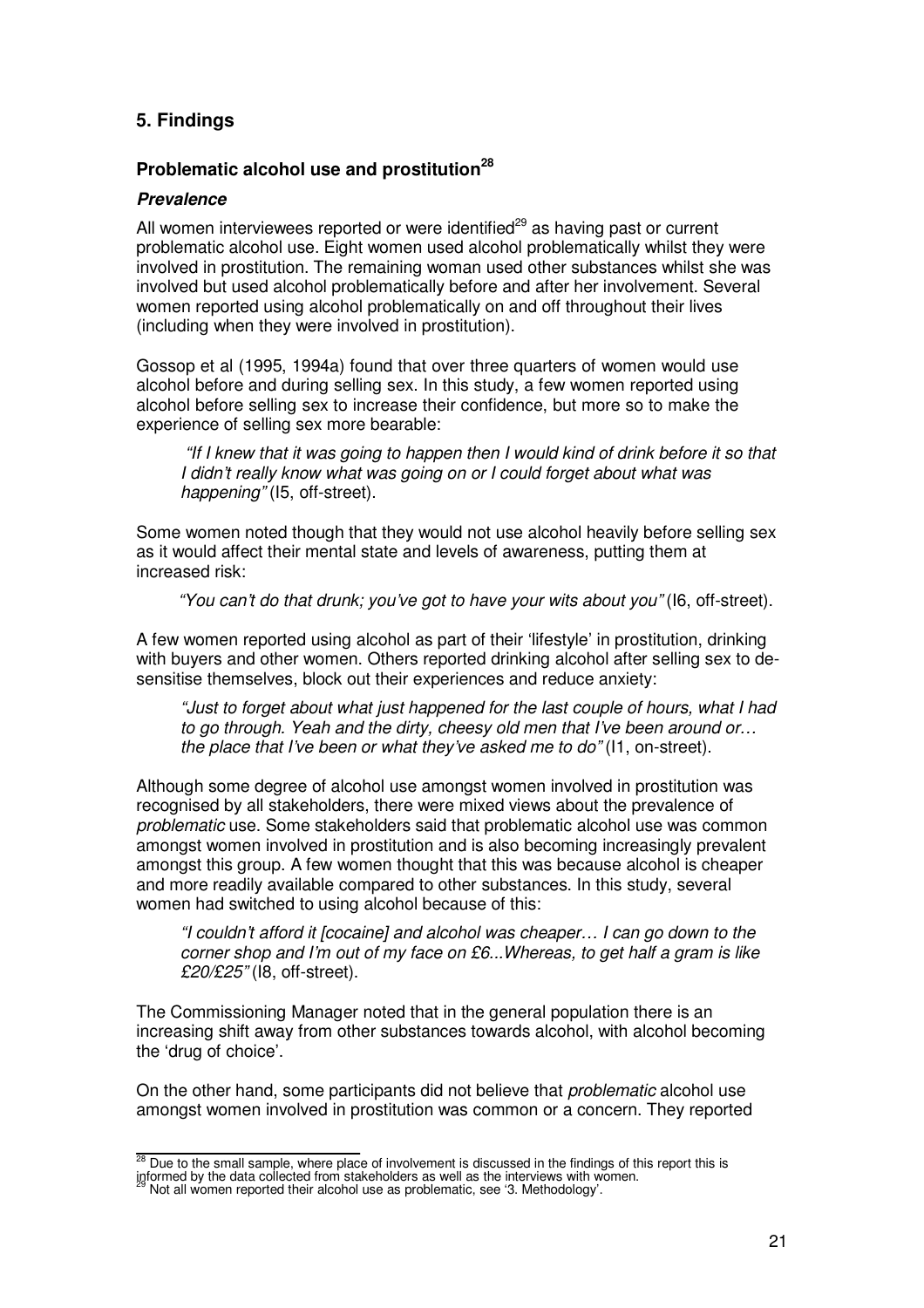that women involved in prostitution did use alcohol, but Class A drug use was more prevalent, more problematic and generally of greater concern.

#### **Themes**

Four women who had current problematic alcohol use tended to minimise their alcohol consumption, with some not recognising that it was problematic. All but one of these women were still involved in prostitution. Several stakeholders said that this minimisation was quite common:

"Some of them think 'oh no it's fine, I can handle it' but they can't…until they come and see us or are referred to a drug agency, that's when they then realise how bad they have been drinking and how it has affected them" (ST8, Exiting Worker, exiting service).

Participants noted that women also have a tendency to minimise their alcohol use if they are poly-substance users, tending not to see alcohol as the problematic substance. It was suggested that this minimisation of alcohol use might be influenced by service providers' own perceptions of alcohol:

"Women themselves tend not to focus on their alcohol use. And I don't know if that's because… there's other drugs that they know that professionals think are more important" (ST2, Project Coordinator, second tier women's organisation).

All women reported using alcohol in combination with other substances, some on a frequent basis. Women most commonly reported using alcohol with crack cocaine. Two women noted an increasing trend of these two substances being used together amongst women involved in prostitution, particularly those on-street:

"…Everyone is doing it now [alcohol and crack cocaine], everyone. And it seems to be a big addiction … 'cos before it used to be crack and heroin…Now it's crack and alcohol and it's really bad" (I3, on-street).

This trend was also recognised by stakeholders and seems to differ from previous studies (Cusick et al, 2003; Gossop et al, 1994a) which highlight high rates of combined heroin and crack cocaine use, particularly amongst on-street women.

Several stakeholders spoke about a pattern amongst on-street women who have problematic heroin use then developing problematic alcohol use once they are stable on methadone. The trend of replacing one substance with another was found amongst three women who took part in this study but extended to substances other than heroin, and affected off-street women as well. Some participants believed that this trend was because the root cause of substance use was not being addressed and women were replacing substances in order to cope:

"That's why we see women moving from heroin to get onto methadone to then go on drinking because they are not actually dealing with the actual problem, the actual trauma or whatever it is that they are trying to cope with" (ST1, Support Worker, prostitution specific service).

## **Causality and relationship**

l.

One woman interviewee did not think that there was a link between her involvement in prostitution and problematic alcohol use. The majority of participants, however, were adamant that there was some sort of link or relationship<sup>30</sup>:

 $30$  This included the woman who did not use alcohol problematically when she was involved in prostitution. She noted that she could see a link between other women's alcohol use and their involvement in prostitution.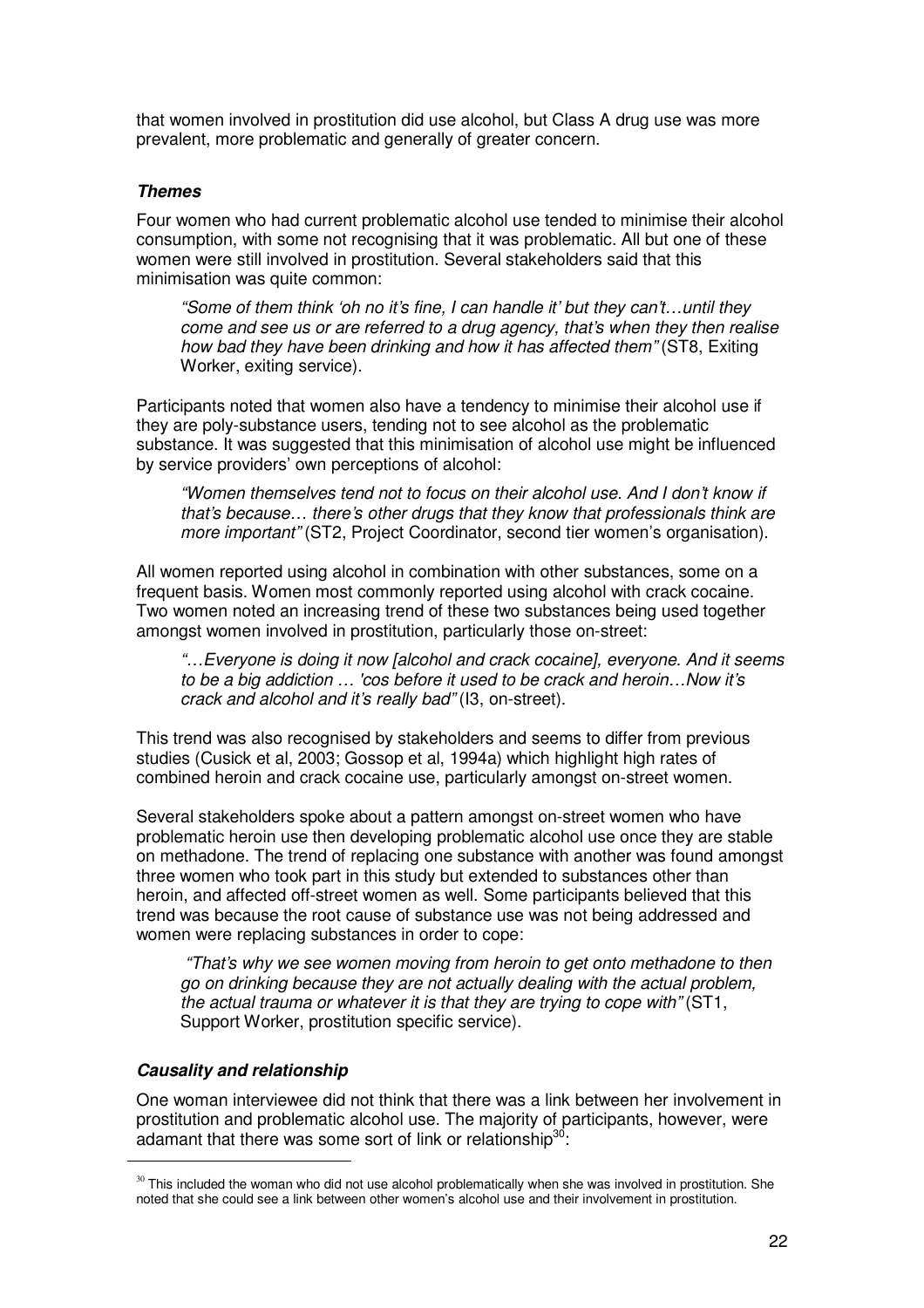"They are interlinked, no doubt about it. Doesn't matter what anybody says, they are interlinked and if they say it is not they haven't really thought about what they are saying" (I3, on-street).

Women and stakeholders noted that this link or relationship was not specific to alcohol, but applied to substances in general.

Six women reported problematic alcohol use commencing before they became involved in prostitution. Some of these women reported drinking alcohol quite heavily since their teenage years. Women who used alcohol problematically before entry used it as a form of escapism and as a coping mechanism, including to cope with feelings of loneliness, experiences of childhood violence<sup>31</sup> and abusive partners.

Previous research (Cusick et al, 2003; Potterat et al, 1998) has reported that when drug use precedes entry into prostitution, women commonly enter prostitution in order to fund their drug use. A few stakeholders thought that this causation applied to alcohol, but generally other substances were seen to be a greater influence on women's entry into prostitution. In this study, three women reported entering prostitution to fund their drug use and one woman entered to fund her combined drug and alcohol use. One woman gave her insight into prostitution and substance use being interlinked in this way:

"When you become an addict it makes you more vulnerable to sexual exploitation, and to coming into prostitution because it's a way and a means of getting it" (19, off-street).

Only one woman in this sample started exchanging sex solely to fund her alcohol use. Substances were not the only cause of entry though, with women in the sample also citing financial need and coercion as reasons for entering prostitution.

Research has documented how involvement in prostitution can cause psychological distress and a range of mental health problems (Bindel et al, forthcoming; Tomura, 2009; Farley et al, 1998), as well as feelings of shame and guilt (Tomura, 2009; Young et al, 2000). Substances, particularly crack cocaine, can be used to cope with these feelings and distress (Young et al, 2000). In this study, women most commonly cited using alcohol as a way to cope with their involvement in prostitution and the impacts that it had on them. Stakeholders agreed, highlighting the importance of seeing alcohol use as a symptom for much deeper underlying problems, particularly trauma and distress:

"Drug and alcohol use are generally a symptom – whether it is a coping strategy or a way of numbing things. It becomes a symptom of whatever else is going on – there are certain types of life events and traumatic events where you might see drug and alcohol use more often than not" (ST6, Team Manager, substance misuse service).

Alcohol use and prostitution were also found to be part of the self-perpetuating cycle which Young et al (2000) identified in relation to other substances, where an increase in prostitution can lead to an increase in substance use, or vice versa. Women commonly reported increasing their use of alcohol as their involvement in prostitution progressed, in order for them to cope:

"I think it just got worse and worse … my involvement became more frequent…I would start drinking most days…I would find that the more and more things

<sup>&</sup>lt;sup>31</sup> Research has shown high rates of childhood violence amongst women involved in prostitution (Bindel et al, forthcoming).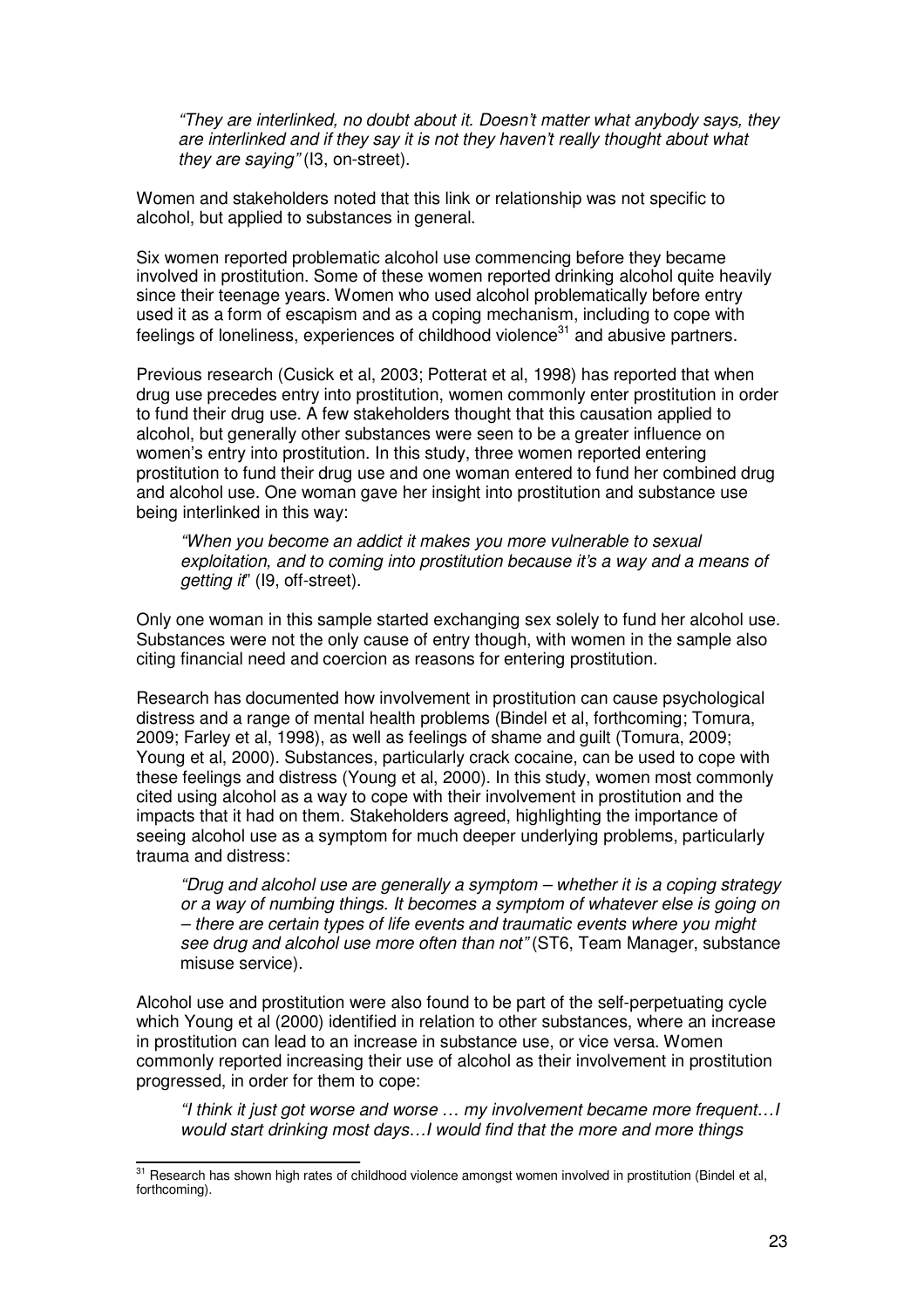happened, the more I needed to drink to be able to forget and block everything out" (I5, off-street).

Stakeholders confirmed the existence of this cycle, with one noting that this was particularly applicable to alcohol over and above other substances that women use.

Whilst there appears to be a link between prostitution and alcohol use, stakeholders stated that this link or relationship is complex and not linear. This is apparent from the women in this research who reported using alcohol in a variety of ways before, during, and after their involvement in prostitution. Like Graham and Wish (1994), this study found that any link can also change and evolve. Some women in this study who entered prostitution to fund their drug and/or alcohol use continued to use alcohol, but as their involvement in prostitution progressed, their alcohol use evolved to be a coping mechanism. Another woman who initially used alcohol socially with buyers later began to use alcohol to cope with her involvement. Due to this complexity, one stakeholder was hesitant to describe a relationship in concrete terms, believing that the label of 'relationship' can divert attention away from women's actual experiences. Thus as Dalla (2002) highlights, whilst there are clearly some links between prostitution and alcohol/drug use, entry into prostitution and women's continued involvement is complex and the result of multiple personal and contextual factors.

## **Place of involvement**

There were some differences between on and off-street women's use of alcohol. However, because some women were more transient between places there was some blurring of these differences. The increasingly transient nature of prostitution and the overlap between being located on-street and off-street has been identified in recent research (Bindel et al, 2013). This is important to bear in mind as the alcohol and drug use, as well as the needs and circumstances, of on and off-street women may not be as dissimilar as previously thought (Bindel et al, forthcoming).

Problematic alcohol use was generally seen by stakeholders and survey respondents to be more prevalent amongst women involved in on-street prostitution. Women involved in on-street prostitution were reported to use alcohol extremely heavily, with stakeholders noting that this group are often physically dependent and defined as 'alcoholics'. This group's alcohol use, combined with their involvement in the on-street 'lifestyle', was seen to make women extremely chaotic.

Problematic alcohol use amongst off-street women was highlighted by two stakeholders, but one noted that very little is known about this group's use of substances. Off-street women were not necessarily viewed as 'alcoholics' and it was noted that their use tends to be lower than that of on-street women. However, stakeholders believed that off-street women do still use alcohol problematically, with alcohol being used as a coping mechanism, and women's alcohol use impacting on their physical and mental health.

The on-street women in this study reported a tendency not to drink large amounts of alcohol before selling sex because of the increased risk posed when they were soliciting on the street. Two on-street women reported using alcohol to cope with their involvement in prostitution, whilst one woman used it to cope with feelings of loneliness and boredom<sup>32</sup>. This woman also described specifically using alcohol to come down from crack cocaine. In the off-street group there was a tendency to drink before and/or whilst selling sex, primarily to increase confidence and cope with selling

<sup>&</sup>lt;sup>32</sup>The remaining on-street woman did not use alcohol problematically when she was involved in prostitution.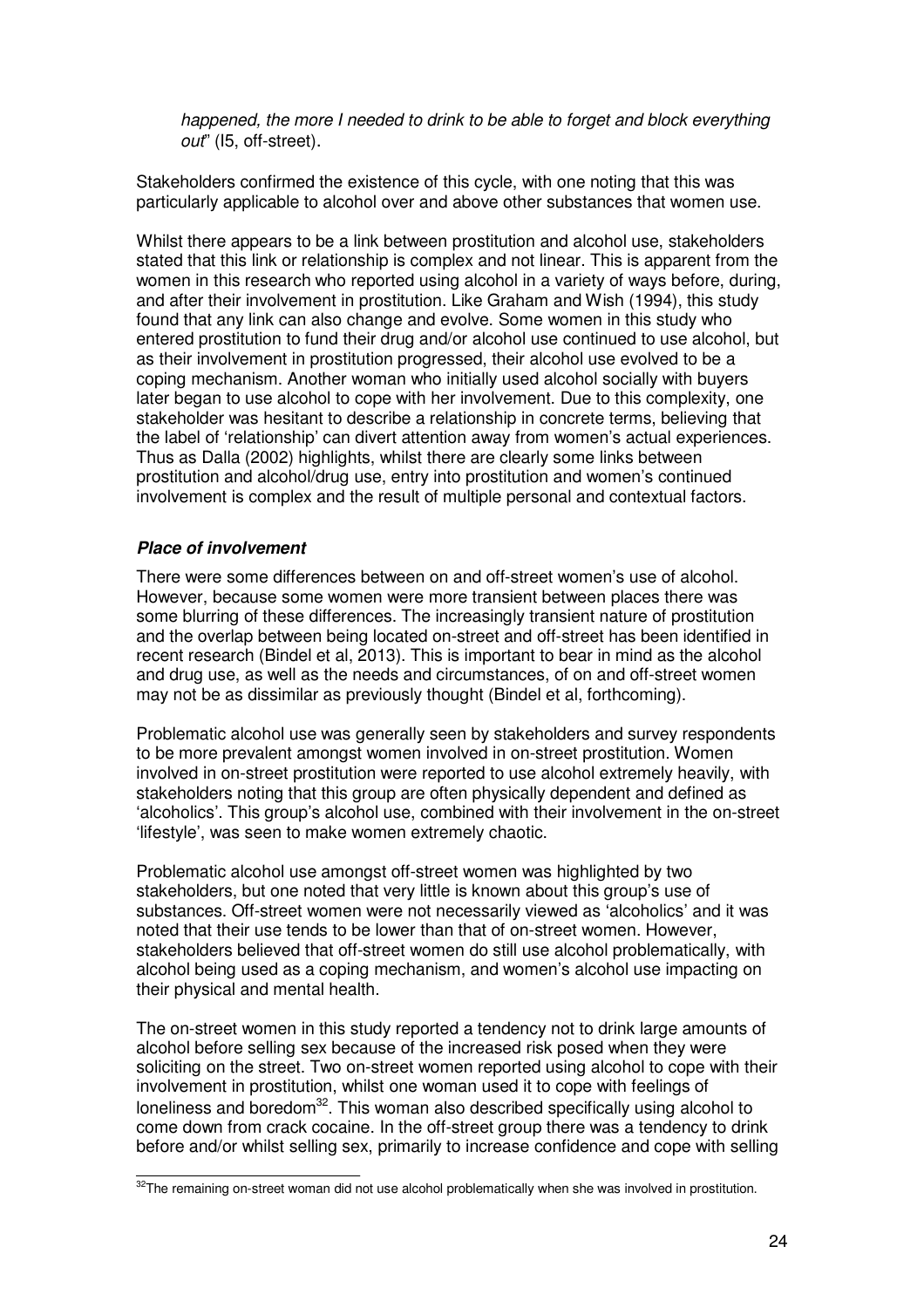sex. Off-street women also tended to drink alcohol socially, sometimes with other women and buyers. Like the on-street group though, they drank after selling sex to cope, relax and de-stress.

Although women were asked about the types of alcohol that they drank whilst they were involved in prostitution, because of the overlap between women's place of involvement there were not any notable trends in women's 'drinks of choice' and what aspect of the sex industry they were involved in.

Poly-substance use was reported to be common amongst both groups. Stakeholders noted that on-street women frequently use alcohol in combination with crack cocaine, also reflected by three on-street women in this study<sup>33</sup>. Off-street women were deemed to use other drugs problematically with alcohol, most notably cocaine, prescription drugs and amphetamines. Indeed, the three off-street women in this study who used cocaine problematically did so in combination with alcohol. Three off-street women also spoke about using alcohol in combination with prescription drugs, and how this combination caused them problems.

## **The harms of alcohol**

The harms of alcohol have become increasingly recognised (Nutt, 2012; WHO, 2011, 2010) and this was a theme that consistently emerged throughout this study. In comparison to other substances, several stakeholders and all of the women interviewed thought that the harm caused by alcohol was as serious, if not worse:

"It's the most harmful drug, you couldn't get more harmful and they [the Government] still aren't taking it seriously" (ST7, Clinician at a London-based university hospital).

For many, the only differentiation between alcohol and other substances was its legality:

"It is a horrible pernicious drug and it is just as bad as any other drug, it's just made legal" (19, off-street).

Previous research supports these views (Nutt et al, 2010), listing alcohol as the most harmful substance overall out of twenty illegal and legal substances. This was accounting for sixteen measures of harm caused to both the individual consuming the substance and to wider society.

Women interviewees described the impact that alcohol had had on their physical and mental health. In particular, alcohol had affected their physical appearance, led to liver problems and made episodes of depression and anxiety increasingly worse. For several women, the physical and mental impact that alcohol use had had, or which they had observed in others, caused them to reduce or stop their alcohol use. Some stakeholders believed that the physical health problems that result from alcohol are actually more severe and longer lasting than other substances. One stakeholder also noted the health consequences of poly-substance use<sup>34</sup>, a particular harm which may be important to consider given that poly-substance use appears to be common amongst women involved in prostitution.

Previous research (Cusick et al, 2003; Green at al, 2000) has noted how the use of substances may increase women's vulnerability to violence and other risks whilst they

<sup>&</sup>lt;sup>33</sup>The other on-street woman used alcohol and crack cocaine but not whilst she was involved in prostitution. <sup>34</sup> This stakeholder noted that alcohol potentiates the effects of any substance it is consumed with. A particular<br>concern is the combination of alcohol and cocaine, which when consumed together form cocaethylene, a<br>chemi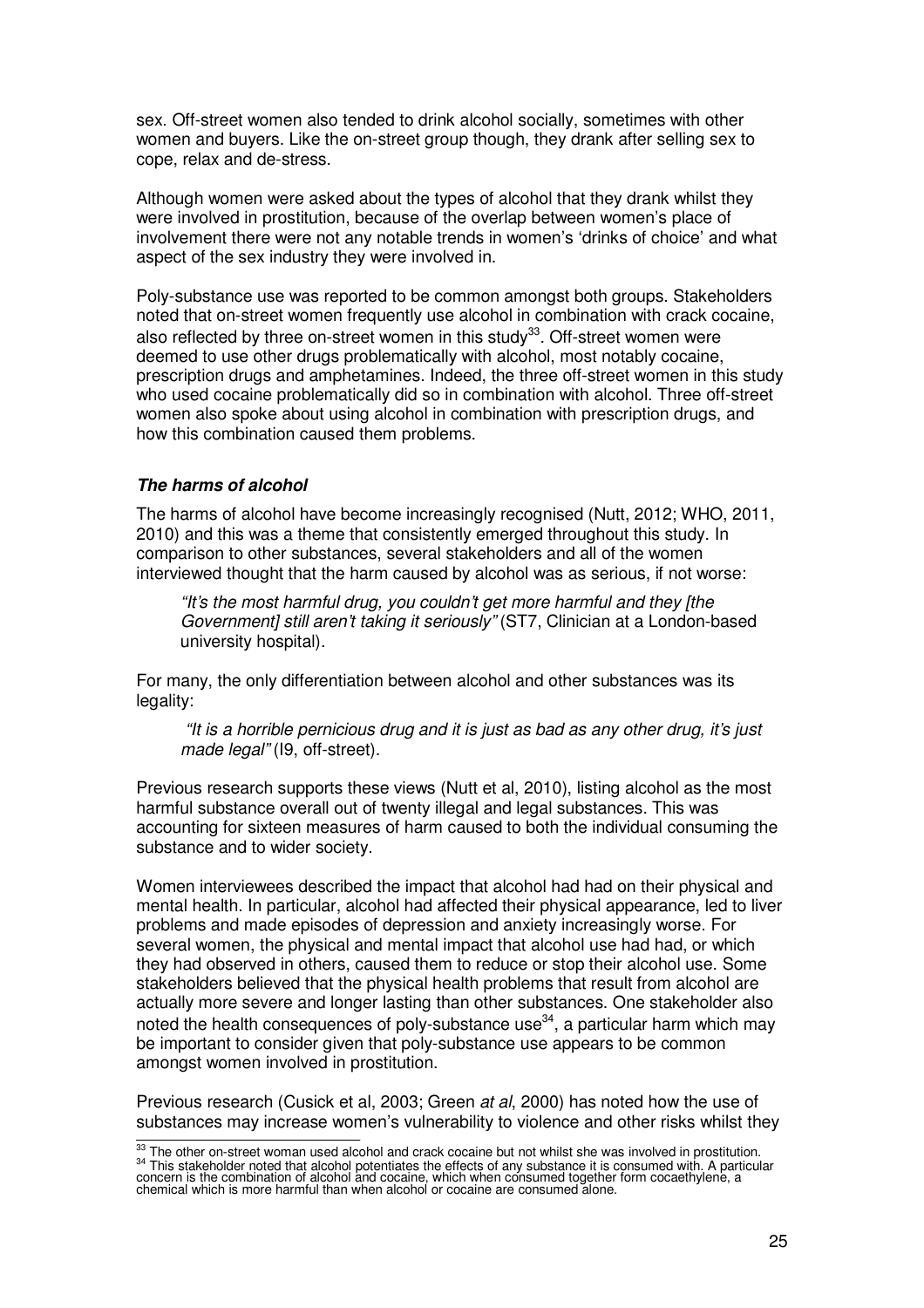are selling sex. Stakeholders and women believed that women involved in prostitution also face similar, increased risks when under the influence of alcohol:

"It is a risk anyway when they are going out…but then with alcohol it just increases their risk ten-fold I think because they are not aware of what's going on" (ST1, Support Worker, prostitution specific service).

A few stakeholders and women believed that alcohol is more 'risky' in this sense than other substances. As noted previously, some women said the increased risk that alcohol posed to their safety was the reason why they did not drink heavily before selling sex.

Women also spoke about the wider harm and impact that their alcohol use had caused in their lives. For some women, their alcohol use had been a contributing factor in their children being taken into care. Several also spoke about the impact it had had on their relationships with family and friends:

"Absolutely, completely cataclysmic…The worst thing that I have ever done… alcohol… it has just led me into shit on every level. It's cost me boyfriends, it's cost me girlfriends, it's nearly cost me my relationship with my family" (I7, offstreet).

It was suggested that education around the harms of alcohol would help to reduce some of these consequences. Early interventions via GPs and other health services, along with harm minimisation advice (including dispensing vitamins to prevent encephalitis<sup>35</sup>), were seen to be ways to minimise some of the alcohol-related health problems. One stakeholder stated that the UK Government also needs to acknowledge these harms and take extensive action, making alcohol-related harms a public health priority.

## **Exiting**

Alcohol use was seen by participants in this study as a barrier to exiting prostitution, but there were disparities between the views of women and stakeholders. A few women said that alcohol could act as a barrier because alcohol use was so intertwined with involvement in prostitution. Many stakeholders and the majority of survey respondents also believed that like other substances, alcohol use could be a barrier to exiting. For some, alcohol was seen to be such a large barrier that it had to be addressed in order for a woman to exit, otherwise:

"...they will definitely run back in it, they will jump back in it" (ST8, Exiting Worker, exiting service).

However, some stakeholders and most women tended to see Class A drug use and other obstacles as more significant barriers to exiting<sup>36</sup>. Since some women used alcohol solely to cope with their involvement in prostitution, some said that having exited prostitution they then reduced their alcohol use because they no longer had to drink as heavily to cope. A few women continued to drink after exiting though, to cope with the trauma, distress and mental health problems that were a legacy of their involvement in prostitution.

Although most women did not view alcohol as one of the most significant barriers to exiting, alcohol use could be an obstacle in another sense. Since alcohol may be used

fund her drug use and noted that as long as she used drugs she would need to be involved in prostitution.  $\frac{35}{35}$  One stakeholder noted that a particularly concerning alcohol-related health problem is encephalitis. 36 For example, one woman who was currently involved and had problematic crack cocaine use sold sex to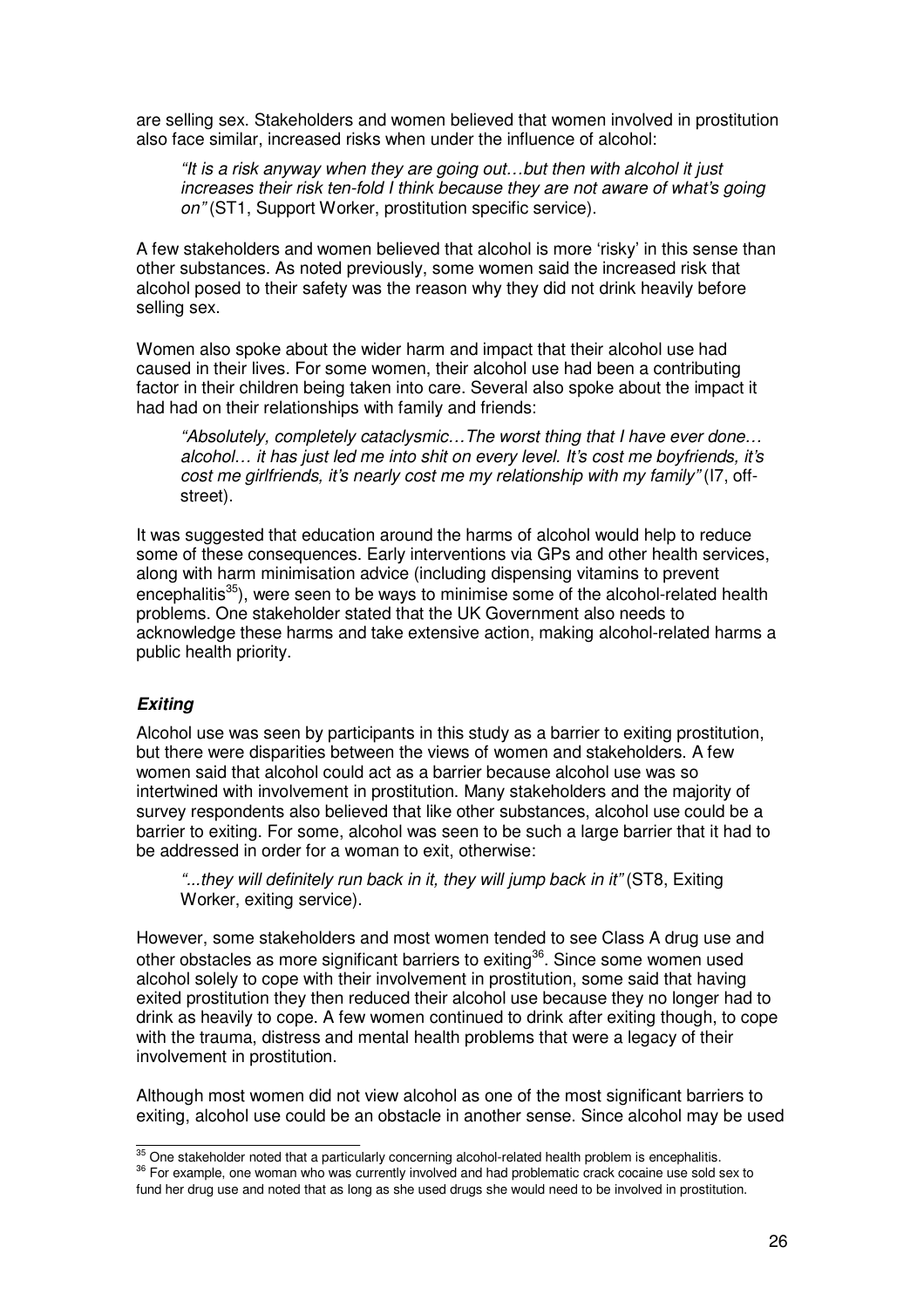as a coping mechanism, fear of losing this means of coping could make some women reluctant to access support and treatment for their alcohol use. One woman with current problematic alcohol use said that this was the main reason why she was hesitant to seek support for her alcohol use:

"I know that I need some help with it 'cos I know that it's not a healthy way to kind of deal with stuff. But then at the same time…I still feel the benefits of it in terms of it helps me sleep and its helps calm me down and stuff" (I5, off-street).

## **Services and support**

#### **Service provision (including in drug and alcohol services)**

Reflecting recommendations from previous research (Bindel et al, forthcoming; Hester and Westmarland, 2004), holistic service provision which addresses all of women's needs was favoured by participants in this study. One-stop-shop type services were preferred as they enabled women to access a range of support in one place, as opposed to attending multiple services and having several key workers. Some women stated that they preferred this type of service, which provides drug and alcohol support in-house, as they found it too intense to attend a stand-alone drug or alcohol service where everyone else who attends are also problematic users.

Specialist services<sup>37</sup> for women involved in prostitution were deemed to be essential. These services were seen to have an in-depth knowledge and understanding of prostitution and women's needs, and able to provide exiting focused support. These types of services were described as being in short supply though. The provision of exiting support in all services was also noted to be inconsistent and not standard practice across services, seldom being proactively offered. Stakeholders believed that services need to be more aware of exiting and proactively offer this, as also recommended in Breaking down the barriers. Increased and sustainable investment in specialist provision was called for, along with the need for local authorities to collect data on women who are involved in prostitution in order to demonstrate a need for such services.

Access to appropriate housing was also seen as essential. Stable and secure housing is a crucial element in treatment for alcohol/drug use (Hunter et al, 2004), whilst a lack of safe housing can be a barrier to exiting (Bindel et al, forthcoming). However, several stakeholders stated that housing is a major problem in supporting women involved in prostitution. It was reported that there is a lack of housing provision specifically for women involved in prostitution, whilst the limited accommodation on offer is often inappropriate, particularly if it is mixed sex or located near a 'red light' area. Refuges also tend not to accept women involved in prostitution and/or women who use substances because they are deemed to be too 'high risk'. The need for specialist accommodation schemes (both refuges and longer-term housing) that are specifically for women involved in prostitution was highlighted. Such accommodation assists women with making changes at their own pace, helps stabilise them, and enables women to address their multiple needs (Matthews and Easton, 2012).

All women said that the atmosphere and ethos of a service was really important in encouraging them to attend. Women wanted a service which was relaxed, nonjudgemental, welcoming and friendly:

 $37$  A 'specialist service' in this context is a service which provides targeted support and provision to women who are or have been involved in prostitution, addressing their specific needs in this regard.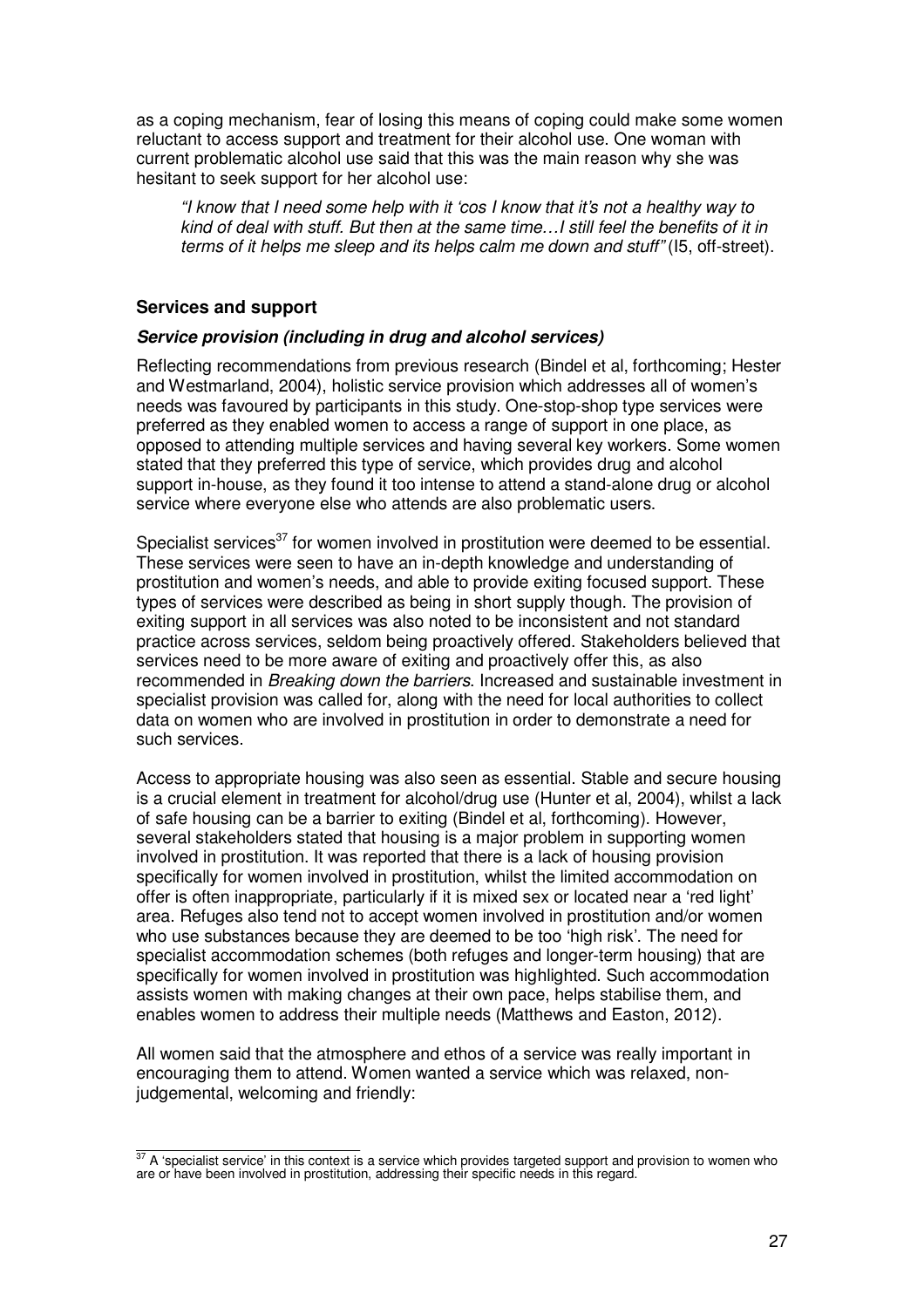"They were…it felt accessible, I can't explain it… the building, the people there, the woman who answered the door, the women who were there. They made a point of not being 'us' and 'them'" (I9, off-street).

This type of environment was particularly important to several women because of the shame they felt about their involvement in prostitution, and their fears of being negatively judged; concerns which often act as barriers to accessing services (Smith and Marshall, 2007).

Women also valued a women-only space and female workers, including at drug and alcohol services. Due to negative experiences, including male violence, women-only spaces were seen as a safe environment, and a female key worker someone that women were more likely to feel comfortable discussing their circumstances with. However, stakeholders highlighted problems accessing women-only services or spaces and obtaining a female worker, including in drug and alcohol services.

Empowerment and work around self-esteem and self-worth were mentioned by participants as important areas of focus for services. Diminished sense of self-worth and self-esteem resulting from involvement in prostitution, as well as the stigma of being a female drug/alcohol user, were noted by participants in this study and have been documented in previous research (Drugscope and AVA, 2013; Tomura, 2009; Smith and Marshall, 2007). Addressing these issues is a significant part of women's recovery (Bindel et al, forthcoming), and women in this study recognised this:

"It's about building your own thingy [value] up… and people saying 'you are alright, it don't matter what you did: yeah you did this, but there is life after it'" (I9, off-street).

For some women, volunteering and access to education assisted with increasing their self-esteem, whilst also providing them with diversionary activities which kept them busy. Several women said that feeling valued and cared about by key workers and other people in their lives also played a large role in increasing their self-worth:

"So they must see something good in me...because I could feel love from these people…yeah! I am someone! I have got some kind of value" (I3, on-street).

## **Support and key working**

Women preferred support from services, including drug and alcohol services, that was provided on a one-to-one basis. The value and importance of services, including drug and alcohol treatment, taking a relationship-based approach<sup>38</sup> has previously been emphasised (Bindel et al, forthcoming; Smith and Marshall, 2007). One-to-one support with a case management approach was seen to provide women with a central person who can support them on an on-going, consistent basis, whilst also linking women into other services. This approach was also seen to provide women with support which is flexible and delivered at their own pace, including tailored exiting support. One-to-one support is also important if lapse or relapse occurs (both in terms of alcohol/drug use and involvement in prostitution), which several women in this study experienced. When this occurs it is important that women receive one-to-one support to see the lapse/relapse as a learning opportunity rather than a failure (Bindel et al, forthcoming).

Some women also said that they preferred support from a worker who had previously been a problematic substance user, feeling that they could relate better to peers who have a 'lived' understanding of alcohol and drug use. One woman spoke about her

<sup>38</sup> A 'relationship-based approach' involves women receiving support from a dedicated key worker.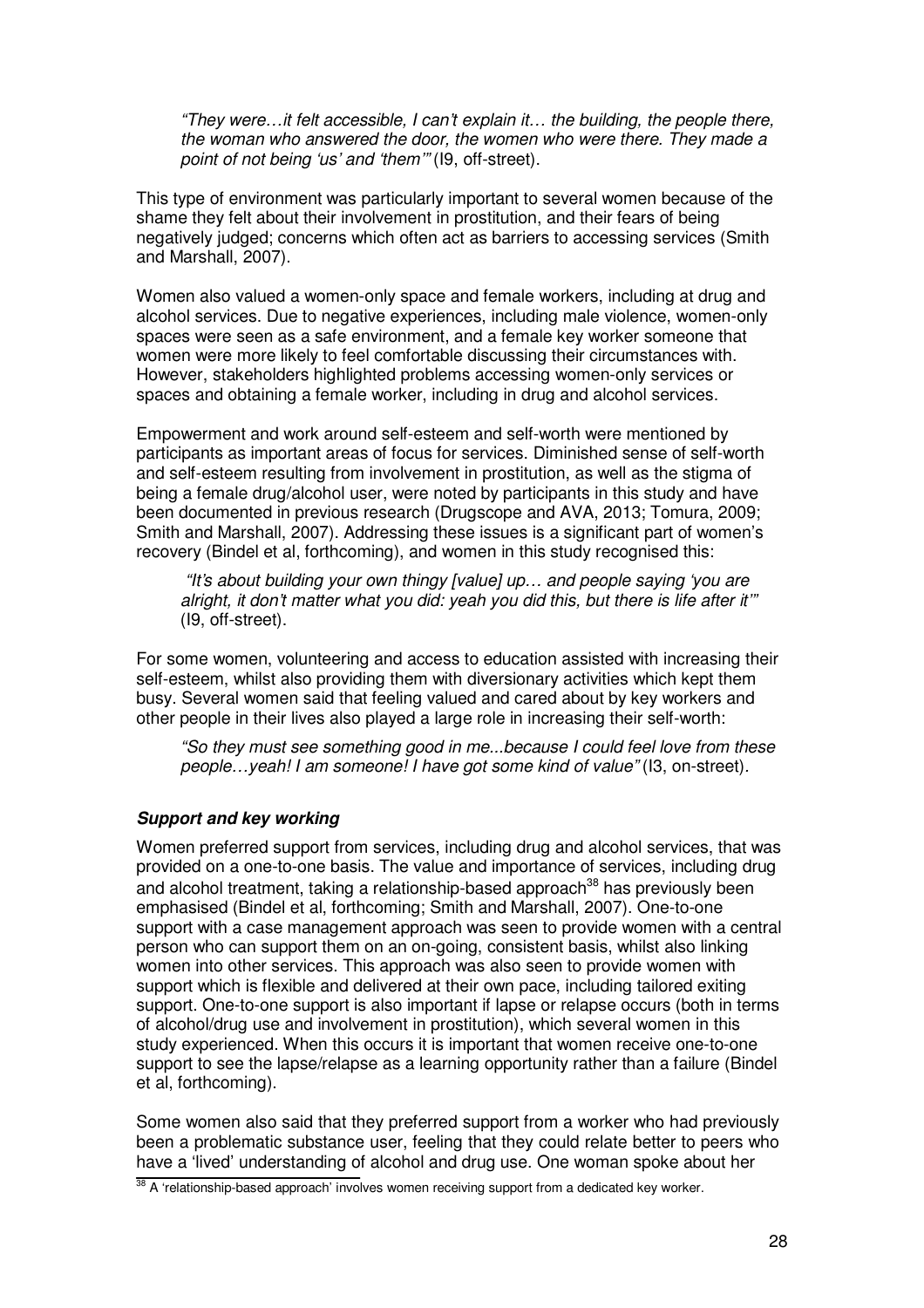negative experiences of accessing drug services where workers did not have such experience:

"And lots of people I saw…didn't have a clue what they were doing...they'd just learnt the job and they didn't have no life experience, and I couldn't relate to them. I felt like I knew more than them" (I9, off-street).

The relationship that women had with their key worker was one of the most valued aspects of support. Consistency in key workers and a positive relationship impacted on the progress that women made in addressing their alcohol/drug use, and if relevant, in exiting prostitution. Several women in this study had changes in key workers which had affected their ability to trust their key worker and their motivation to engage with a service. Qualities which women saw as particularly important in key workers were trust and respect, as well as being caring, honest, open, nonjudgemental, personable and 'down-to-earth'; qualities also advocated amongst key workers in National Institute for Health and Care Excellence<sup>39</sup> (NICE) quidelines (NICE, 2011). Women valued having a key worker who was also able to advocate on their behalf. Several stakeholders who worked with women involved in prostitution recognised this supportive element to be an important part of their work:

"If she wants to exit it will be a tough journey…but we have to be supportive... And yes she might fall along the way, but, you know, it's for us to like pull her back up and get her back on there… they are going to need that support from us... we have to be there for them" (ST8, Exiting Worker, exiting service).

Whilst one woman benefited from group work in a drug and alcohol service, several said that they did not like this form of support in any services, mainly because groups tended to be mixed sex and attendees often came from different backgrounds. Women felt uncomfortable talking about their involvement in prostitution in mixed groups and feared judgement. Differing levels of drug/alcohol use within groups was also a concern. Other women said that they preferred groups which were specifically for women involved in prostitution or were women-only, a form of support recognised and recommended by the NTA (2002).

## **Drug and alcohol services and treatment**

Due to the increasing use of alcohol amongst women involved in prostitution, suitable treatment for alcohol use is seen to be an important part of a strategic response to prostitution (Home Office, 2011). As well as the elements of service provision outlined above, women and stakeholders in this study also spoke about aspects of service provision specific to drug and alcohol services.

Women in this study reported accessing community-based drug services as well as stand-alone alcohol services. Some had accessed harm minimisation focused advice and support, including via outreach services. Women also reported accessing more structured and focused interventions, including informal and structured psychosocial interventions<sup>40</sup>, self-help groups and Twelve Step recovery programmes. They tended to access this support once they had hit 'rock bottom' in terms of their alcohol/drug use and/or involvement in prostitution $41$ . The usefulness of different interventions

(http://www.dldocs.stir.ac.uk/documents/mocdmupdate2006.pdf; http://www.nice.org.uk/nicemedia/live/11812/35973/35973.pdf)

<sup>39</sup> Formerly The National Institute for Clinical Excellence.

 $40$ These are evidence based interventions designed to assist clients in making changes to their substance using behaviour. They focus on the individual and internal changes as well as wider, social and contextual changes. Interventions can be on an individual basis or within a group, and include cognitive behavioural therapy, relapse prevention therapy and motivational techniques

<sup>41</sup>For example, alcohol-related health problems, violent experiences when selling sex or reaching their limit and feeling like they could not continue selling sex.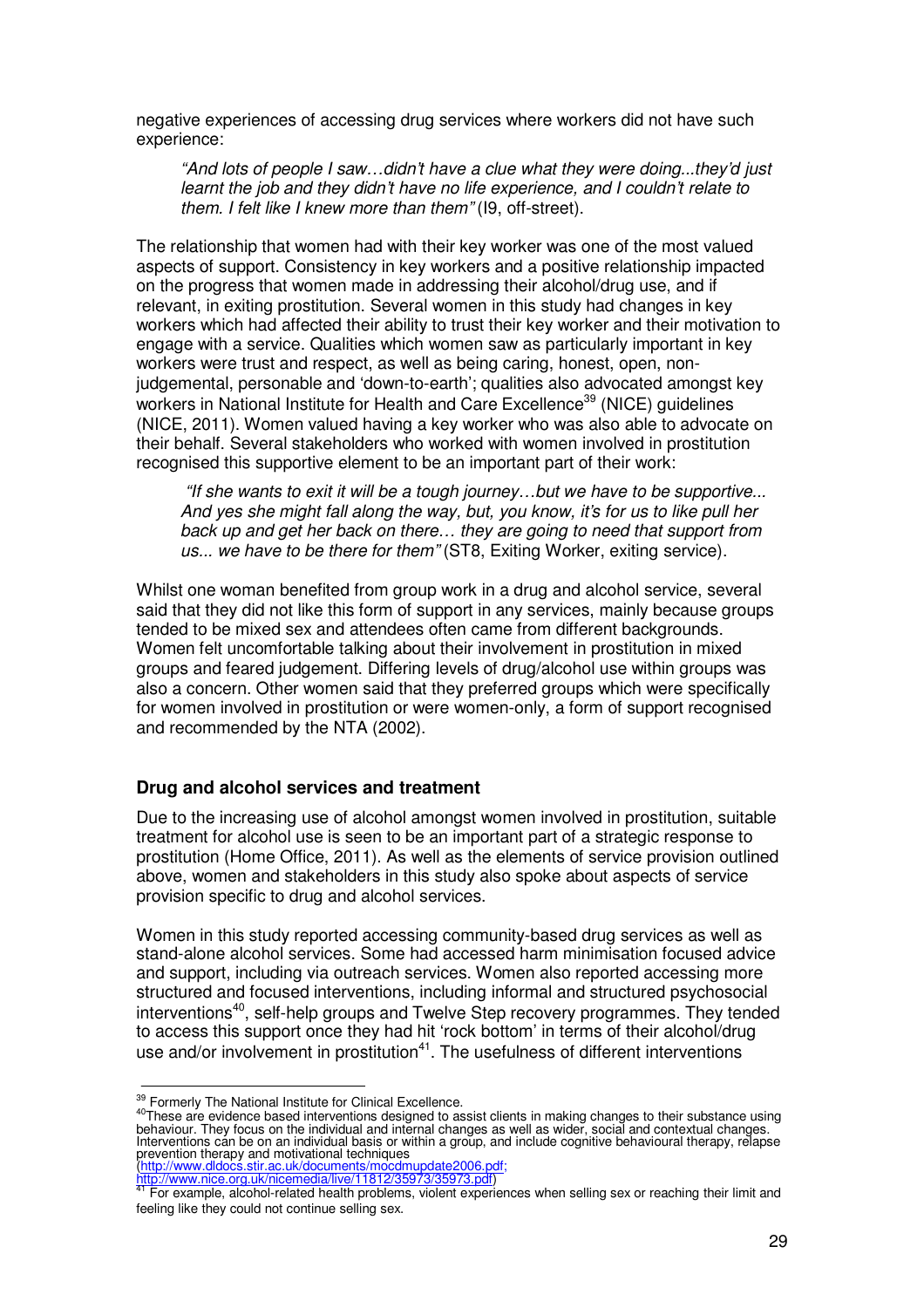varied for each woman in this study; what worked for one woman was not necessarily beneficial for another. Women progressed through alcohol/ drug treatment and support at different paces and some lapsed or relapsed at various points.

Several women had accessed residential treatment and/or detox for their alcohol use and use of other substances. Previous policies have advocated the benefits of this treatment for women involved in prostitution (Home Office, 2006, 2004) and stakeholders agreed on this point. Living in the same area whilst trying to address substance use and other problems can be a barrier to change as women remain in the same environment where they are involved in prostitution and are surrounded by the same social groups (Bindel et al, forthcoming; Drugscope and AVA, 2013). For some women, residential treatment was thus seen to be preferential to communitybased services:

"She's done it [treatment in the community] several times and it just doesn't work…because she is back in the community and she is amongst those same peers, the same friends who are doing it. 'Cos she is surrounded by it" (ST8, Exiting Worker, exiting service).

Residential treatment provided some women with a break from their involvement and a safe, supportive environment in which they could address their multiple needs. For other women in this study, this form of treatment was not beneficial because they found it too rigid or they were not ready to address their use in such an intense way.

A few women reported cutting down their alcohol use by themselves, being prompted to do so by the impact that their use was having on their health and life in general. Some of these women did access support from other services and/or their GP in the process of cutting back on their use.

## **Knowledge and skills of drug and alcohol workers**

Participants believed that drug and alcohol workers require knowledge and understanding of the needs and circumstances of women involved in prostitution. This includes around the harms of involvement in prostitution, the multiple needs of women, and the exiting process, including the stages of recovery and support that are required.

It was also seen to be vital for drug and alcohol workers to understand any possible links between prostitution and alcohol use. This includes when women are using alcohol as a coping mechanism:

"There is a reason why people use… and until you get the crux of that, I don't think anyone can really ever get over it and move on" (ST1, Support Worker, prostitution specific service).

It was noted by participants that such a depth of knowledge and understanding provides an insight into the triggers for alcohol use, the associations that may have developed between alcohol and prostitution, and importantly, the root cause of women's alcohol use. Any link then needs to be borne in mind when providing interventions, and it was believed that this would lead to greater success in treatment. Indeed, it has been shown that there are improved outcomes for women when treatment is gender responsive and trauma informed (Messina et al, 2010).

Participants noted that women's multiple needs have to be addressed by drug and alcohol services, as opposed to addressing women's alcohol and/or drug use in isolation. For some women in this study, receiving treatment and support solely for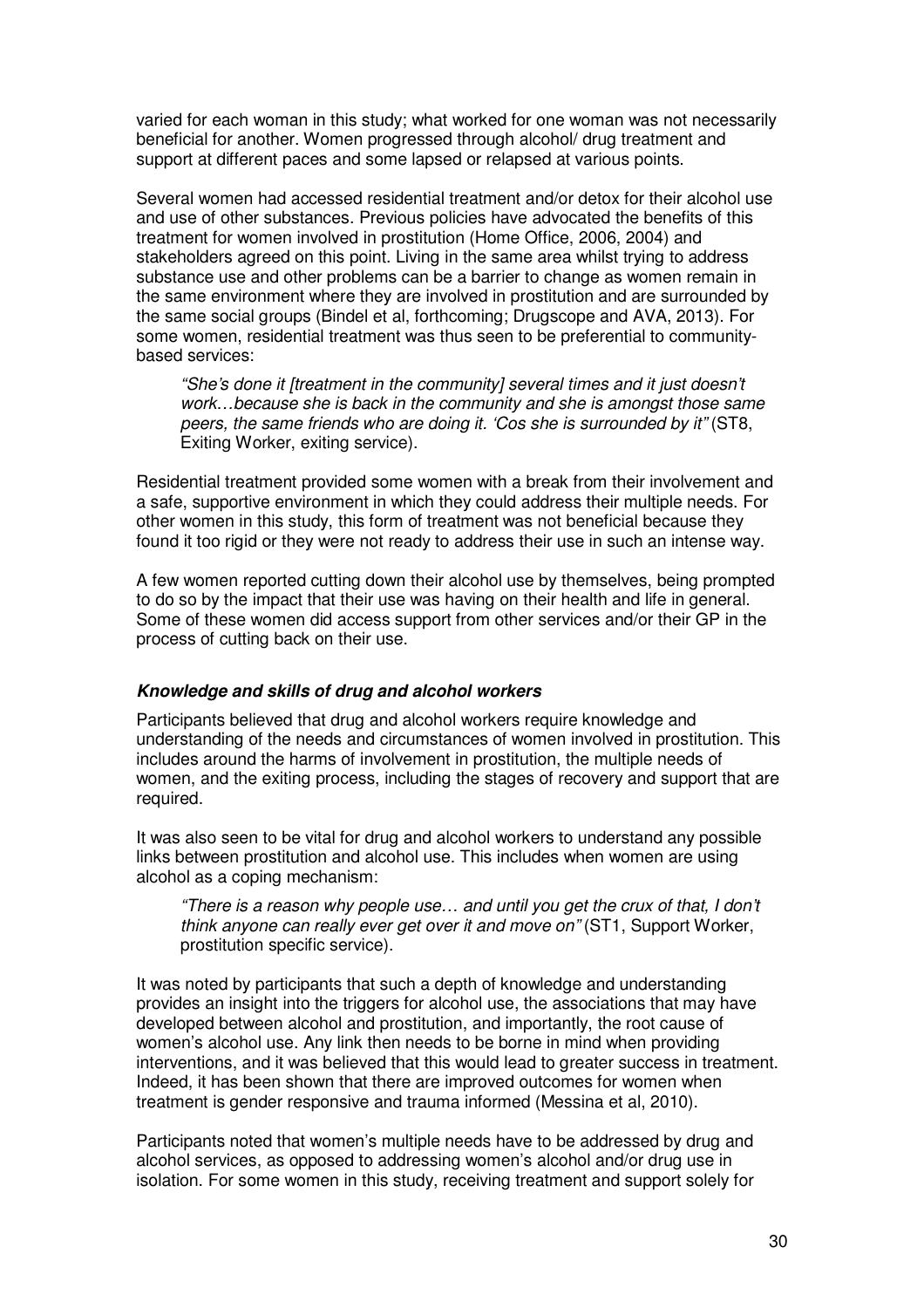their drug use was sufficient and had led to their exit because they no longer had to fund their drug use. However, most women needed holistic support which addressed all of their needs including their alcohol/drug use, as one stakeholder explained:

"You know everything links together so they need to address one to get out of the other because it's like they need the drink, 'I've got to fund it by working on the street'…so it is the drink, the prostitution, you know, goes hand in hand" (ST8, Exiting Worker, exiting service).

Holistic work which addressed all of women's needs, and not just their alcohol use, was not seen to be standard practice amongst drug and alcohol services though. One stakeholder described service provision in this respect as a 'postcode lottery', with the quality and type of service provision varying from place to place. Indeed, a recent study found low provision in drug services for supporting women with their involvement in prostitution (Drugscope and AVA, 2013).

Inconsistencies were also noted in drug and alcohol workers' knowledge and understanding of the multiple needs of women involved in prostitution and the interlinking issues that they may face:

"I think they are not understanding how involved the women are in prostitution and how it affects them" (ST8, Exiting Worker, exiting service).

Participants thought that many drug and alcohol workers also lack an understanding of how prostitution and alcohol/drug use can be linked, including how alcohol can be used as a coping mechanism. This is a gap which has been previously highlighted (Young et al, 2000) and which stakeholders in this study thought could be particularly problematic:

"If you are just trying to get someone to reduce their substance use...if that's their coping strategy for their experiences of trauma...then actually the substance use is probably the one thing that's keeping them alive" (ST2, Project Coordinator, second tier women's organisation).

In line with recommendations from previous research (Bindel et al, forthcoming), several stakeholders advocated dedicated training for drug and alcohol workers, and other practitioners, around identifying and supporting women involved in prostitution. It was hoped that this would lead to an improved understanding of women's needs and the intersecting issues, and a more consistent approach. Stakeholders also highlighted partnership working as a way of ensuring women's interlinking needs are met, enabling more effective links and referral pathways to be established. It is an approach which is argued to be the most effective response for women involved in prostitution (Bindel, 2006) and is advocated by the NTA (2002) and the Home Office (2006, 2004). In two stakeholders' boroughs, professional forums were beneficial in encouraging such joint working.

On a more strategic level, it was suggested that violence against women and girls (including prostitution), and problematic alcohol and drug use should be more effectively linked within strategies and policies to reflect the intersection of these issues and advocate a more joined up approach. This was a recommendation also made in recent research which looked at services for women involved in prostitution with problematic substance use (Drugscope and AVA, 2013).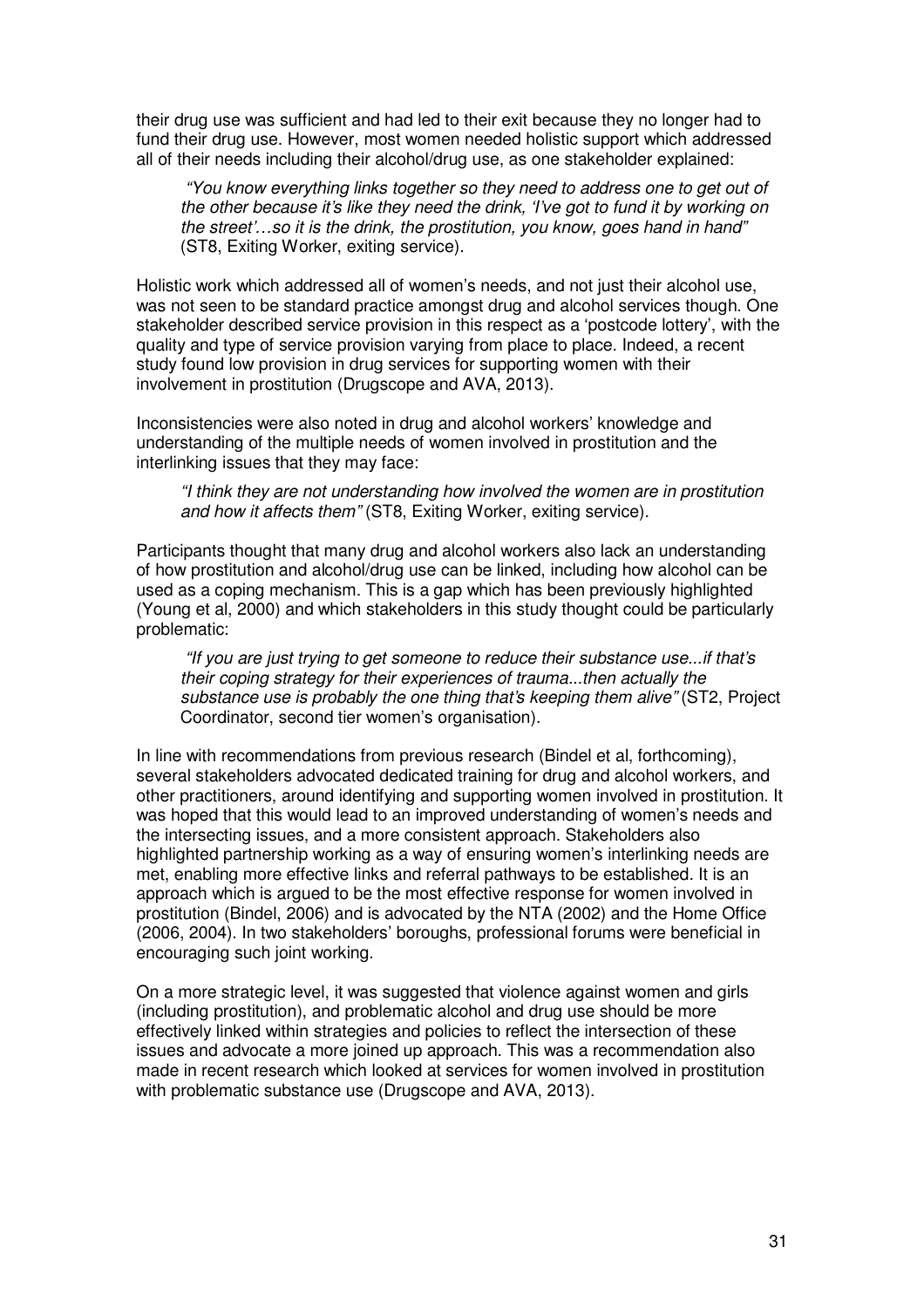## **Availability of drug and alcohol services**

Several stakeholders raised concerns that the availability of alcohol-specific support services is decreasing, and so accessing them can be difficult. Drug services, which cover a range of substances including alcohol, were also seen to be lacking in availability:

"We are trying to get rid of all addiction services. I mean this Government doesn't believe in addiction, it thinks it's a lifestyle choice...we are fighting a battle to make sure there are any services left" (ST7, Clinician at a Londonbased university hospital).

Stand-alone alcohol services were viewed as important because of the differing treatment required for problematic alcohol users compared to other substance users. The lack of drug and alcohol support service provision was seen to restrict the ability of services to respond when women are seeking support, thus impeding women's motivation to seek help. This barrier has been previously highlighted (Smith and Marshall, 2007) and some women interviewees had experienced this:

"To access services in the past it were a six week wait… And I think what you tend to find is when somebody goes to get clean...we've decided now…it's when you are ready. Six weeks down the line, you don't know where you're going to be at" (I9, off-street).

As others have suggested (University of Stirling et al, 2013), stakeholders advocated more funding for services, particularly for alcohol-specific support services.

Despite the benefits of residential treatment for some women, stakeholders were concerned that this provision is also limited in availability due to funding cuts and current Government policy. Places for residential treatment were reported to be limited, with a greater focus on treatment within the community. Some women reported having to wait for a long time to access residential treatment, whilst several other barriers were noted. Primarily these revolved around this form of treatment being mixed sex and not catering for women's needs and circumstances, for example if women had children. These barriers can affect the number of women accessing this type of treatment, as well completing it (Romero-Daza et al, 2003), and indeed one woman in this study left residential treatment because she didn't want to be separated from her son.

## **Challenges**

## **Male orientation of drug and alcohol services**

It has been acknowledged that drug and alcohol services are designed for the majority of people who access them: males under the age of 35 (NTA, 2002). The NTA claims though that these services are now more inclusive of women (NTA, 2010). However, participants in this study still saw a large gap in this respect. The male orientation of drug and alcohol services and lack of provision for women involved in prostitution, and women in general, was seen to be a significant barrier to women accessing drug and alcohol services, as well as receiving holistic support. This was seen to be the case for both community-based services, as well as residential treatment.

It was noted that drug and alcohol services need to be more creative about how they encourage women to access their provision. The Team Manager at the Londonbased substance misuse service described how the service she worked at had become more inclusive of women; appointing a dedicated women's worker, providing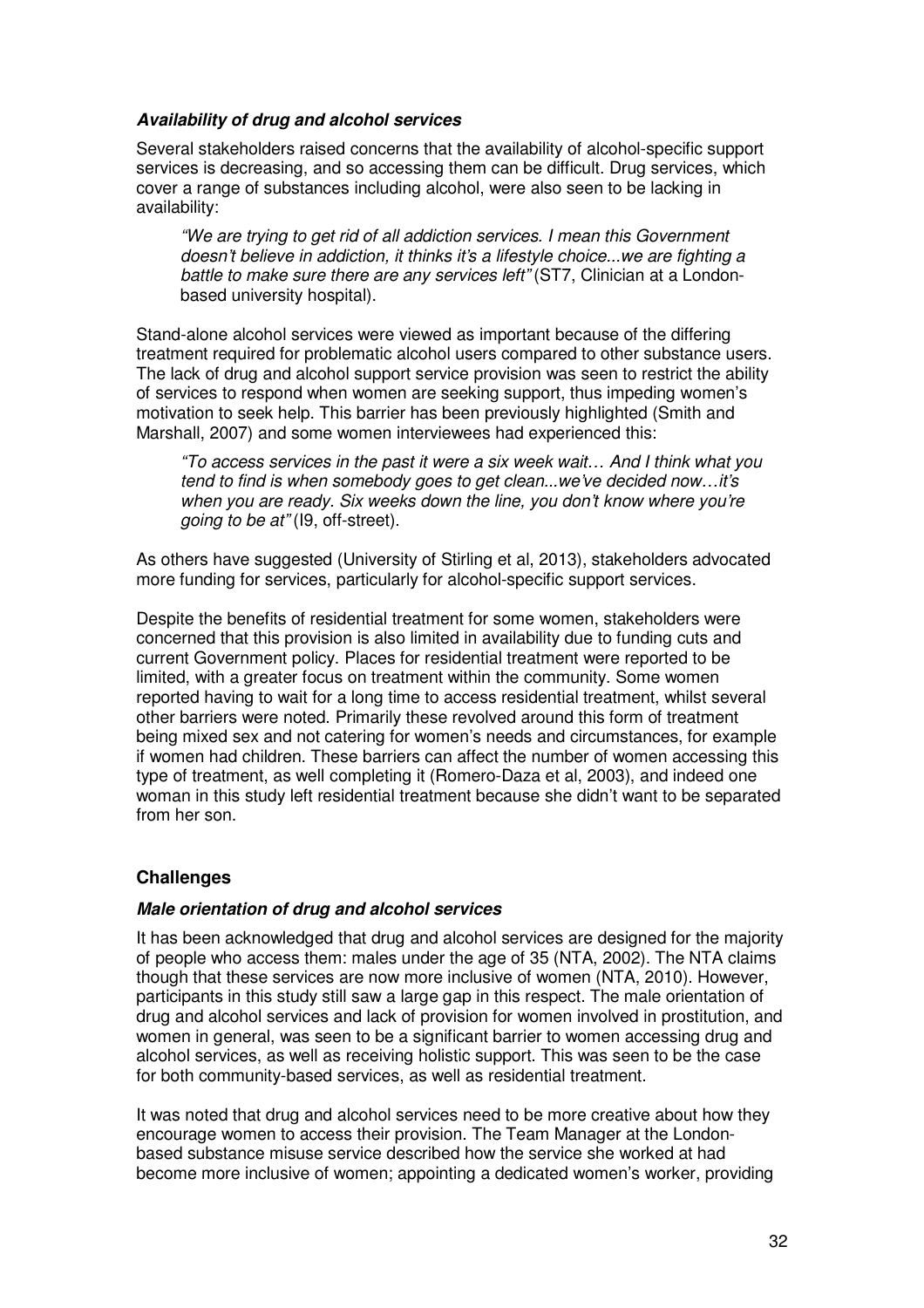a women-only space, peer support and women-only groups focusing on relevant topics (such as relationships, domestic violence and sexual health). Another way to ensure that drug/ alcohol services are more inclusive of women is by commissioning services that are tailored to their needs (Simpson and McNulty, 2008). In a similar vein, stakeholders suggested stipulations in funding contracts that ask how drug and alcohol services will provide for women (including women involved in prostitution), and for services to be audited on their provision in this regard.

#### **Identification**

Identification, or lack of, was another significant barrier and challenge in supporting women involved in prostitution with problematic alcohol use. Stakeholders reported that drug services (which cover a spectrum of substances) may fail to identify women's alcohol use, or minimise it and focus on Class A drug use instead. A few women interviewees reported experiencing this. Stakeholders also raised concerns that if alcohol use commenced or increased during treatment for other substances, this tended not to be identified. The generic focus of drug workers on all substances was seen to be one cause of this gap:

"The alcohol service has sort of become a kind of pale model of the drugs service…drug workers have much less understanding of alcohol...The alcohol workers...their skills were different" (ST7, Clinician at a London-based university hospital).

Two stakeholders thought this focus was also due to the perception that Class A drug use is more prevalent amongst women involved in prostitution, and therefore a main presenting need. It was suggested that drug workers need to widen their skill base and continually assess for alcohol use, so use can be monitored and brief interventions can be offered. Improved identification of problematic alcohol use within all services was also advocated, especially health services.

Participants also highlighted inconsistencies in regards to drug and alcohol services identifying women's involvement in prostitution. This lack of identification was not seen to be specific to drug and alcohol services though, and has been found to be common across services (Bindel et al, forthcoming). Stakeholders noted that even if identification questions are included in assessments, workers are often not confident in asking them. This is problematic given that women can be reluctant to voluntarily disclose their involvement in prostitution (May et al, 1999). It means all of women's needs may not be identified and addressed, and the negative consequences of this were noted:

"If there isn't enough information you could be setting up that client to fail, if they don't know the real reason behind her using" (ST8, Exiting Worker, exiting service).

Training was seen to be the main way to improve workers' abilities and confidence around identifying and responding more effectively to women involved in prostitution.

#### **Challenges of working with women**

Several stakeholders in frontline roles and almost half of survey respondents said problematic alcohol use itself was a significant challenge when working with women. Engaging with women was reported to be difficult because they were frequently intoxicated and forgot appointments or were not in a suitable state to work effectively with. A few stakeholders based in coordinating services also noted that these challenges affect their ability to engage women with other services they may need.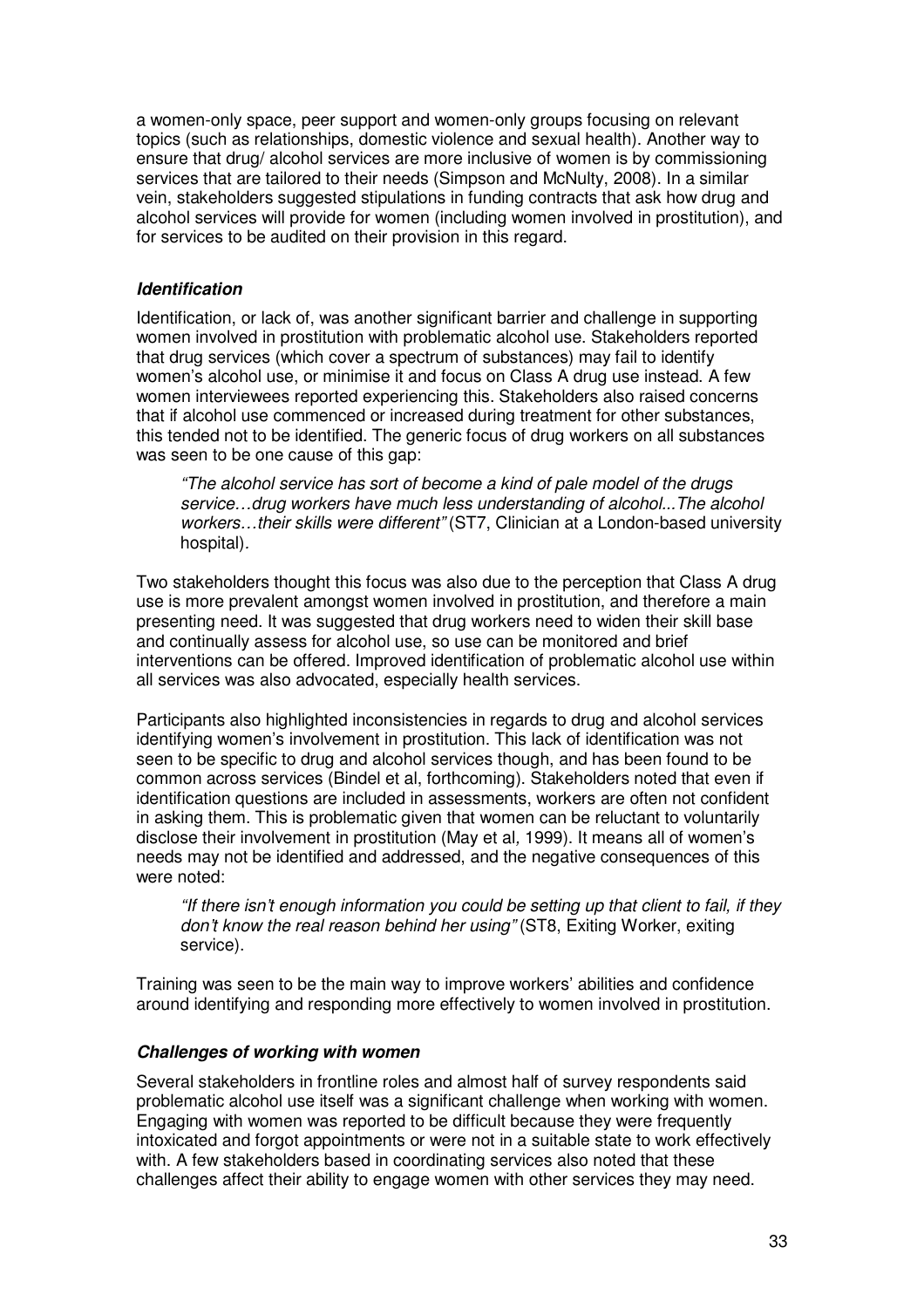As previously discussed, women may minimise or not report their alcohol use and can fail to recognise the problematic nature of it. Some stakeholders noted that this also poses a challenge when working with women. One stakeholder and some women thought that this minimisation and denial of problematic use is the reason why some women repeatedly go through treatment and don't complete it. Stakeholders said that overcoming this barrier involves working with women to build insight, helping them to understand their alcohol use and its impacts, and how it might relate to their involvement in prostitution:

"We just kind of look at the reasons for the drinking, how often they are drinking. Then maybe sort of challenge them: what would it be like for them to be not drinking and could they do a period of time not drinking…And sort of discuss where alcohol fits in their life and how it is impacting them" (ST1, Support Worker, prostitution specific service).

Working with women who have problematic alcohol and/or drug use and mental health problems (dual diagnosis) was seen to be a particular challenge. This is a significant challenge given that there are high rates of mental health problems amongst women involved in prostitution who have problematic substance use (Drugscope and AVA, 2013). When women access treatment it can be difficult to determine the relationship between alcohol/drug use and women's mental health problems (Bindel et al, forthcoming). It can also be difficult for women to access mental health services due to the requirement that clients be substance-free (Shelter, 2007). Stakeholders thought that part of this problem is that mental health and drug/alcohol services typically work in isolation, despite the issues they address clearly being connected. It has been recommended that these services work more together, developing a shared understanding of the issues in question (Hovarth et al, 2012). One stakeholder reported this to be beneficial in the service where she worked.

## **Policy challenges**

Stakeholders were doubtful about the impact that the Alcohol Strategy's actions could have on women involved in prostitution who have problematic alcohol use. One stakeholder and a few women believed that minimum pricing and regulating the advertising and marketing of alcohol were good approaches to reducing alcoholrelated harms overall in the population. Such population approaches have been advocated (NICE, 2010; WHO, 2010) and participants in this research thought that this could eventually impact in some way on problematic alcohol use in the general population. However, several stakeholders and women said that the minimum pricing policy could actually be damaging for women involved in prostitution with problematic alcohol use, resulting in women having to sell sex more frequently or commit crimes to continue to fund their alcohol use:

"If you are dependent on alcohol, you find a way to find the alcohol you need. Especially for women involved in prostitution, if you need a bit more money, you go out and stand on the street" (ST2, Project Coordinator, second tier women's organisation).

Stakeholders were also sceptical about the policy emphasis on abstinence. It was argued that this focus de-emphasises individualised support which is problematic because treatment needs to be individualised, it is not a 'one size fits all' approach and the goals of treatment vary (Adamson et al, 2010). Indeed, whilst abstinence suited one woman in this research, the benefits and successes of different interventions varied for women in this study. Imposing a particular treatment goal on someone is more likely to lead to an unsuccessful outcome (Adamson et al, 2010).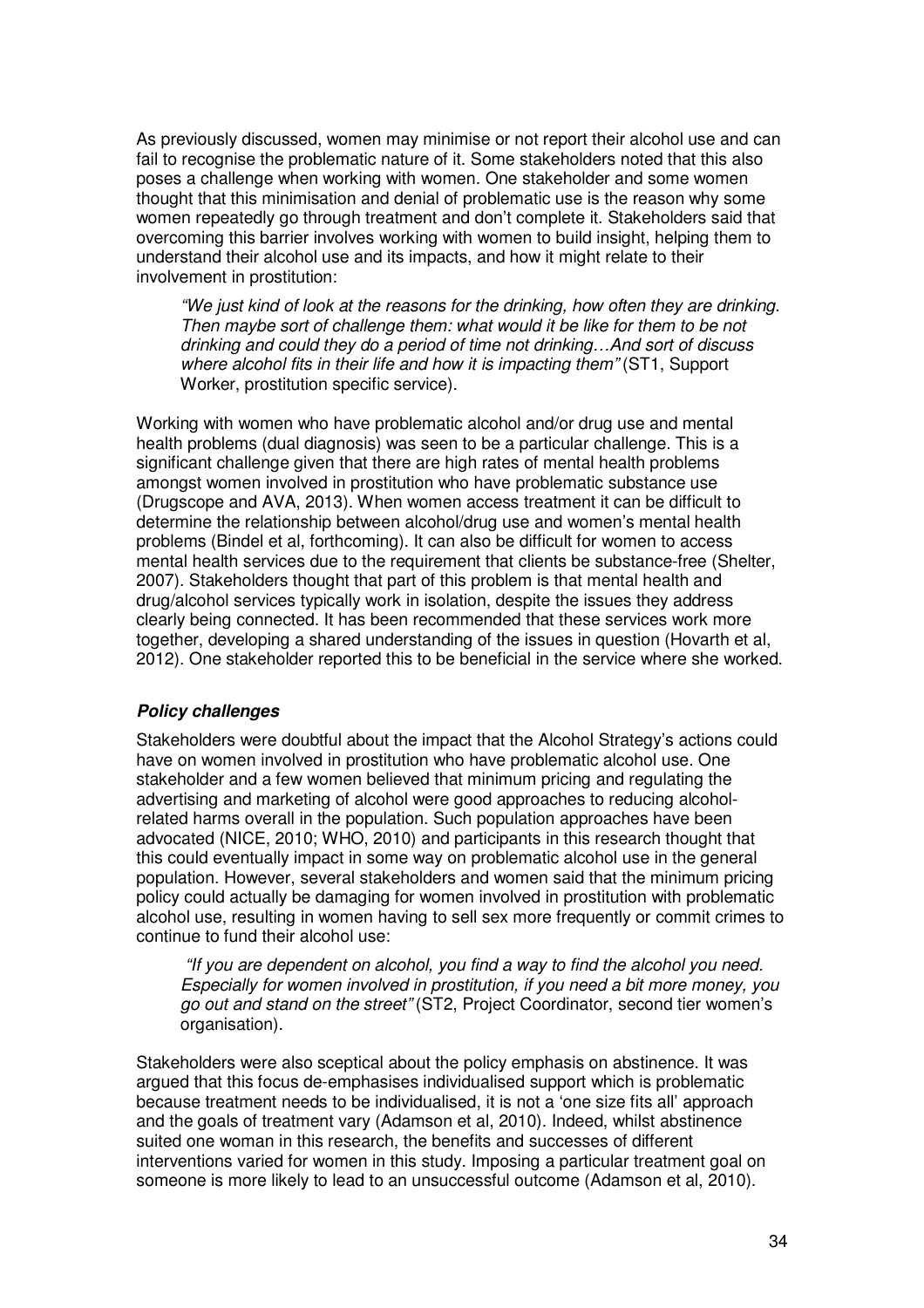Instead, there are benefits to just reducing alcohol use (Gastfriend et al, 2007), and stakeholders in this study noted that for some women involved in prostitution this approach is more appropriate:

"For some clients some harm reduction advice is actually where they are at…I'd rather we communicated some harm reduction messages, that would be much more realistic than talking about becoming drug-free" (ST6, Team Manager, substance misuse service).

When abstinence is promoted as the end goal, stakeholders also thought that other successes and achievements are not recognised and appreciated, also highlighted by Adamson et al (2010). As part of an individualised approach, it was believed that success should be measured in relation to each individual person:

"Sometimes drug services, because they are now particularly focused on abstinence because of the new drugs policy… the drugs worker will turn around and say: 'well you are still using, that's not good enough'… you've got to look at where they are coming from and what their aim is…That is a success and let's celebrate that" (ST1, Support Worker, prostitution specific service).

The drug and alcohol policies' emphasis on quick recovery and completion of treatment was not seen to be realistic or appropriate for women involved in prostitution. Stakeholders thought that it was incompatible with the time that it takes to recover from the trauma and distress that is commonly experienced by women involved in prostitution. The NTA (2002) has also highlighted that women in general benefit more from extended treatment programmes.

A few stakeholders noted that despite the current national drug and alcohol strategies, their services had maintained an individual focus. In terms of more appropriate policy, several participants advocated an approach that frames alcohol and drug use as a health issue, rather than the current drug and alcohol strategies which refer to problematic substance use as 'behaviour':

"It [the Government] needs to realise that it's an illness and it's not a criminal thing. It's an addiction…people have got issues and need help" (I9, off-street).

Participants said that policy needs to advocate service responses which are individualised, more holistic and have a longer term focus in their approach, rather than only concentrating on the number of people entering and completing treatment. Women and stakeholders also advocated a preventative approach; identifying and targeting those who may be at risk of developing problematic alcohol use. Education and awareness raising, particularly in schools, was also seen to be an important part of preventative work. Participants noted that education should also go beyond alcohol, focusing on prostitution, the sex industry, relationships and abuse. It was thought that this would help to reduce the stigma surrounding prostitution, prevent exploitation and encourage women and girls to seek support.

## **Society and alcohol**

A major and overarching challenge to addressing problematic alcohol use that stakeholders and women highlighted was the acceptability and legality of alcohol in society. This was seen to be the underlying cause of many of the barriers, gaps and challenges that have been explored throughout these findings.

It is argued that the acceptability of alcohol in society increases the likelihood of addiction (Nutt, 2012) and some stakeholders and women agreed with this. It was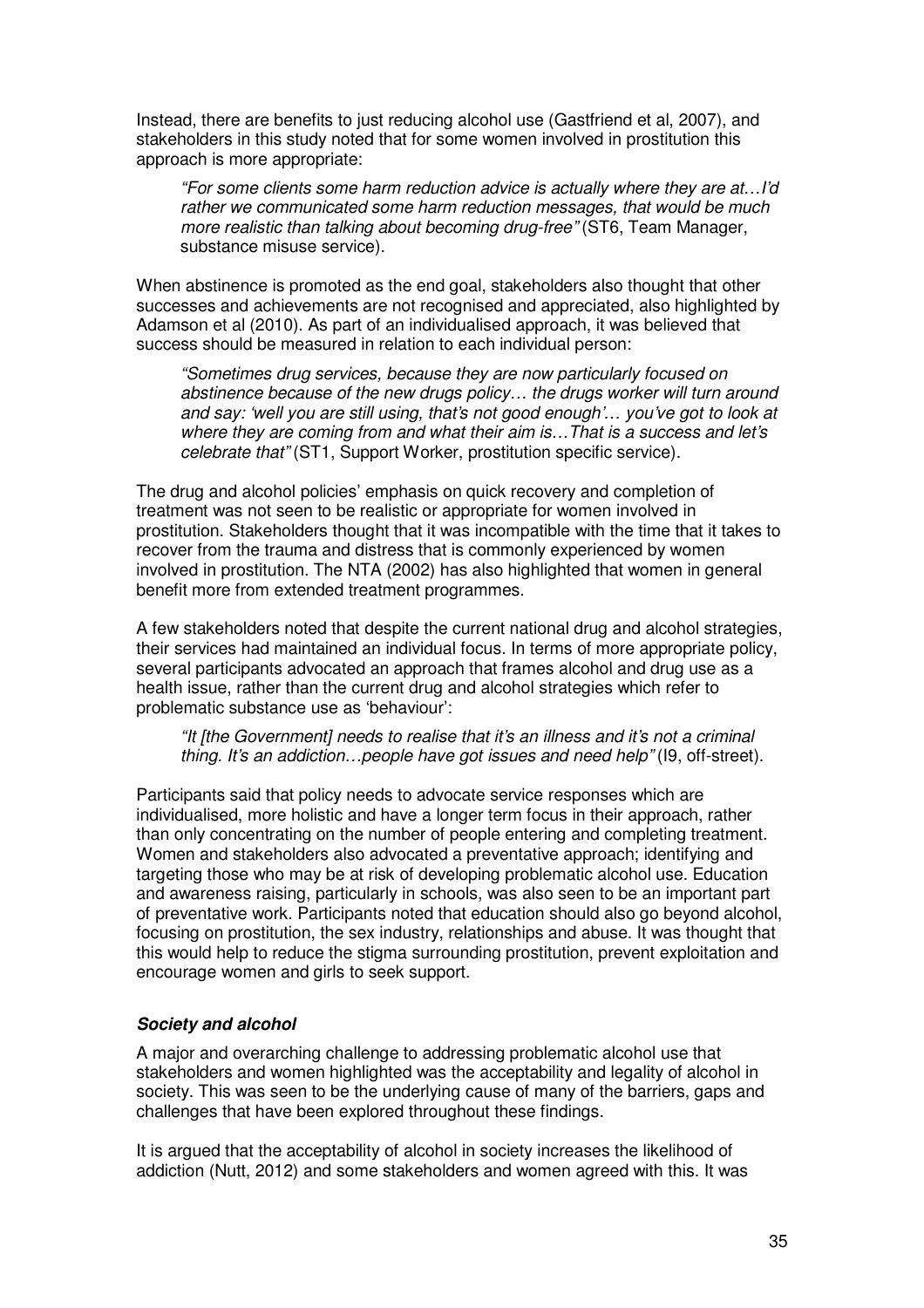noted that alcohol has become even more available, appealing and acceptable because of pricing and advertising. A few women thought that this level of acceptance is the reason why an increasing number of women involved in prostitution are problematically using alcohol:

"And you find a lot of people who was on the hard drugs go to the drink as a different thing... Because ...it's more acceptable to be able to have a drink because it's legal" (I8, off-street).

Akin to previous research (Nutt, 2012), participants also thought that the legality of alcohol creates a false distinction and hierarchy between other substances and alcohol, leading to the perception that alcohol use is less harmful and problematic:

"And I think people take the moral high ground with drink…There's like a snobbery: 'it's alright to drink, you know, I'm not a bag head, I'm not a smack head'" (I9, off-street).

The social acceptability of alcohol was also seen to affect problematic users and services' ability to recognise alcohol use as problematic:

"I don't think people have as much self-awareness of drinking ...it took a long, long time for me to kind of realise and admit that it was a problem for me… I think it's just so normal in our society that people don't have the kind of awareness...that it might start to become problematic" (I5, off-street).

Several stakeholders and women said that the social use of alcohol posed a challenge to successfully addressing problematic alcohol use. One stakeholder noted this to be a particular difficulty compared to other substances:

"If you are a heroin or crack user part of your recovery will be cutting off those relationships with people who are also using, there's no escaping peer groups who use alcohol" (ST2, Project Coordinator, second tier women's organisation).

The social use of alcohol can increase the likelihood of lapse and relapse (Nutt, 2012), and some women in this study said that they found it hard to stay abstinent because alcohol consumption is so common and widely accepted. Because of this, some had decided to decrease their use to recreational levels rather than trying to attain abstinence.

The widespread use of alcohol and its acceptability was seen to be a significant challenge and it was noted by many participants that there was no simple way to address this. Education and awareness raising around the harms of alcohol, as well as regulating alcohol, were seen to be starting points in addressing this overarching challenge.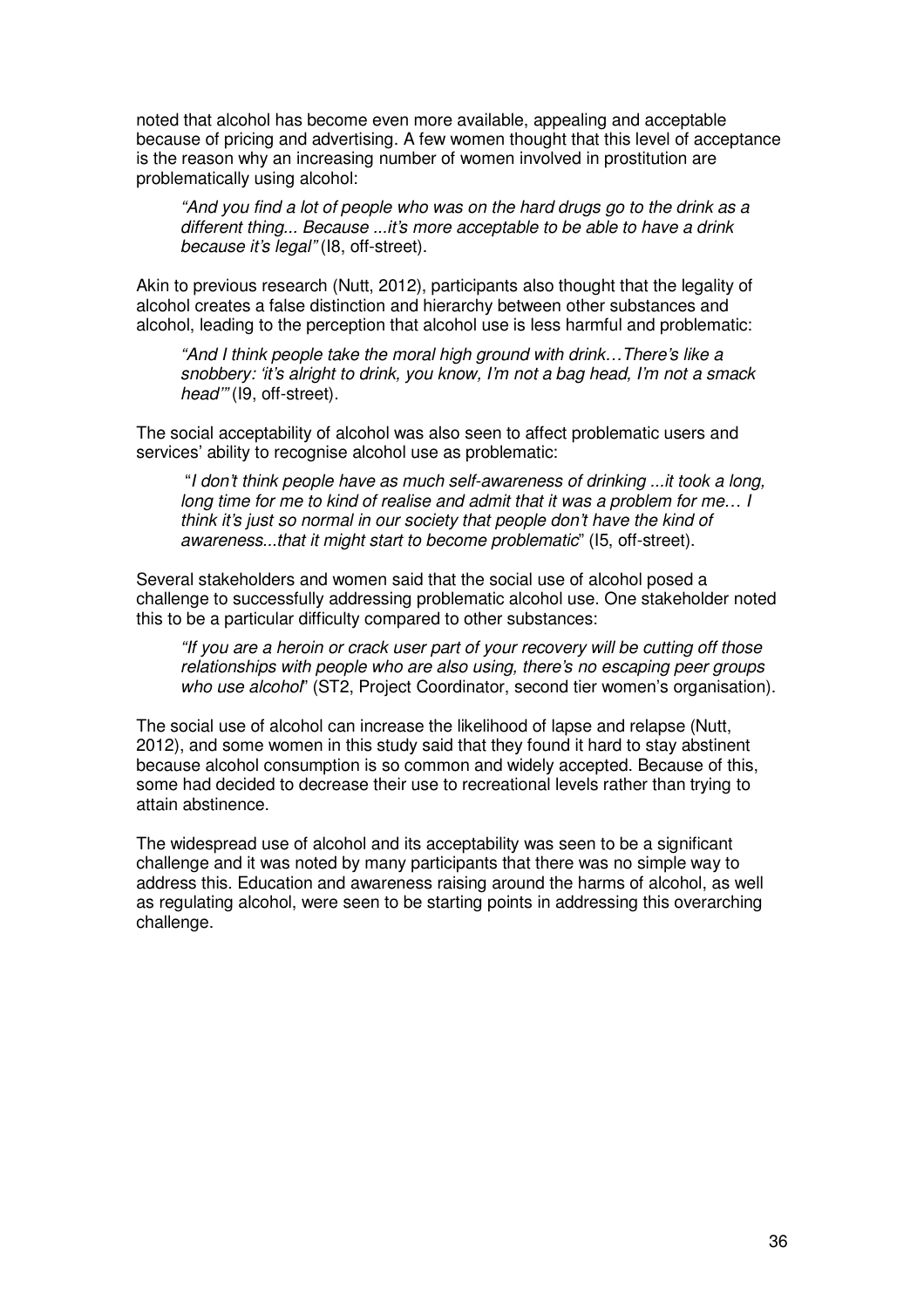# **6. Conclusion**

It is evident that alcohol is a substance used problematically amongst women involved in prostitution. Furthermore, it appears that the prevalence of problematic alcohol use may be increasing amongst this particular group. Alcohol is also commonly used in combination with other substances. Women may minimise and under-report their alcohol use for a variety of reasons though, a tendency which practitioners need to be aware of.

It is apparent that there is a link between prostitution and problematic alcohol use but this link is complex and can also evolve as a woman's involvement in prostitution progresses. Whilst alcohol is not necessarily a major driver of women's involvement in prostitution, it is used in a self-medicating way; to mask feelings of distress, anxiety and the experiences of selling sex, as well as to cope with previous traumatic experiences.

Women involved in both on and off-street prostitution use alcohol problematically, although when and why women use alcohol can differ by place of involvement. However, because of the increasingly transient nature of prostitution, these differences can be blurred. Women and their circumstances therefore need to be considered and responded to individually, rather than simplistic assumptions about their experiences and needs being made on the basis of where they are involved in the sex industry.

Problematic alcohol use can be a barrier to exiting prostitution, but is perhaps less significant than other substances. Nevertheless, because alcohol use and prostitution can be linked, women require holistic support which addresses all of their needs, not just their alcohol use. For many women, this holistic approach is essential in order for them to exit from prostitution. It is crucial for drug and alcohol services to recognise any link between prostitution and alcohol use, and bear this in mind when providing interventions. This includes awareness that alcohol is often used as a coping mechanism for deeper, underlying problems. Identifying and addressing the root cause of alcohol use is important if women are to successfully address their use and related problems.

It is clear that there are a range of gaps, barriers and challenges to supporting women involved in prostitution who have problematic alcohol use. Increased and sustainable funding for services for women involved in prostitution is required in order to address some of these gaps. Training for practitioners who support women involved in prostitution (including drug and alcohol workers) is also essential in order to ensure an understanding and approach that addresses all of women's needs and the interlinking issues that they face. On a policy level, the approach to alcohol and drug treatment in the national alcohol and drug strategies does not appear to be compatible with the circumstances and needs of women involved in prostitution. Women, and in fact all problematic users, need support and treatment which is individualised and provided at their own pace. On a wider scale, the social acceptability of alcohol in our society appears to be a significant, underlying problem and challenge in addressing problematic alcohol use overall. Education and awareness raising around the harms of alcohol would be a starting point in addressing this overarching challenge.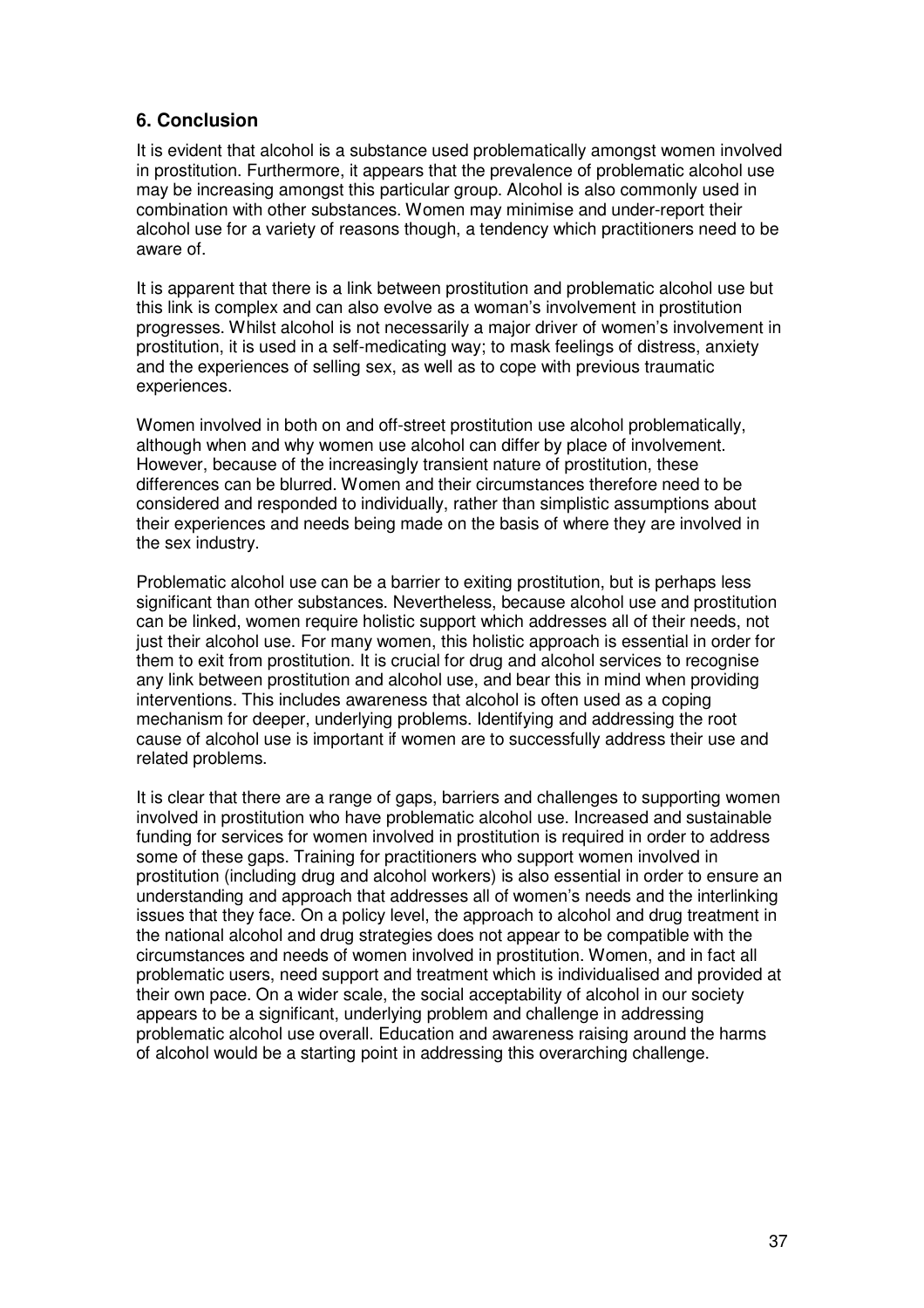# **7. Recommendations**

## **General service provision**

- Increased and sustainable funding for specialist services to support women involved in prostitution
- The provision of one-to-one support with a case management approach needs to be standard provision for women involved in prostitution
- Exiting support needs to be provided as part of a range of options within all services. Alternatively, services need to be able to refer women to services which do have this provision
- There needs to be an increased provision of one-stop-shop services and womenonly services. At the very least, services need to provide women-only spaces and sessions provided by female workers
- Staged accommodation (both short term and longer term) which is specifically tailored for women involved in prostitution needs to be made more widely available, and such schemes need to be sustainably funded
- Links and referral pathways need to be built between services to ensure that service provision is holistic and integrated, and women can be easily referred to specific services. Links particularly need to be built between drug services, mental health services and exiting support
- Services (including drug and alcohol services) need to be actively identifying women involved in prostitution, although this needs to be undertaken in a sensitive way
- Training should be provided for a range of professionals, including drug and alcohol workers, around identifying and supporting women involved in prostitution. Training needs to be focused on the circumstances and experiences of women involved in prostitution and how to effectively support them. This should include training on the harms of involvement in prostitution, the multiple needs of women whilst they are involved, and the exiting process, including the stages of recovery and support that are required. Training should also highlight the differences in needs and circumstances of on and off-street women, but also stress that there can be similarities and overlaps between these two groups.

## **Alcohol and drug services and support**

- Drug and alcohol workers need training to facilitate an understanding of women's involvement in prostitution and their needs, and the possible links between prostitution and alcohol use. This understanding needs to include the ways in which women use alcohol as a coping mechanism for their involvement in prostitution
- Alcohol and drug service provision needs to be holistic in order to account for women's multiple, complex and interlinking needs. Women involved in prostitution should not be shoehorned into drug/alcohol treatment. Instead, an approach is required which addresses all of women's needs relating to their involvement in prostitution, as well as their alcohol and/or drug use
- It essential that the root cause of women's alcohol use is identified and addressed. Drug and alcohol services need to understand and account for women's experiences of trauma and violence which can result from their involvement in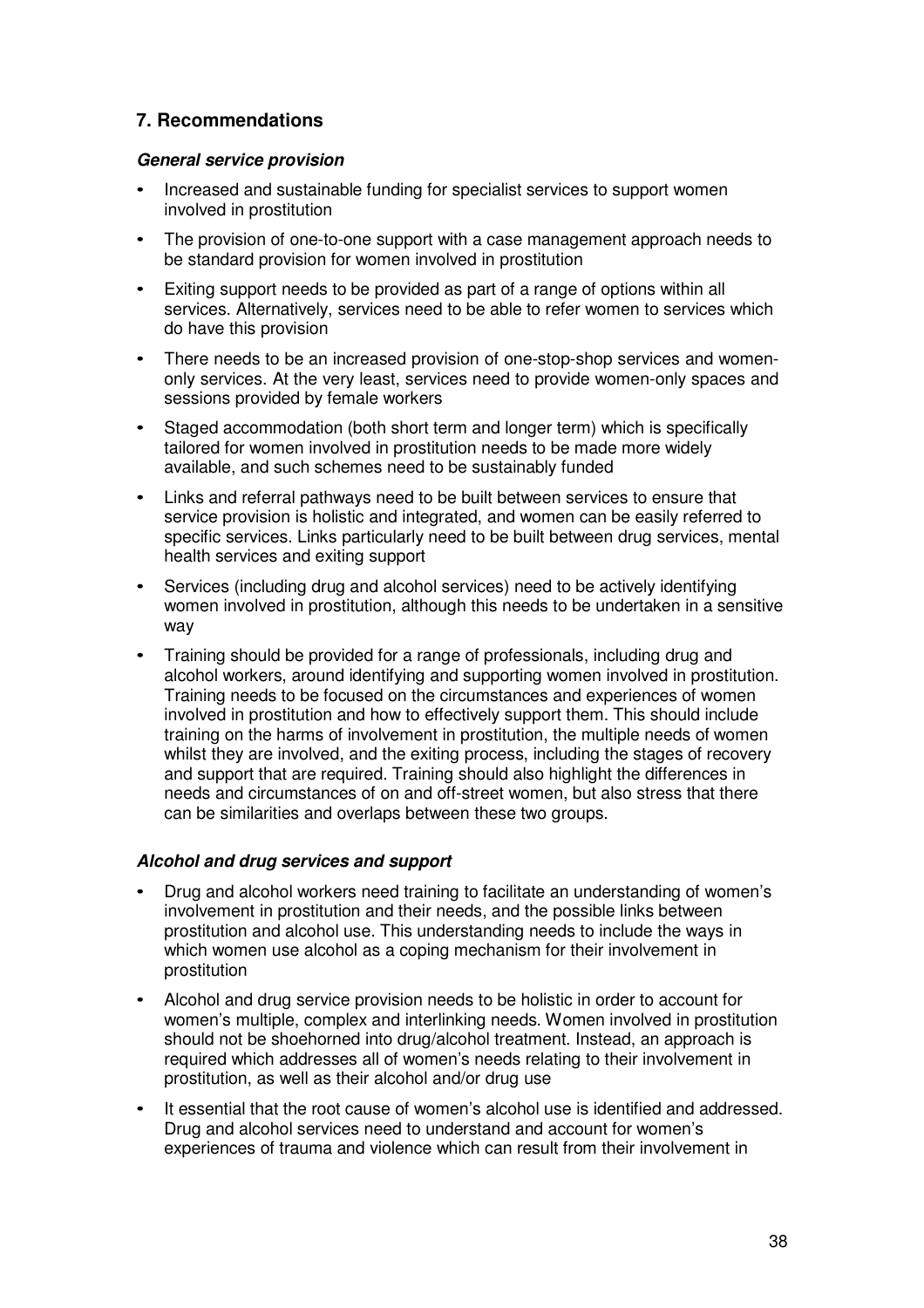prostitution. With this in mind, treatment should take an individual approach and if necessary, be more longer term in its focus

- Drug and alcohol services need to ensure they are inclusive of women, for example by providing women-only spaces, groups and female workers
- Drug and alcohol services should be widely available and flexible so that women are able to access support when they are ready and need it. Services should consider their location and other factors, such as childcare, to ensure optimum accessibility for women involved in prostitution
- There needs to be active identification of problematic alcohol use within drug services. Drug services need to be aware that women may minimise or not report their alcohol use, and that alcohol use may commence or increase through the course of treatment for other substances. Alcohol use needs to be assessed on an on-going basis
- Harm minimisation support and advice around alcohol needs to be available to reduce alcohol-related harms, including the harms of combining alcohol with other substances. Such provision would also provide a link into more structured treatment when women are ready to access this.

## **Policy**

- Prostitution should be framed in a policy context as a form of violence against women and girls (VAWG) in order to recognise the particular experiences of this group and the risks and harms that women face
- The national alcohol and drug strategies should frame substance use as a health problem rather than the current focus which emphasises the individual and their behaviour. This would recognise the social and external factors at play in alcohol and drug use instead of placing sole responsibility on individuals
- Both the alcohol and drug strategies need to directly acknowledge the problematic use of specific groups, including women involved in prostitution, and incorporate actions that address specific sub-groups of problematic users, alongside the population-wide focus on binge drinking and the UK's heavy drinking culture
- The strategies need to take a wider focus in terms of treatment and recovery. Goals need to go beyond that of abstinence, recognising that this is not the appropriate end goal for every problematic user
- There needs to be a change in emphasis, moving away from quick recovery, to longer term, sustained recovery. This would recognise that recovery can be a lengthy process, particularly for those who have experienced trauma such as women involved in prostitution
- Education and awareness raising should be provided around the harms and effects of alcohol, including in schools. This should take place alongside drugs education in order to highlight the parallel harms.

## **Local authorities and commissioners**

- Every local authority needs to have a VAWG strategy which makes the links between having problematic drug/alcohol use and experiencing violence, including being exploited in prostitution
- Local authorities should ensure the provision of training around identifying and supporting women involved in prostitution. This should be a requirement for all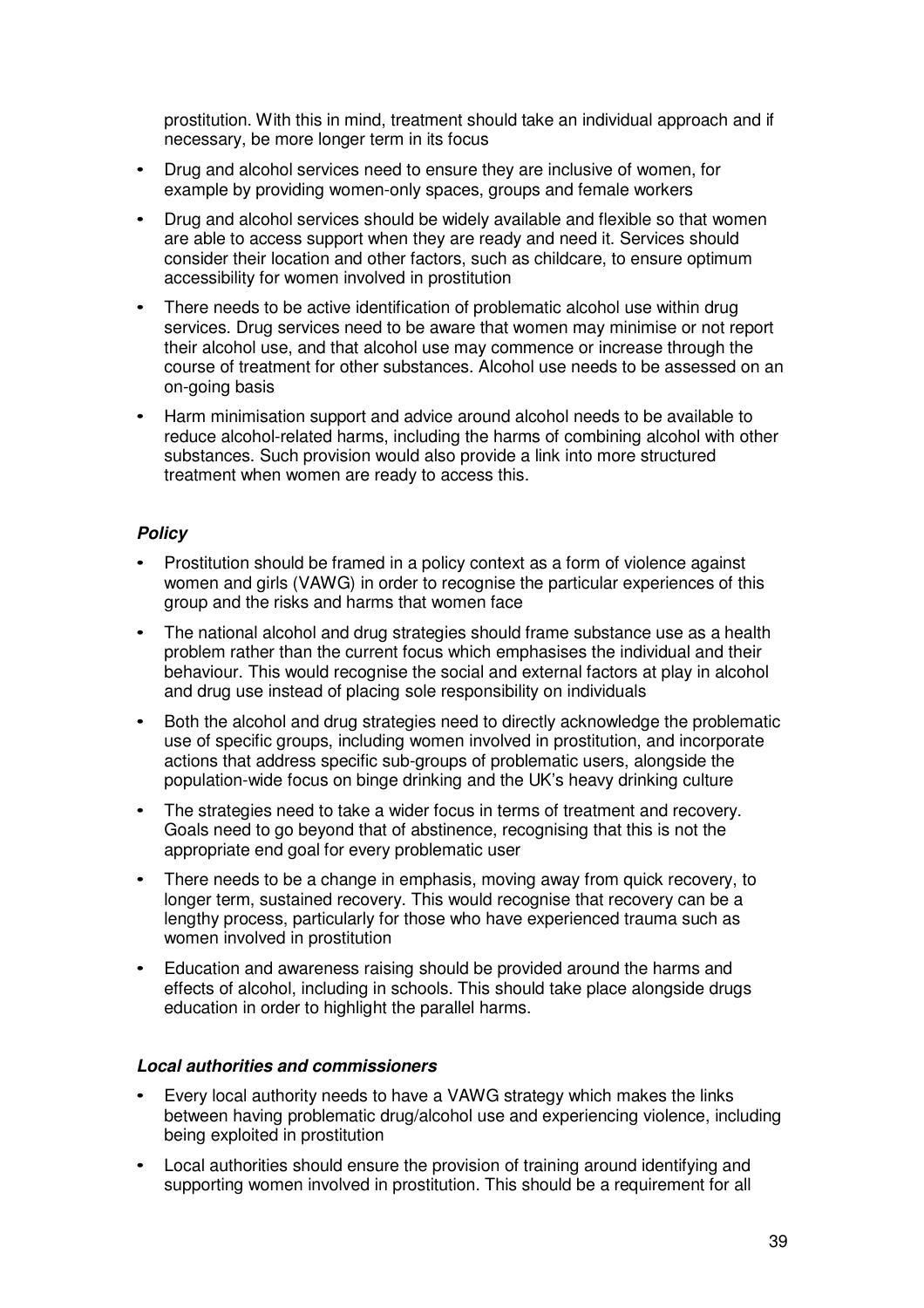service providers who may have women involved in prostitution accessing their services

- The extent of prostitution in communities and the needs of women involved should be identified and mapped within each local authority. This would enable authorities to demonstrate a need and make a clear case for service provision for this group
- Specialist services need to be commissioned that are specifically for women involved in prostitution
- Commissioners need to stipulate requirements that commissioned services (particularly drug and alcohol services) provide for women involved in prostitution. Services should then be audited with regard to this provision
- There should be increased funding of residential treatment for those with problematic alcohol and drug use who require this type of intensive intervention, including women-only residential treatment.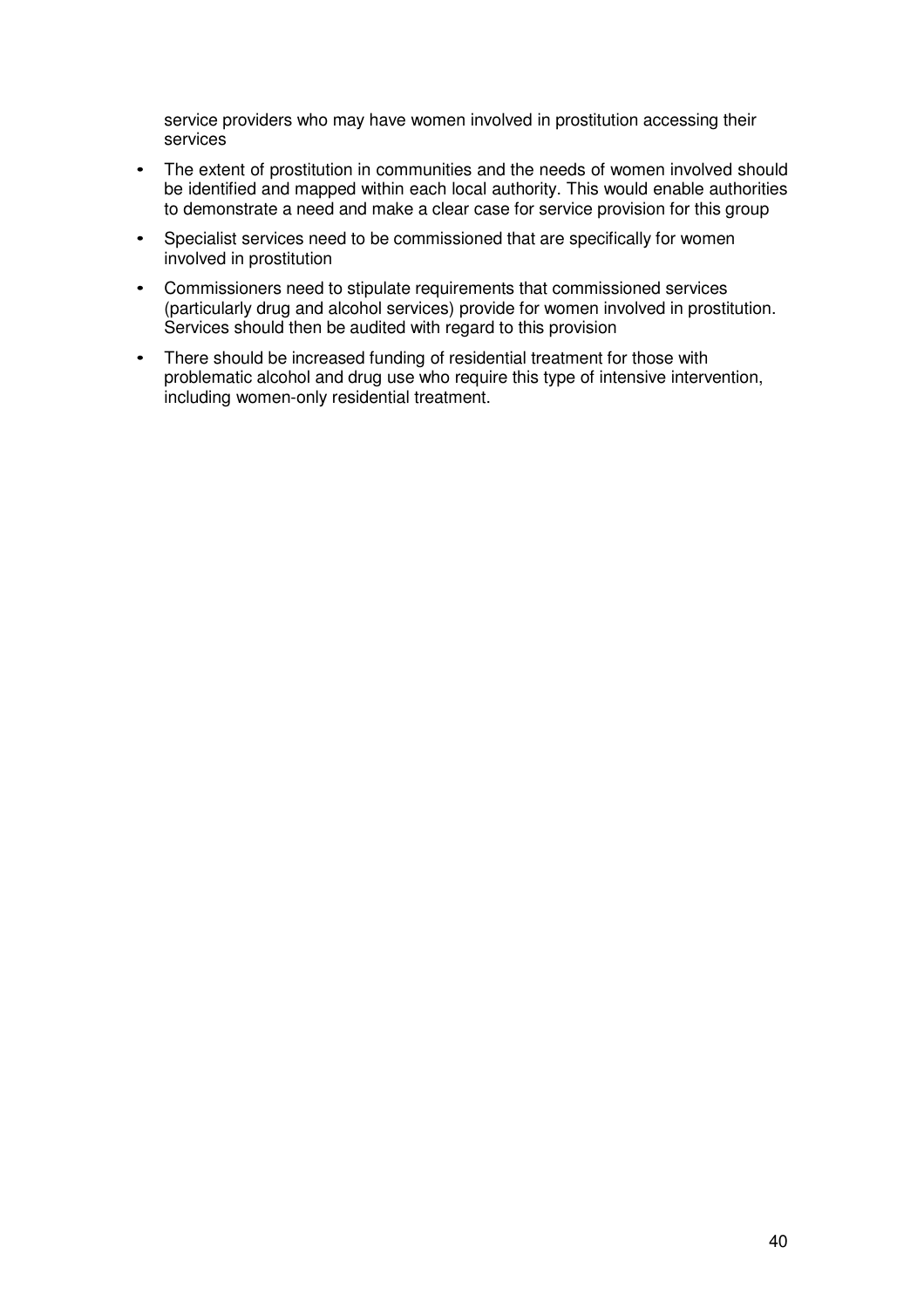## **References**

Adamson, S, J., Heather, N. and Morton, V. (2010). Initial preference for drinking goal in the treatment of alcohol problems: II. Treatment outcomes. Alcohol and Alcoholism, 45 (2), pp. 136-142.

AVA (2013). Complicated matters: Stella Project Toolkit and e-learning. Section one, Introduction. Available at: http://www.avaproject.org.uk/media/124125/ava%20toolkit%20section%201.pdf [Accessed August 2013].

Benoit, C. and Millar, A. (2001). Dispelling myths and understanding realities - working conditions**,** health status, and exiting experiences of sex workers. Canada: P.E.E.R.S.

Benson, C. and Matthews, R. (1995). Street prostitution: Ten facts in search of a policy. International Journal of Sociology of Law, 23, pp. 395-415.

Bindel, J., Brown, L., Easton, H., Matthews, R. and Reynolds, L. (forthcoming). Breaking down the barriers. A study of how women exit prostitution. London: London South Bank University.

Bindel, J. Breslin, R. and Brown, L. (2013). Capital Exploits: A study of prostitution and trafficking in London. London: Eaves.

Bindel, J. (2006). No Escape? An investigation into London's service provision for women involved in the commercial sex industry. London: Eaves.

Bloor, R., Crome, I., Moss, J., Freeman, S., Okolo, D. and Astari, D. (2006). The impact of treatment on female drug-using sex workers. London: NTA.

Church, S., Henderson, M., Barnard, M. and Hart, G. (2001). Violence by clients towards prostitutes in different work settings: questionnaire survey. British Medical Journal, 322 (7285), pp. 524-525.

Collis, J., Grayson, A. and Johal, S. (2010). Econometric analysis of alcohol consumption in the UK. Available at: http://www.hmrc.gov.uk/research/alcoholconsumption-uk.pdf [Accessed August 2013].

Cusick, L., Brooks-Gordon, B., Campbell, R. and Edgar, F. (2011). 'Exiting' drug use and sex work: Career paths, interventions and government strategy targets, Drugs: Education Prevention and Policy, 18 (12), pp.145-56.

Cusick, L., Martin, A. and May, T. (2003). Vulnerability and involvement in drug use and sex work. Home Office Research Study 268. London: Home Office.

Dalla, R.L. (2003). When the bough breaks…: Examining intergenerational parentchild relationship patterns amongst street-level sex workers and their parents and children. Applied Developmental Science, 7 (4), pp. 216-228.

Dalla, R. L. (2002). Night moves: a qualitative investigation of street-level sex work, Psychology of Women Quarterly, 26 (1), pp.63-73.

Dalla, R. L. (2000). Exposing the "pretty woman" myth: a qualitative examination of the lives of female streetwalking prostitutes. The Journal of Sex Research, 37 (4), pp.344-353.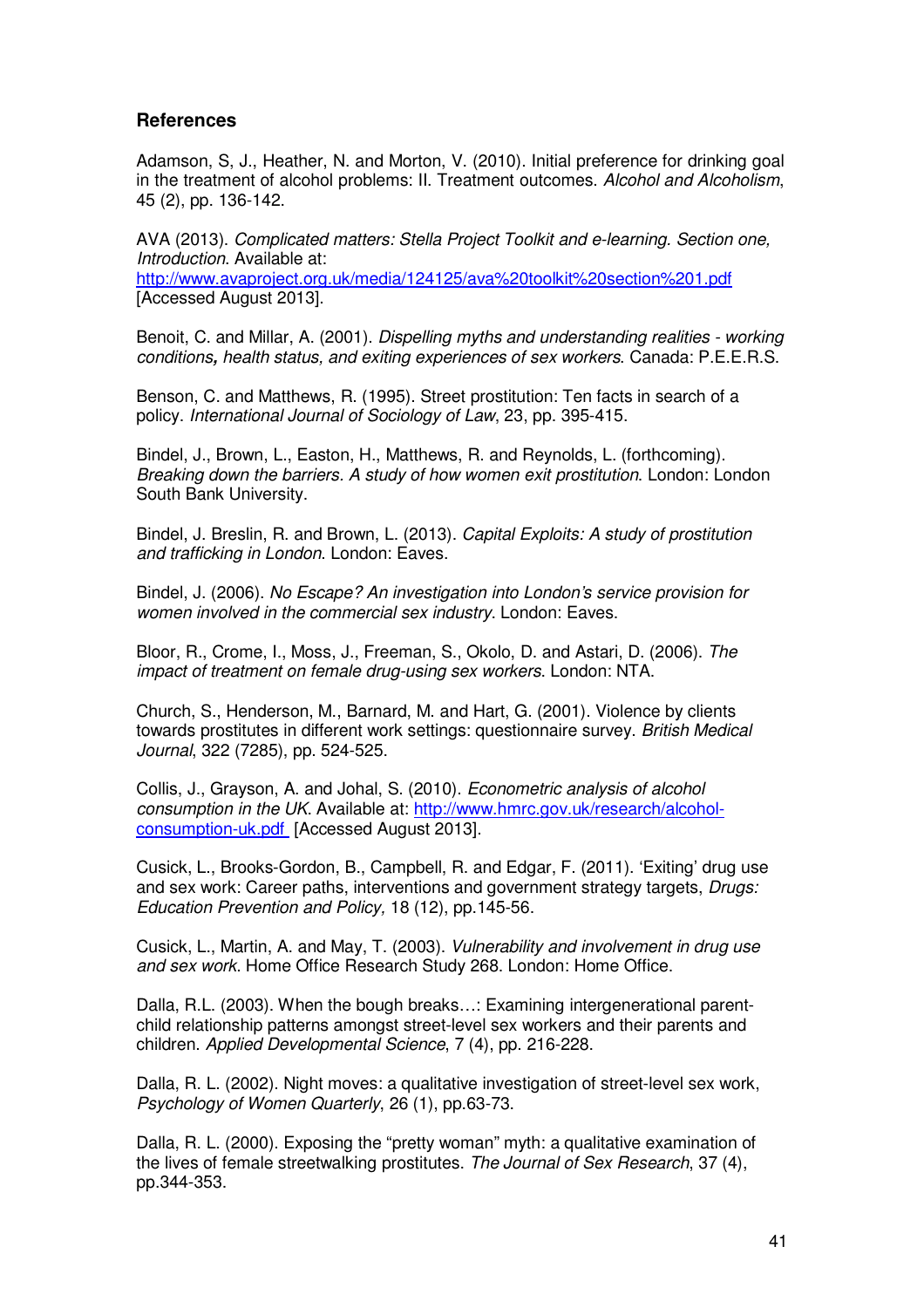Drugscope and AVA. (2013).The Challenge of Change: Improving services for women involved in prostitution and substance use. Available at http://www.drugscope.org.uk/Resources/Drugscope/Documents/PDF/Policy/Challeng e%20of%20change\_policy%20briefing.pdf [Accessed August 2013].

Ely, M., Hardy, R., Longford, N. and Wadsworth, M. (2001). Methods of estimating individual levels of alcohol consumption in the general population. Available at: http://alcoholresearchuk.org/downloads/finalReports/AERC\_FinalReport\_0009.pdf [Accessed August 2013].

Farley, M., Baral, I., Kiremire, M. and Sezgin, U. (1998). Prostitution in five countries: violence and post-traumatic stress disorder, Feminism & Psychology, 8 (4), pp.405- 426.

Gastfriend, D., Garbutt, J., Pettinati, H. and Forman, R. (2007). Reduction in heavy drinking as a treatment outcome in alcohol dependence. Journal of Substance Abuse Treatment, 33 (1), pp 71-80.

Gossop, M., Powis, B., Griffiths, P. and Strang, J. (1995). Female prostitutes in south London: Use of heroin, cocaine and alcohol, and their relationship to health risk behaviours. AIDS Care: Psychological and Socio-medial Aspects of AIDS/ HIV, 7 (3), pp. 253-260.

Gossop, M., Powis, B., Griffiths, P. and Strang, J. (1994a). Sexual behaviour and its relationship to drug-taking among prostitutes in south London. Addiction, 89 (8), pp. 961-970

Graham, N. and Wish, E, D. (1994). Drug use among female arrestees: onset, patterns and relationships to prostitution. Journal of Drug Issues, 24 (1-2), pp.315- 329.

Green, A., Day, S. and Ward, H. (2000). Crack Cocaine and prostitution in London in the 1990's. Sociology of Health and Illness, 22 (1), pp. 27-39.

Hester, M. and Westmarland, N. (2004). Tackling street prostitution: towards a holistic approach. Home Office Research Study 279. London: Home Office Research, Development and Statistics Directorate.

HM Government. (2012). The Government's Alcohol Strategy. London: Home Office.

HM Government. (2010). Reducing demand, restricting supply, building recovery: supporting people to live a drug free life. London: Home Office.

Home Office. (2011). Review of effective practice in responding to prostitution. London: Home Office.

Home Office. (2006). A coordinated prostitution strategy and a summary of responses to paying the price. London: Home Office.

Home Office. (2004). Paying the price: a consultation paper on prostitution. London: Home Office.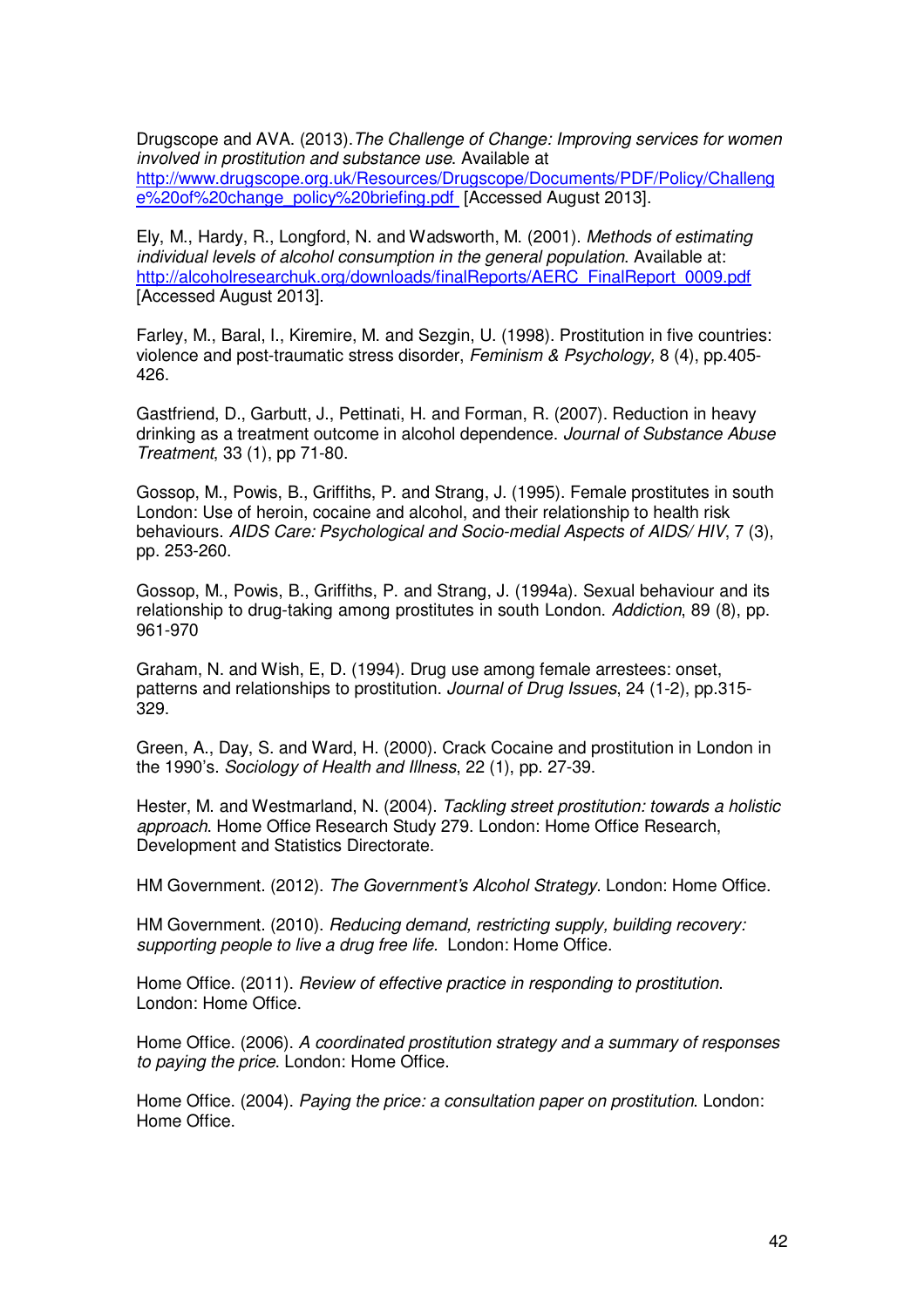Hovarth, M., Hansen, S., Adler, J., Hiserodt, M. and Herring, J. (2012). "Working in partnership to support the women". The Stella Project Mental Health Initiative. Available at:

http://www.avaproject.org.uk/media/96173/the%20stella%20project%20mental%20he alth%20initiative%20interim%20report%20may%202012%20(2).pdf [Accessed August 2013].

Hunter, G., May, T. and the Drug Strategy Directorate. (2004). Solutions and Strategies. Drug problems and street sex markets. Guidance for partnerships and providers. London: Home Office.

Jeal, N. and Salisbury, C. (2007). Health needs and service use of parlour-based prostitutes compared with street-based prostitutes: a cross-sectional survey. An International Journal of Obstetrics and Gynaecology, 114 (7), pp.875-881.

Matthews, R. (1998). Prostitution, Politics and Policy. Oxon: Routledge-Cavendish.

Matthews, R. and Easton, H. (2012). Evaluation of the Chrysalis Project: Providing accommodation and support for women exiting prostitution. London: University of Kent.

May, T., Edmunds, M. and Hough, M. (1999). Street Business: The links between sex and drug markets. London: Home Office Policing and Reducing Crime Unit.

Messina, N., Grella, C.E. Cartier, J. and Torres, S. (2010). A randomized study of gender-responsive substance abuse treatment for women in prison. Journal of Substance Abuse Treatment, 38 (2), pp. 97-107.

National Institute for Clinical Excellence. (2011). Alcohol-use disorders. Diagnosis, assessment and management of harmful drinking and alcohol dependence. Available at: http://www.nice.org.uk/nicemedia/live/13337/53194/53194.pdf [Accessed August 2013].

National Institute for Clinical Excellence. (2010). Alcohol use disorders: preventing harmful drinking. Available at: http://www.nice.org.uk/nicemedia/live/13001/49024/49024.pdf [Accessed August 2013].

National Treatment Agency for Substance Misuse. (2010). Women in drug treatment: What the latest figures reveal. Available at: http://www.nta.nhs.uk/uploads/ntawomenintreatment22march2010.pdf [Accessed August 2013].

National Treatment Agency for Substance Misuse. (2002). Models of care for treatment of adult drug misusers. Available at: http://www.nta.nhs.uk/uploads/nta\_modelsofcare2\_2002\_moc2.pdf [Accessed August] 2013].

Nutt, D. (2012). Drugs without all the hot air: Minimising the harms of legal and illegal drugs. UIT Cambridge: Cambridge.

Nutt, D. (2010). David Nutt's blog: Evidence not Exaggeration. Damming the flood: 21 principles to underpin a new approach to alcohol. Available at: http://profdavidnutt.wordpress.com/2010/08/ [Accessed August 2013].